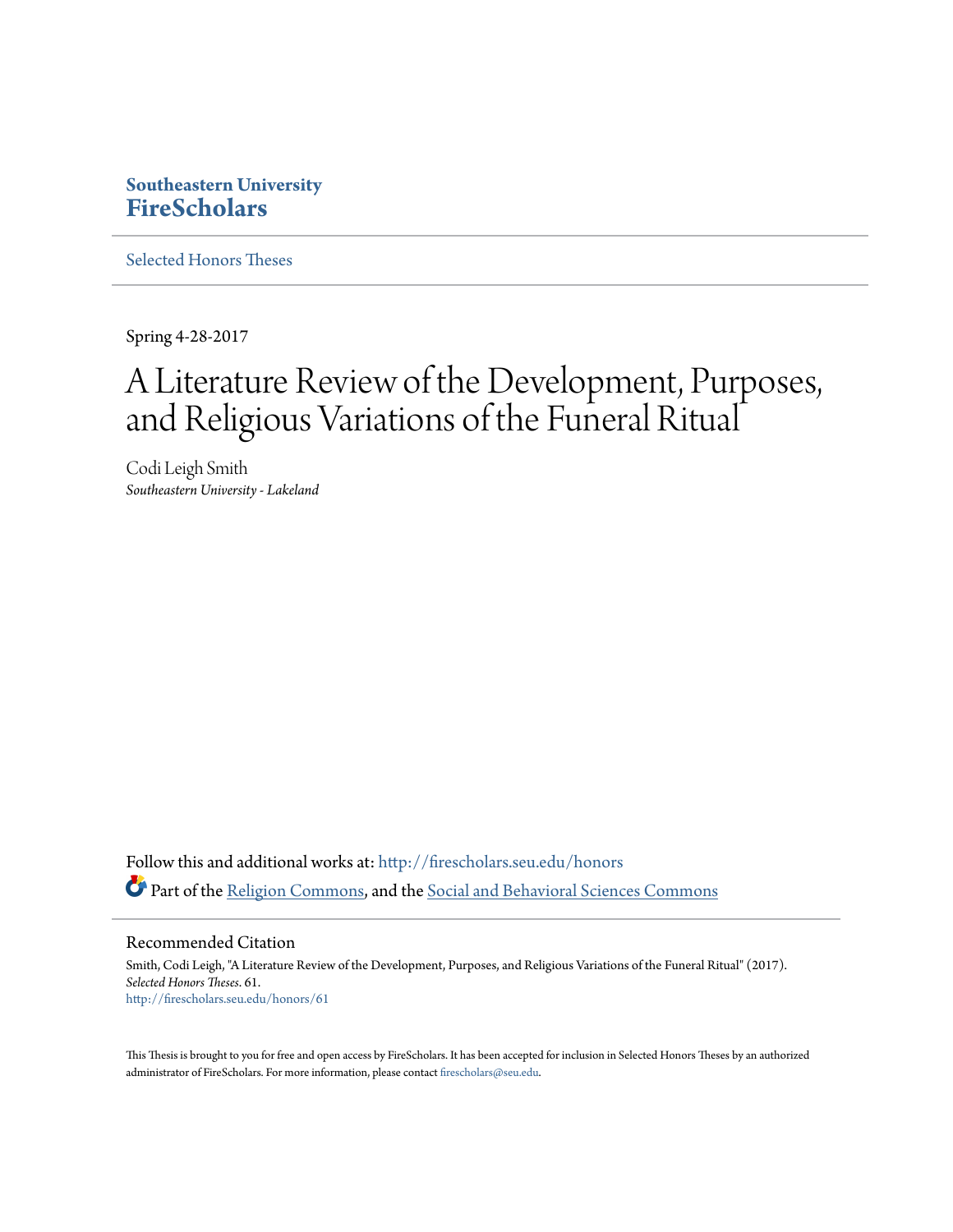# A LITERATURE REVIEW OF THE DEVELOPMENT, PURPOSES, AND RELIGIOUS VARIATIONS OF THE FUNERAL RITUAL

By Codi Leigh Smith

Submitted to the Honors Program Committee in partial fulfillment of the requirements for University Honors Scholars

Southeastern University

2017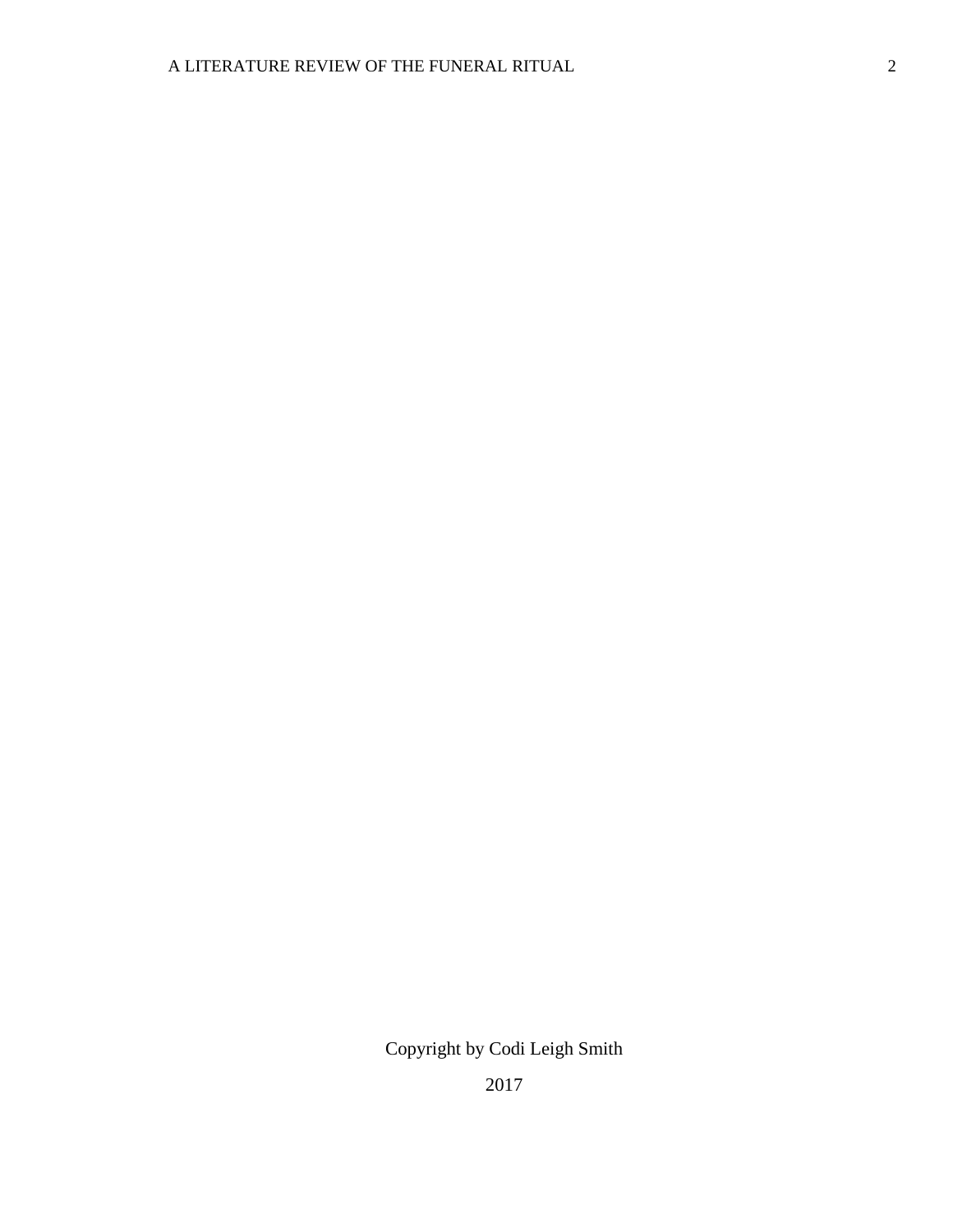#### ABSTRACT

In the past, funerary rituals have been viewed as an important aspect in social society that were shaped by culture and need. However, now American society has become one of death avoidance that strives to ignore the subject and devalue the funeral ritual. Within this paper it is argued that participating in funerary rituals are of societal value for they are beneficial for those who are living. This is done through a review of literature that addresses rituals and their relation to symbols, the history, purposes, benefits, and drawbacks of funeral practices, and the death rituals of four major world religions. This literature review reveals that funerals provide multiple benefits that include the promotion of social cohesion, acting out grief, and finding hope and identity through one's religious beliefs.

KEYWORDS: Ritual, Funerals, Funeral Ritual, Funeral History, Funeral Purposes, Religious Funerals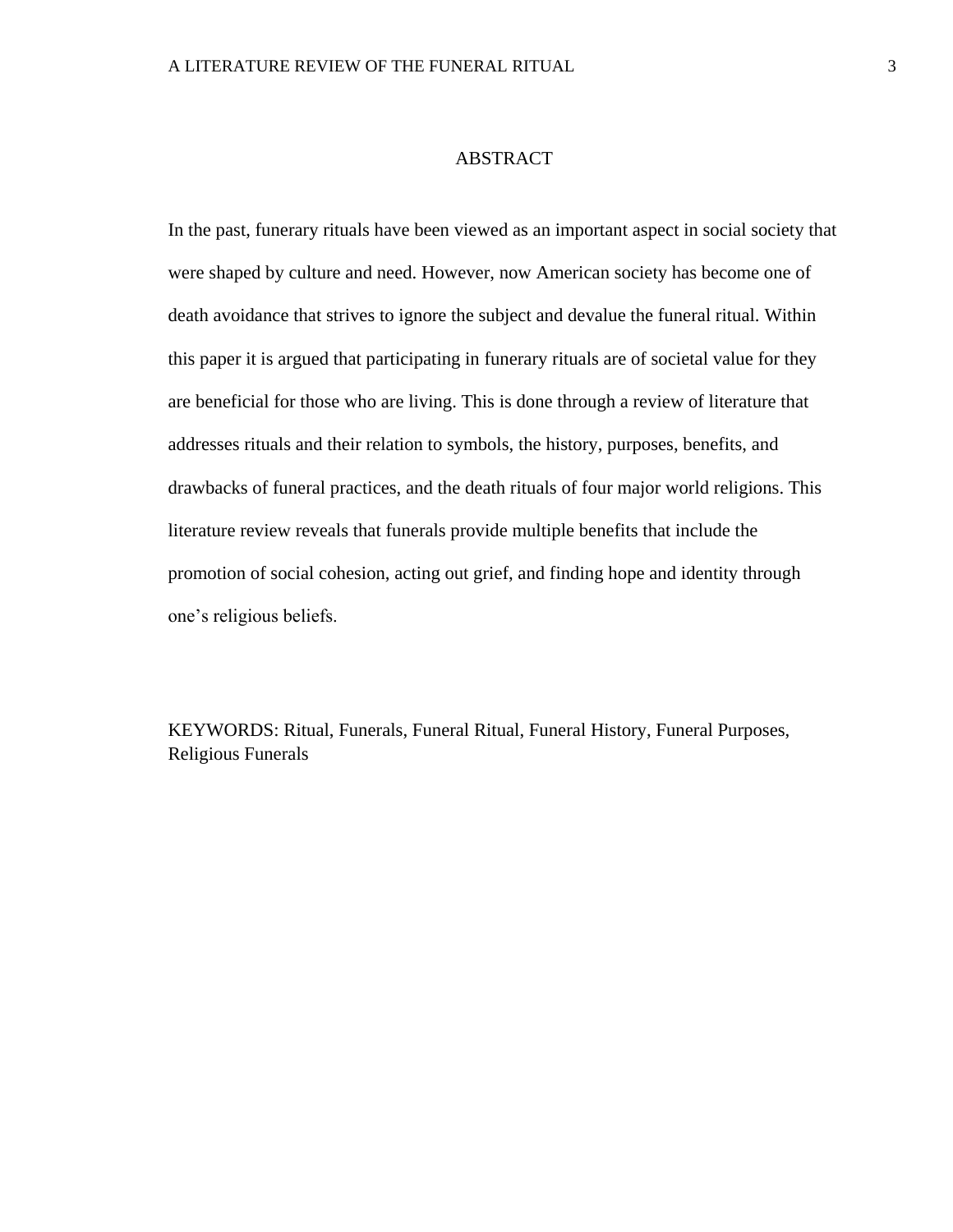### Table of Contents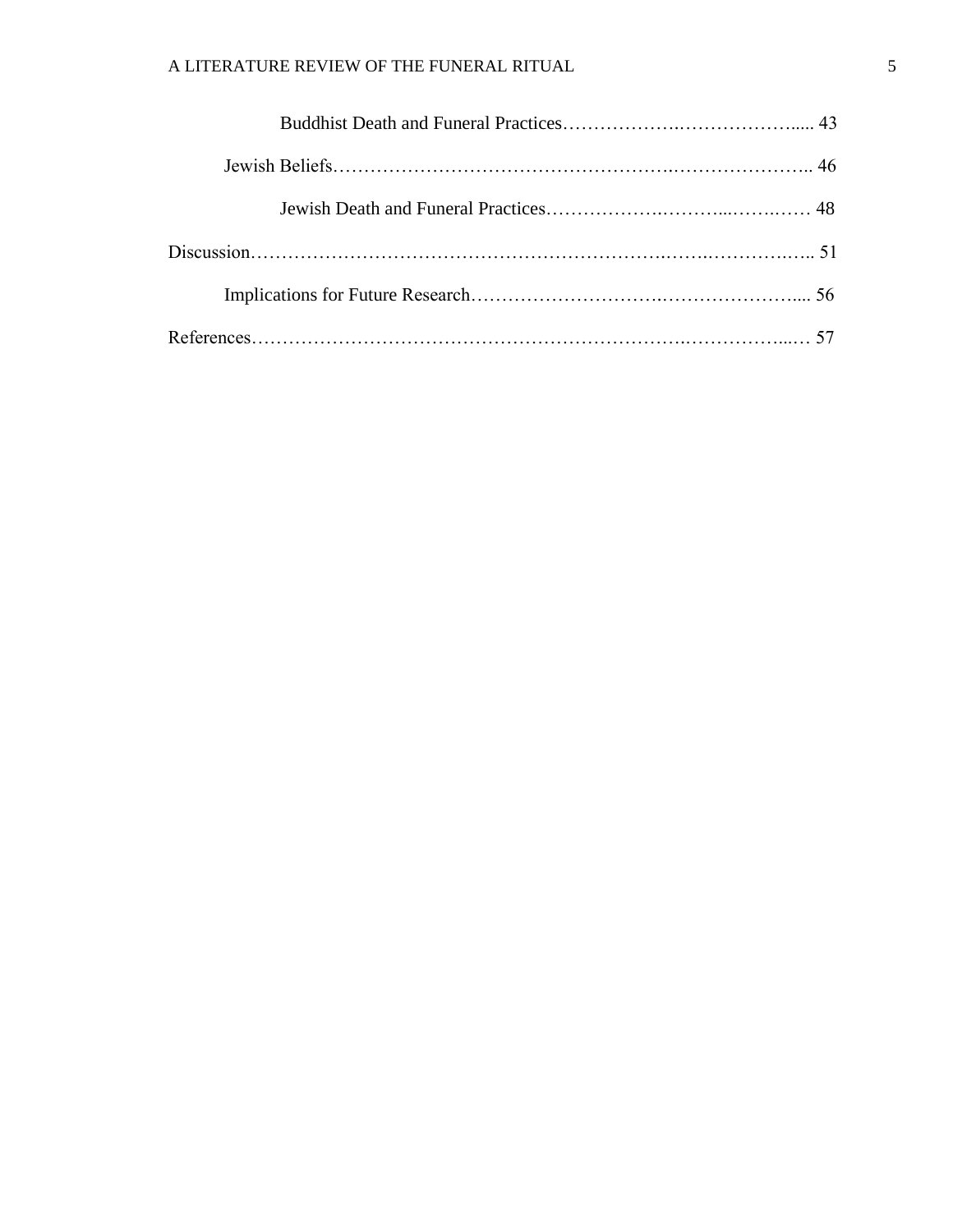#### **Chapter 1: Introduction**

"Life asked death, 'Why do people love me but hate you?' Death responded, 'Because you are a beautiful lie and I am a painful truth" ("Life Asked Death," 2012). Death is inevitable, all things that live eventually die; it is a reality that no one and nothing can escape. Death as defined by Sealey (2016), an employee in the department of anesthetics at the Queen Elizabeth Hospital, is characterized by two conditions: the incapability of a body to produce its own energy and the body's lack of making moral decisions. However, the true question is, how does society respond to the issue of death and what enables society to move on? The answer is funerary and death rituals. These rituals provide an outlet for individuals to effectively walk through the processes of acceptance and assimilation (Rubin, 2014). Although this everyday process of individuals dying and the survivors participating in a funeral ritual has been around for centuries, America's societal opinion regarding the topic is changing (Kastenbaum, 2004). Today, American society attempts to avoid its ultimate destiny, death (Becker, 2011).

According to Giblin and Hug (2006), professors at Loyola University of Chicago, there are two popular attitudes toward death within American society, avoidance and acceptance. Death is avoided within society by the denial of the natural action of dying. Two capacities in which this may be found is in the language used to refer to death and the medical view of death. In American society someone does not die, her or she "passes on" and death is not a natural occurrence, it is a problem that needs a solution (p. 11). Additionally, Becker (2011), an American cultural anthropologist, speaks to the medical view of death. He suggested that one of society's main functions is the denial of death. Evidence of this practice is death no longer occurring in homes, but being hidden within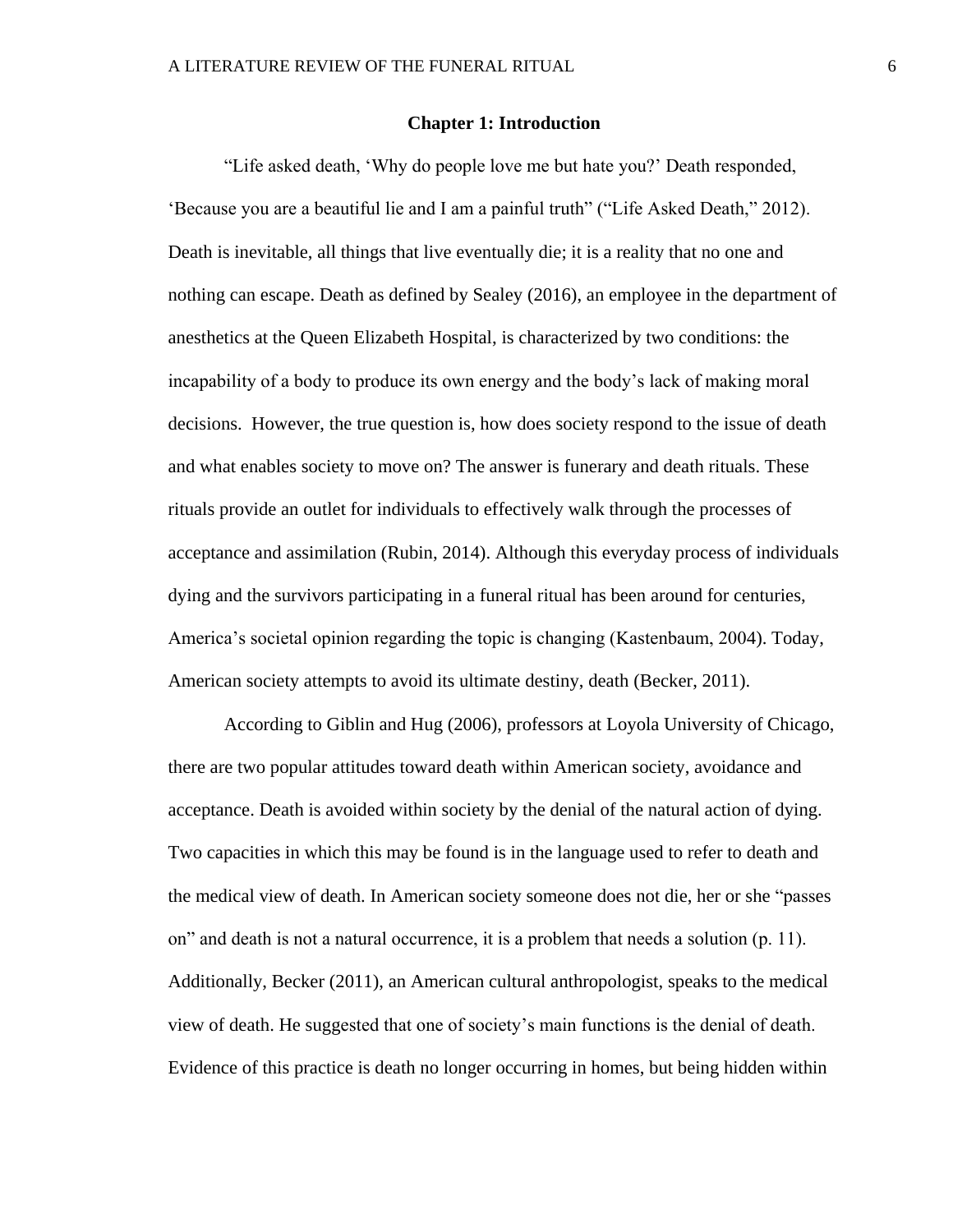hospitals and nursing homes (Becker, 2011; Carr, 2012). Carr (2012), a sociology professor at Rutgers University, explains that the sociological shift in death from the  $20<sup>th</sup>$ century until now may account for this avoidance of death. Before and during the  $20<sup>th</sup>$ century the American vision of death was a sudden event that could happen at any point in life. However, that view has shifted to one that insinuates that death only happens among older generations. But, because death is perceived as an event for the elderly, the young often fear that they may encounter the experience earlier in life. Therefore any threat of death is taken into the hands of medical professionals whose goal is to maintain life, thus reaffirming the view that death is a problem that needs a solution (Giblin  $\&$ Hug, 2006; Carr, 2012).

In contrast with the denial of death, another, less popular, American attitude towards death, is acceptance (Giblin & Hug, 2006). According to Giblin and Hug (2006), this attitude of accepting of death as a part of life is most commonly found within psychotherapy, religious affiliations, and older generations. However, others embrace denial. This denial may be recognized as an effect of death anxiety, a process of negative thoughts related to the death of one's self or others (Rasmussen & Brems, 1996; Nienaber & Goedereis, 2015). However, research suggests that some individuals are more prone to experience this anxiety than others (Thorson, 1977; Thorson & Powell, 1988; Harding, Flannelly, Weaver, & Costa, 2005).

In a study of 599 participants from ages 16 to 60 and above, Thorson and Powell (1988) aimed to explore personal ideals about death among a large number of generationally diverse individuals through the completion of a scale that measured levels of death concern. Results revealed that women demonstrated a greater level of death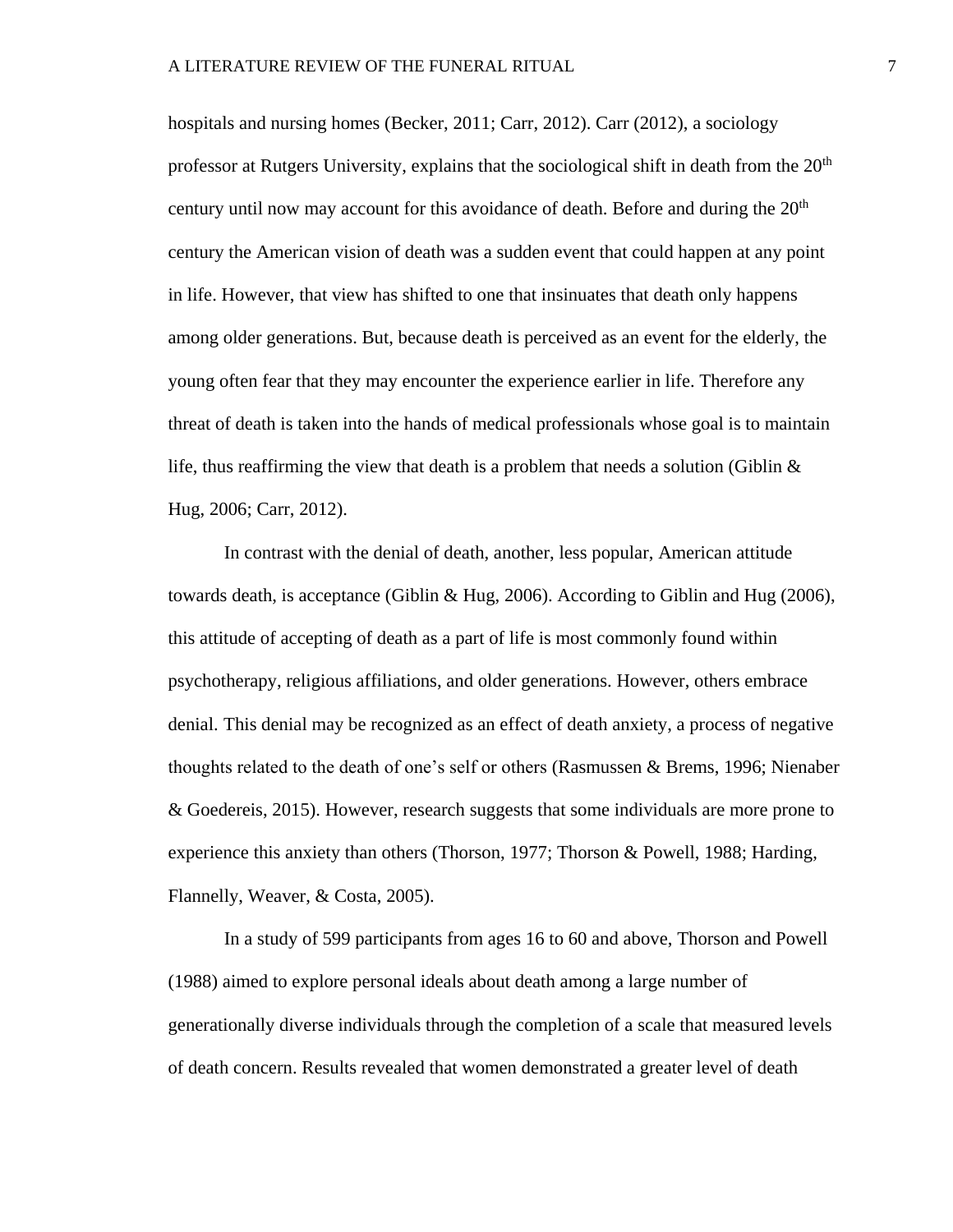concern due to fears of pain associated with death and bodily decomposition.

Additionally, results demonstrated an inverse relationship of statistical significance in regards to age and death anxiety. Moreover, within this study younger women were the most likely to express the most concern for death. One study in which 196 undergraduate students from the University of Alaska and elderly from Anchorage senior centers were studied, Rasmussen and Brems (1996) discovered a correlation between age and death anxiety. Results revealed that an inverse relationship of statistical significance existed between one's age and psychological maturity and death anxiety. Furthermore, in a study of 130 members of the Episcopal Church of the Epiphany in New York City, the concept of women experiencing higher death anxiety was affirmed (Harding, et al., 2005). This study explored the relationship between religiosity, death acceptance, and death anxiety. While results revealed that there was an inverse relationship between belief in God and the afterlife and death anxiety, it was also discovered that being a woman was positively related to death anxiety. Consequently, women accounted for 10.6% of the variation among death anxiety scores. Evidence suggesting that females experienced higher levels of death anxiety was also discovered in a study also conducted by Thorson (1977), a psychology professor at the University of Georgia. The purpose of this study was to determine if there was a relationship that existed between the sex, personality, and major of college students and death anxiety. Those with the highest anxiety were social work majors, individuals with a strong "succoring" personality, and females (p. 857). All in all, while men experience anxiety towards death, women and younger adults are prone to experience a greater amount of death anxiety, and will therefore avoid death to a greater degree. But, in ignoring death and avoiding death rituals, individuals deny themselves the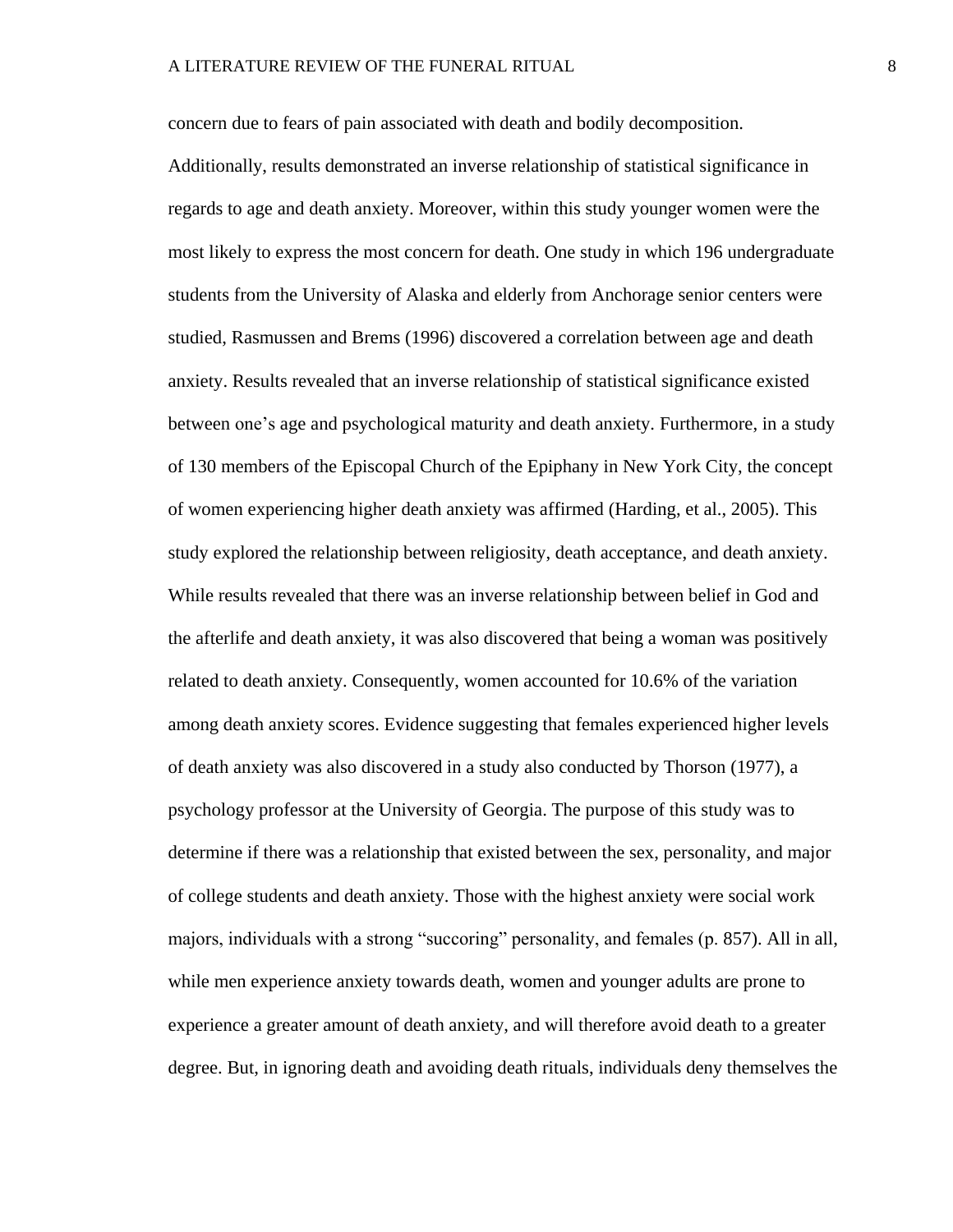opportunity to assess as well as process their emotions and the events that have taken place.

According to the CDC, there were 2.6 million registered deaths reported in the United States in the year of 2014, and today there are approximately 2.4 million funerals conducted each year in the United States ("Deaths and Mortality" n.d.; "Economics of the Funeral Industry | Homegoings| PBS," 2013). As one can see, death is unavoidable, but as time continues, funerals are either approached carefully or are avoided by the living, who possess a fear associated with the subject (Corr, 2015). But funerals, like death, are of significance. The process of funerals help individuals to make sense of the events that have taken place and provide a healthy means of coping for those who are directly involved (Varga, 2014). Presently, there is an adequate amount of research regarding the benefits of funerals for the living; however, learning more about funerary rituals and how they enable the living to process events can ultimately aid those who have experienced a death in their assimilation processes. As death anxiety and the avoidance of death become increasingly popular, the need for such research increases (Neimeyer, 1994; Rasmussen, & Brems, 1996; Harding at al., 2005; Becker, 2011; Nienaber & Goedereis, 2015).

The purpose of this paper is to discover and explore the implications of funerary practices in a way that reveals supportive evidence to suggest that participating in funeral rituals is beneficial for those who are living. This will be done through the discussion of rituals and their relation to symbols, the history, purposes, benefits, and drawbacks of funeral practices; and the death rituals of four major world religions.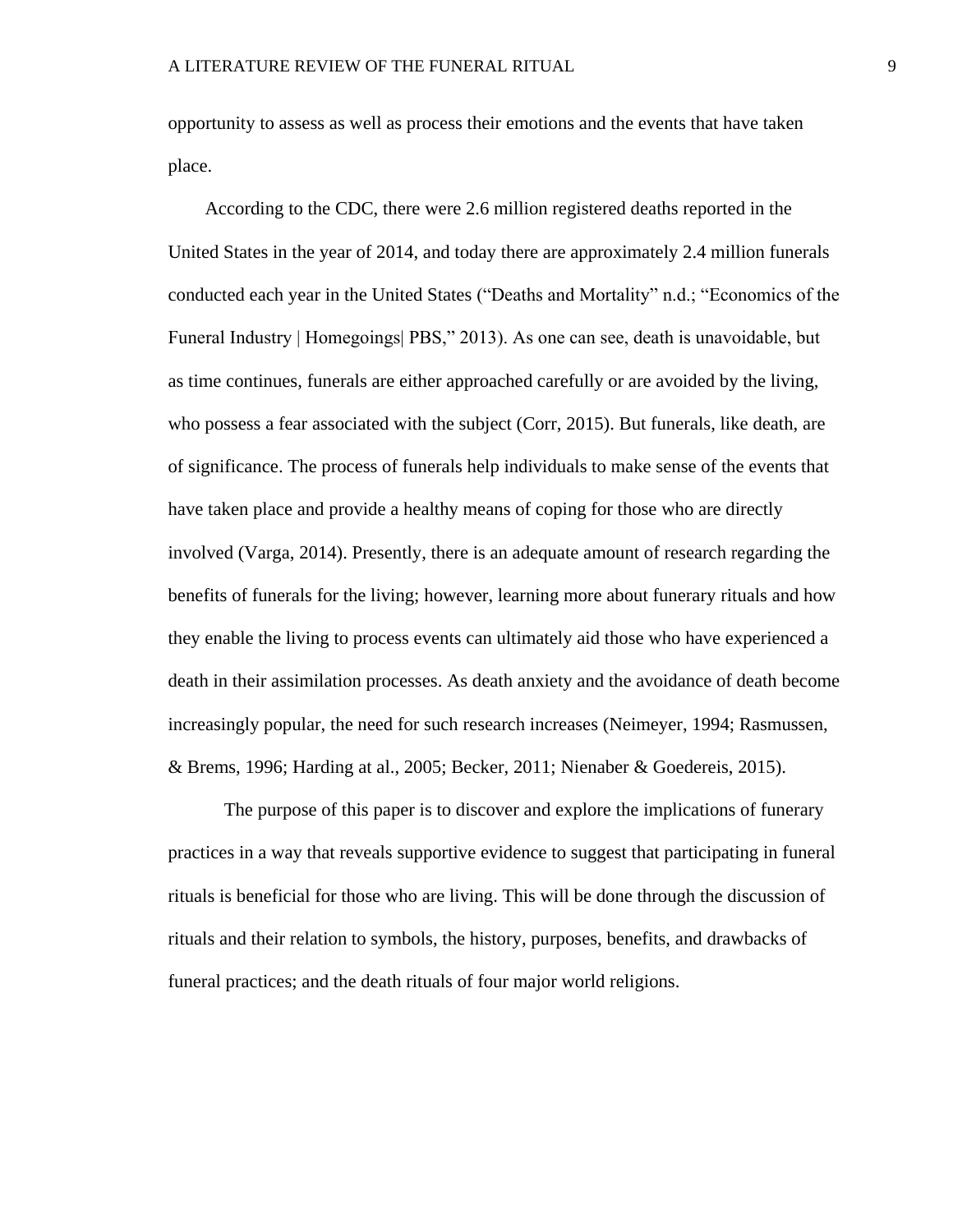#### **Chapter 2: Rituals**

Rituals are a common phenomenon that can be found in every social group and are incorporated in all societies to some extent (Rando, 1985). Bell (1997), a religious studies scholar, notes that "at one time or another, almost every human activity has been done ritually or made part of a ritual" (p. 91). A ritual, as defined by Romanoff and Terenzio (1998), is a device created by a culture that serves to preserve social order and provide a means of understanding during a complicated time. This is done through the promotion of social cohesion (Watson-Jones & Legare, 2016). Watson-Jones and Legare (2015), psychology professors at the University of Texas, propose that rituals provide individuals of a group with a bonding force that "fosters the longevity of social groups" (p. 3). Cohesion is developed through the participation in a universal activity that identifies active, concerned group members, and reveals one's commitment (Roberts-Turner, 2016; Watson-Jones & Legare, 2016).

Another aspect of a ritual is its' performance, which is done with precision and literalism, for individuals feel that a ritual must be done in a certain manner and be conducted in a way that is similar to past performances (Rappaport, 1999; Liénard  $\&$ Boyer, 2006). Moreover, rituals may be described as patterned social responses that are repeated in a similar manner to past responses, with a degree of variation (Kastenbaum, 2004). Repeated elements that are included in the ritual itself are used in order to hold one's attention, allowing an individual to focus on what is being done (Bell, 1997; Schuck & Bucy, 1997; Rappaport, 1999; Rossano, 2012). Repetition within rituals may also be viewed as a means of communicating an unspoken message such as family values, goals, and attitudes (Rando, 1985).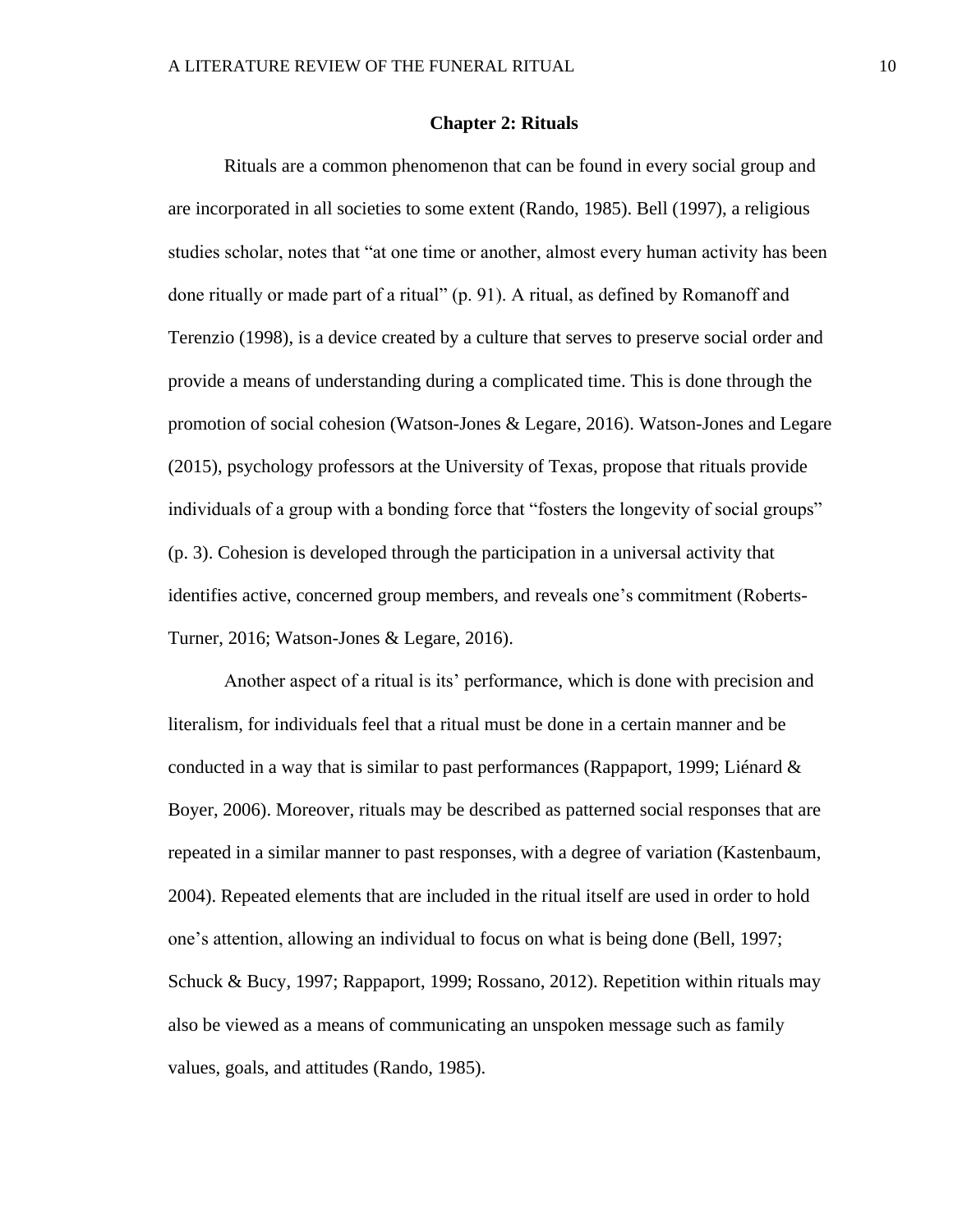Additionally, there is no goal that can be reached by performing the specific actions that make up the ritual, for rituals are characterized by goal demotion (Bell, 1997; Rappaport, 1999; Lienard & Boyer, 2006). Thus, the acts that are performed provide those involved with an end result of having taken part in a ritual but do not allow the performer to reach a goal (Bell, 1997; Rappaport, 1999). In a qualitative study of goal demotion and its effects on individual cooperation, 48 students from the University of Denmark were recruited and studied by authors Mitkidis, Lienard, Nielbo, and Sorensen (2014). Within this study the authors discussed the relationship between these goal demoted behaviors and one's participation in an activity. During the study, students were divided into groups of four and were given instructions on how to complete the task of building with wooden blocks. Half of the groups were given an image of the end result, while the other half were not given anything. After having built the structure, the groups were then asked to play a game in which they would invest in the project that they had completed while also estimating the investment of their teammates. In a statistically significant result, those who were given the condition that provided a clear goal demonstrated higher investments and expectations than those in the goal-demoted group. Those who were not confident in the end result of their actions were less inclined to participate in the 'ritual.' Moreover, goal-demotion within ritual may cause individuals to refrain from participating or experience less post-ritual satisfaction. However, it is also suggested that when an individual does participate, the opaqueness of the ritual practice strengthens their ability to act out of faith (Watson-Jones & Legare, 2016).

Although rituals are not used to obtain a specific goal, they are often performed for a purpose. Rituals are performed for the purpose of aiding individuals in coping with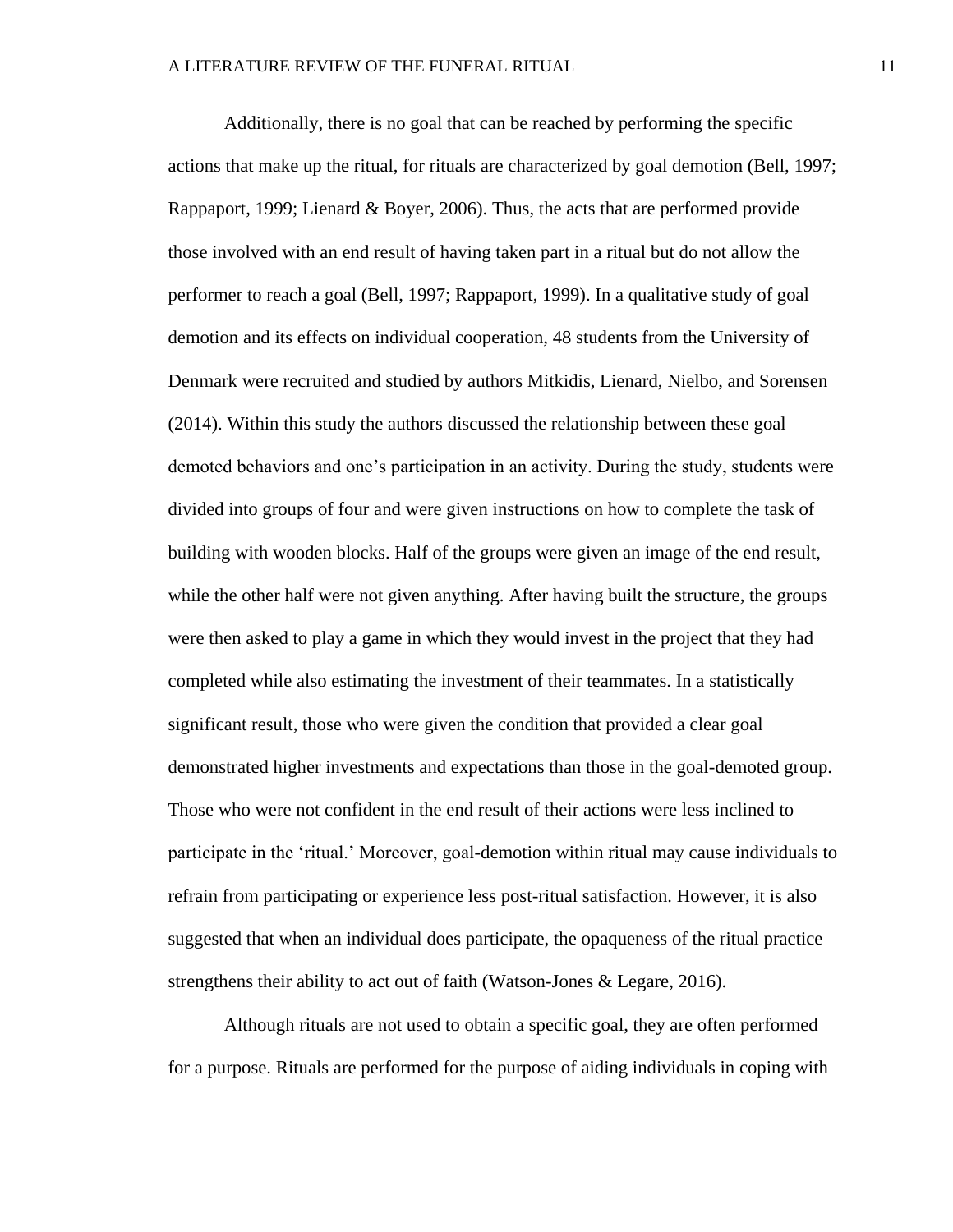a change while minimizing the disruption of their life (Rosenthal  $\&$  Marshall, 1988; Lobar, Youngblut & Brooten, 2006). According to Wolin and Bennett (1984), this can take place in three different forms: patterned interactions, family traditions, and family celebrations. Patterned interactions consist of daily events that are not necessarily planned such as dinner time, while family traditions are events that are less culturally specific, such as birthdays or family reunions, and family celebrations encompass other ritual activities that are specific to culture, such as weddings and funerals (Malaquias, Crespo, & Francisco, 2015). However, a significant disruption within the family unit may threaten the meaningfulness of ritual practices (Fiese, 2007; Migliorini, Rania, Tassara, & Cardinali, 2016). Thus, if a ritual is to be successful in providing a means for individuals to cope, then it must minimize life disruption. In a quantitative study of 124 individuals, local Italian and migrant Italian couples completed two instruments that measured ritual meaning and ritual organization (Migliorini et. al, 2016). Between the two groups, a statistically significant difference was found to exist in relation to local Italian couples and symbolic significance. This reveals that those couples who migrated to Italy found rituals to be less meaningful. Therefore, it may be suggested that when a family system is influenced by stress or a change that disrupts rituals, the practice loses meaning. Fiese (2007) reports that when a family is faced with unanticipated disruption, rituals become hollow and lose meaning. For this reason, it is further argued that generating meaningful rituals will pose a challenge to families who must adjust to a new setting or have lost a loved one (Migliorini et. al, 2016).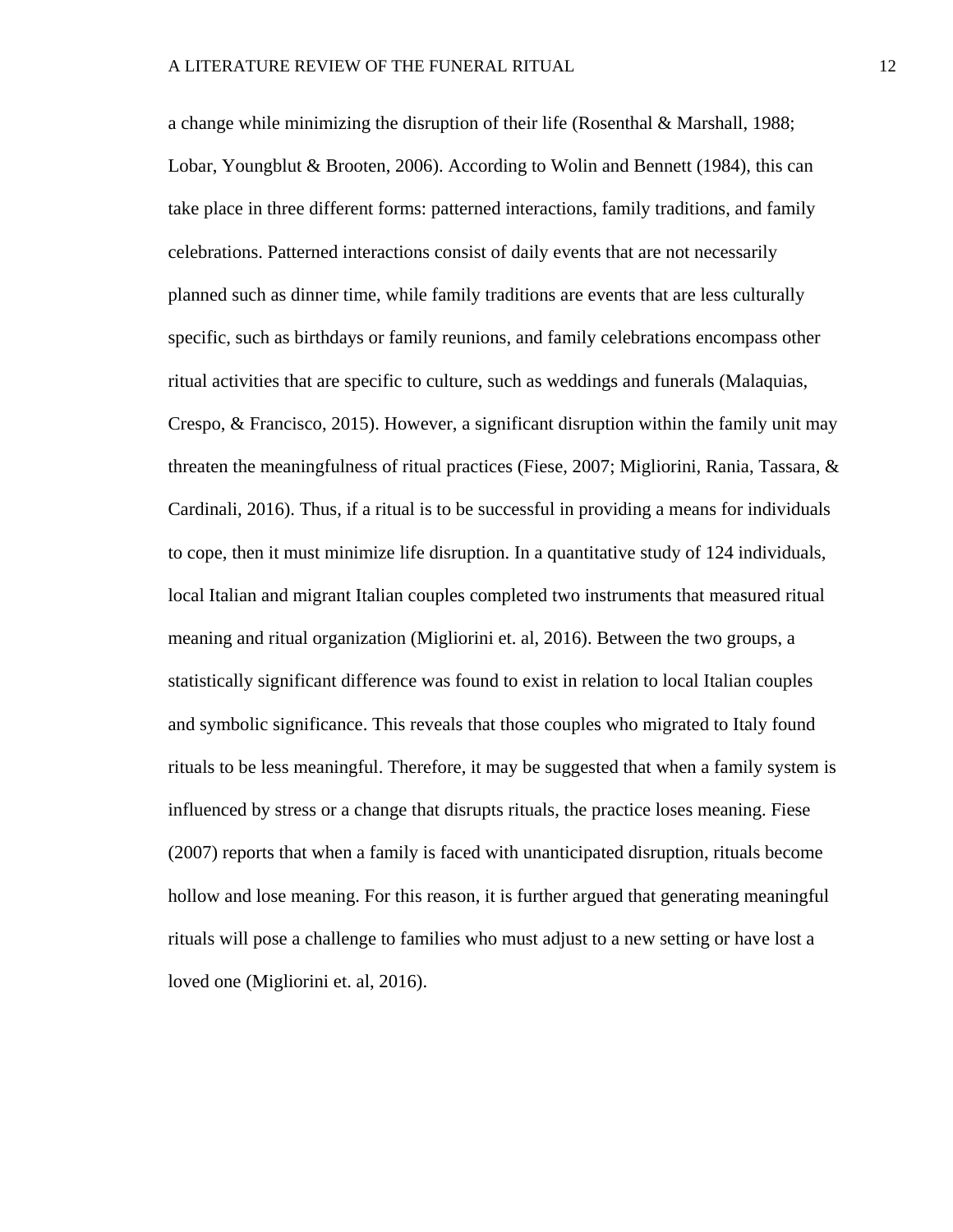#### **Symbols and Rituals**

Among researchers, it is agreed upon that rituals not only involve specific actions, multiple steps, and repetition, but also the inclusion of symbolic elements (Legare  $\&$ Souza, 2012). Altogether, rituals are usually short in duration, thus "powerful tools are needed to direct and invite participants' attention away from their everyday thoughts and actions" so that they will focus on the purpose of the ceremony. Symbol is usually the "tool" used to obtain this shift in focus (Reeves, 2011, p. 7). Through symbolic meaning, rituals are able to maintain family focus by promoting identity and cohesion amongst family members. (Cigoli & Scabini, 2006; Migliorini, et al., 2016). A three-year longitudinal, quantitative study of 1,774 New Zealand students and parents supports this idea (Crespo, Kielpikowski, Pryor, & Jose, 2011). In the study, instruments were completed once a year to measure family ritual meaning, family cohesion, and wellbeing. The study revealed positive correlations between parental ritual meaning and the adolescent's perspective of family cohesion. Additionally, because family is a form of societal structure, and a large sample size was examined during this study, it may be generalized that other societal structures may promote cohesion through ritual. While those surveyed do not account for a whole structure, they are each small pieces of many structures through which they may reflect similar behavior. Furthermore, in a quantitative study of 389 Portuguese children with cancer and their parents, Santos, Crespo, Canavarro, and Kazak (2015) also discussed the relationship between rituals and family cohesion. Participants completed four instruments that were used to measure ritual meaning, family cohesion, hope, and quality of life. Results revealed a relationship of statistical significance exists between parent and child perceptions of ritual and family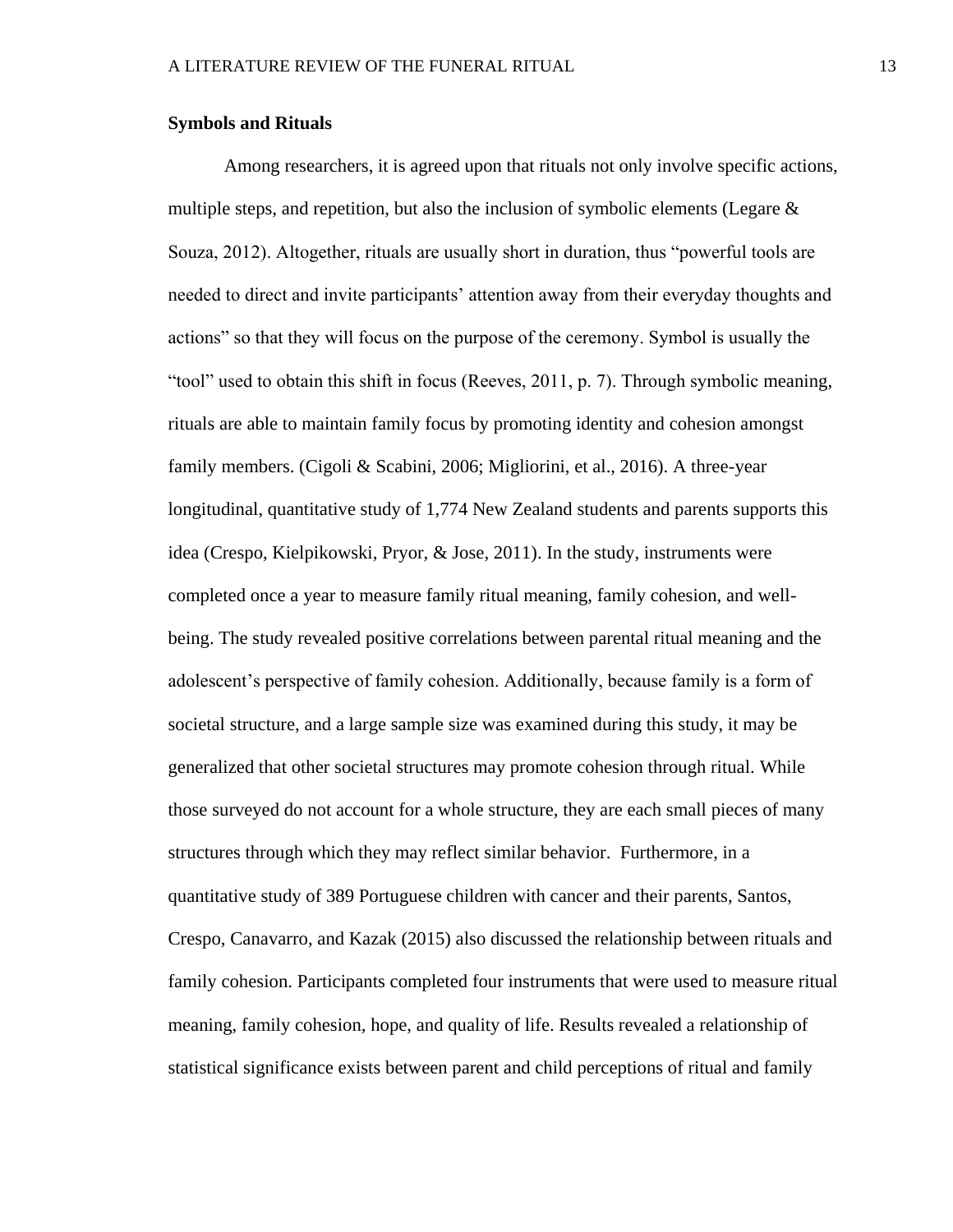cohesion. Those who reported high levels of ritual meaningfulness experienced greater family cohesion than those who reported lower levels, therefore supporting the idea that rituals promote cohesion. Additionally, as cohesion increased, quality of family life increased as well. In return, family cohesion promotes quality of life via a feeling of belonging amongst family members that essentially strengthens the core of the family culture (Bossard & Boll, 1950; Fiese, 2007). Moreover, symbolic ritual promotes cohesion through the development of social belonging. Additionally, through the use of symbol, rituals also provide individuals with a sense of interconnectedness not only between participants, but across generations with the use of social cohesion (Fiese, 2007; Migliorini, et al., 2016). Thus, rituals also have the ability to maintain family life by supporting organization and communication throughout the family and across generations.

Because the effects of rituals have the ability to transfer across generations, rituals are structures that foster a sense of continuity of experience from the past to the future (Fiese, 2007; Migliorini, et al., 2016). This symbolic connection through time is an important aspect of ritual that is often used to ensure continuity among a collection of history, or the history of an individual (Rosenthal & Marshall, 1988). Rituals also promote continuity through their reminding function. According to Roberts-Turner (2016), a ritual is a "vessel in time by which we remember what's important to us" (p. 38). Rituals are able to cue memories that help individuals maintain both values and standards of social groups (Rossano, 2012). Furthermore, because rituals are highly symbolic, they possess the ability to communicate on a deeper level than the words that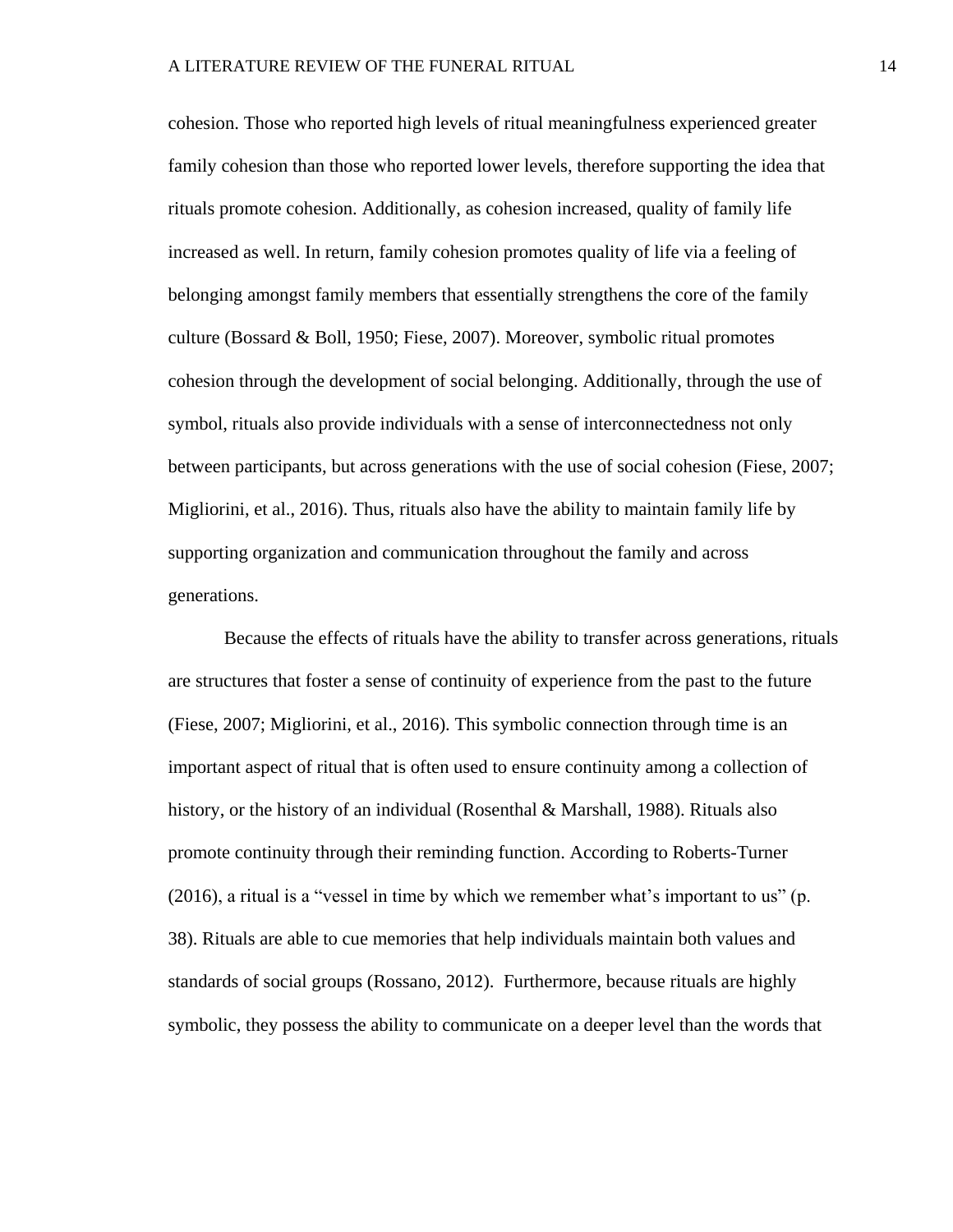are said (Fiese, 2007). Symbolism communicates the hidden meanings that are not explicitly stated but can be inferred from words and actions.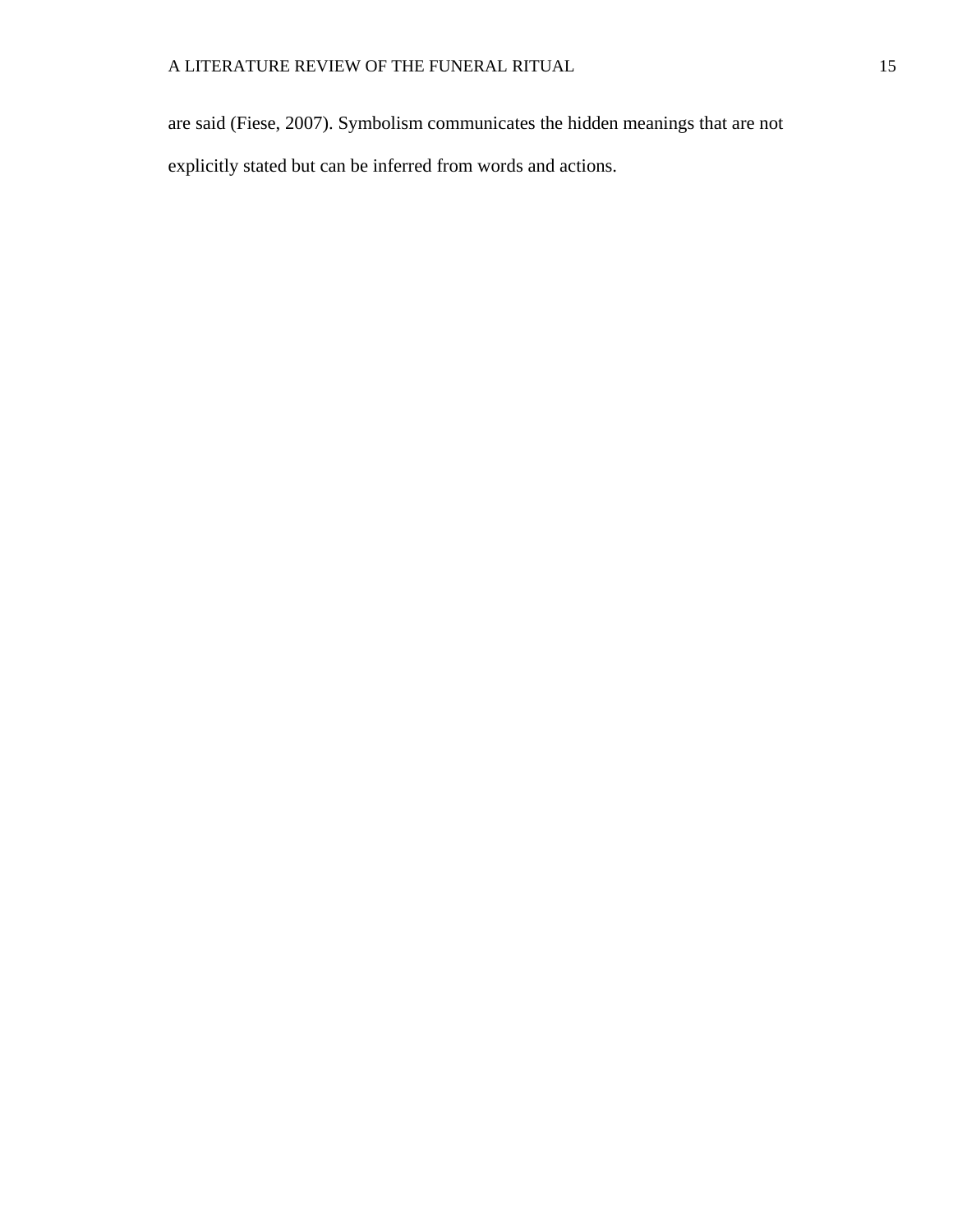#### **Chapter 3: A Modern Ritual: The Funeral**

#### **Historic Funeral Rituals**

According to Kastenbaum (2004), the founder of the journal Omega: Journal of Death and Dying, death rituals have "been at the core of virtually all world cultures" (p. 5). In a review of literature, he continues this point to say that one of the key elements to a society's survival is its willingness to perform rituals that connect individuals to the dead. Furthermore, Irion (1991), a professor at the Lancaster Theological Seminary, proposes that the funeral ritual comes from the history of the human community, or society. Moreover, to understand the modern American funeral ritual, one must study rituals from the past of some of the most influential societies.

**Funerals of Early Humanity.** "Human concern for the dead predates written history" (DeSpelder & Strickland, 2011, p. 86). Excavated remains from the Paleolithic period indicate that 10,000 to 40,000 years ago humans were intentionally burying those who had died. This evidence is supported by the presence of handmade objects and personal items that had been placed in the earth both inside and outside of the graves (Harder, 2001). The burials of long ago indicate that from the beginning of society until now, social groups have been gathering to bond and express emotion and purpose upon the occurrence of death. However as society developed, cultural views and perspectives on death also continued to develop (DeSpelder & Strickland, 2011). Throughout time, it became evident that many cultures maintained bonds with those who had died and also believed that the dead obtained supernatural power (Kastenbaum, 2004; DeSpelder & Strickland, 2011). Because of this, the living felt compelled to respect the dead through ceremony in order to show respect to those who died before them. In the eyes of the living, the dead who were not properly cared for were both dangerous and vulnerable.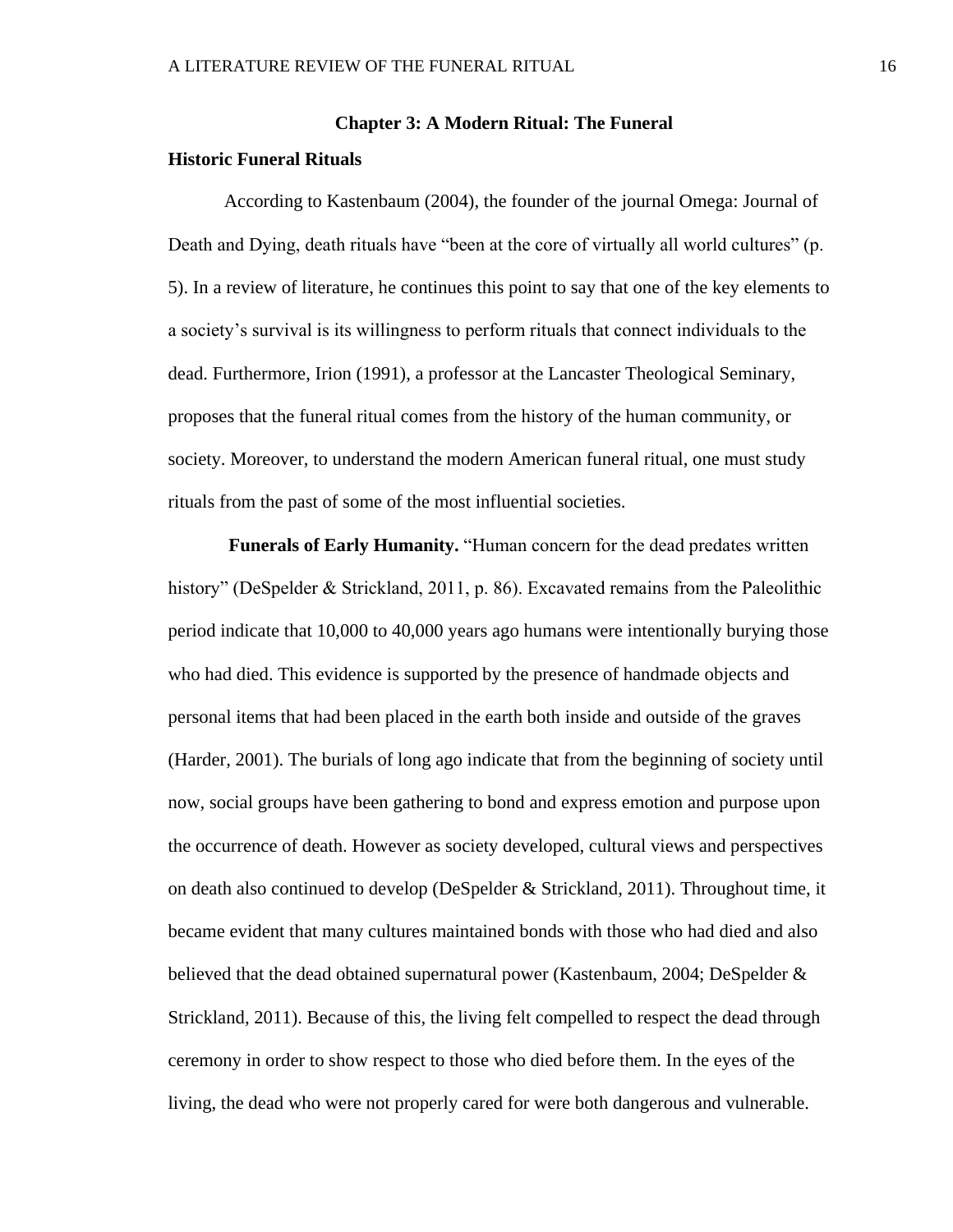During early tribal civilizations, if the dead were not guided into the next life, the living would not only suffer the wrath of the dead, but the dead would also be lost from the afterlife (Kastenbaum, 2004). Therefore, unlike those rituals of the modern American society, funerals were not originally performed out of grief or hope, but they were performed out of fear (Irion, 1991). Thus, not only did earlier civilizations perform funeral rituals to create and maintain bonds with the living, but ceremonies were also performed to "secure the goodwill" of the dead (Kastenbaum, 2004, p. 6). While some cultures still hold these beliefs and customs, others have evolved over the centuries.

**Egyptian Funerals.** During the fourth millennium BC, those of ancient Egypt developed death practices and funerals as a way in which the dead could be preserved and carried into the afterlife (Taylor, 2001). The Egyptians believed that when one died his or her life continued on beyond the grave in the realm of the dead. However, to enter into this realm the deceased needed the help of the living (Taylor, 2001; Dunand  $\&$ Lichtenberg, 2006). In order to continue into the afterlife the deceased's body had to be preserved and unified with the deceased's spiritual elements known as the ka and ba (Taylor, 2001). To ensure preservation of the body, the individual was mummified immediately after death. This process included the washing of the corpse, the removal of the brain and organs, with the exception of the heart, drying the body to prevent decomposition, packing and anointing the body, as well as wrapping the body in linens. After this process was completed the funerary ritual would be performed (Dunand  $\&$ Lichtenberg, 2006). The ceremony began by placing the mummified individual in a wooden container and relinquishing the body to the family. Then a procession of family, friends, and other mourners would carry the body to the tomb which was located to the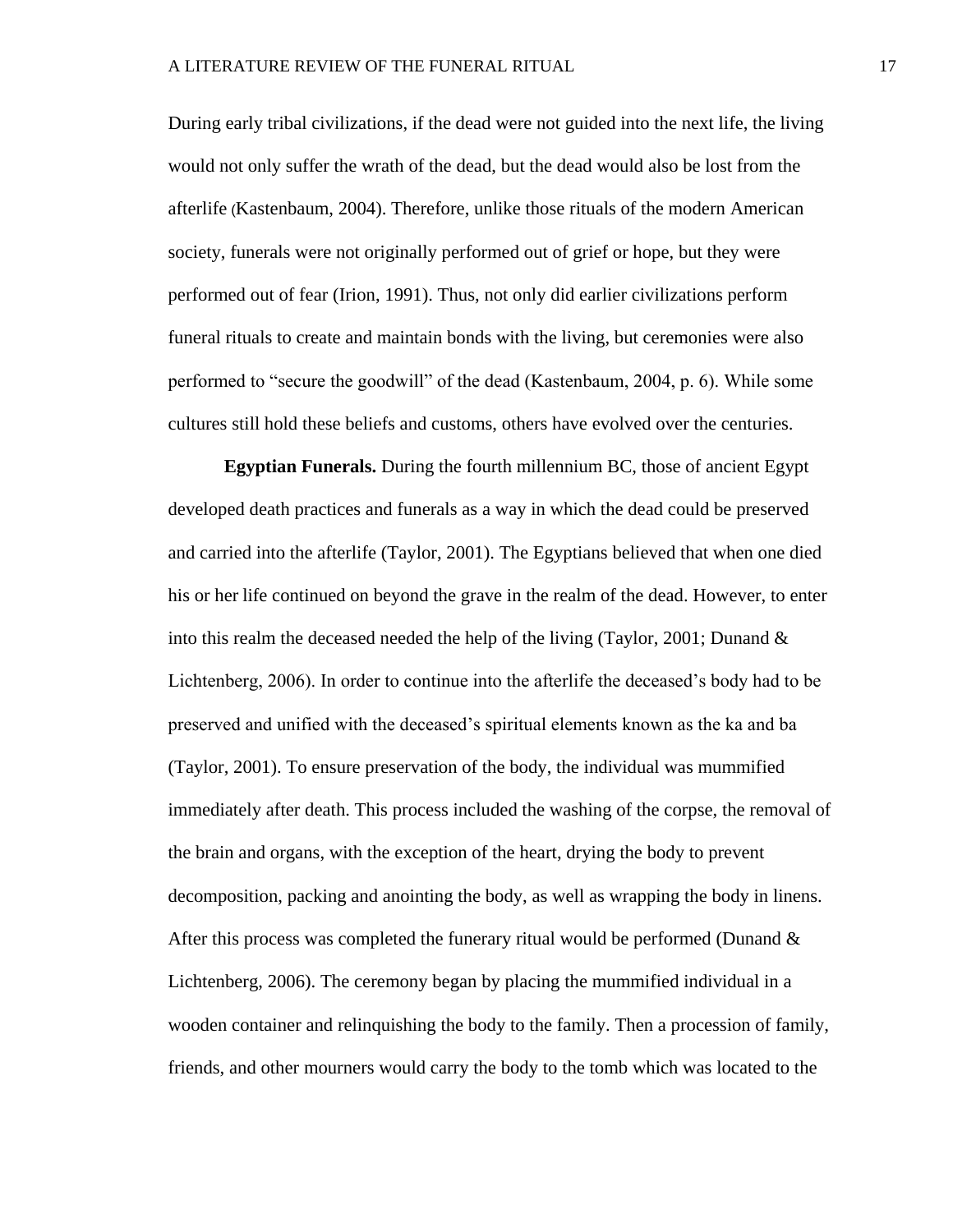west of the Nile River, towards the land of the dead Dunand & Lichtenberg, 2006). The body would then be placed in a pit-like grave and covered with dirt in order to protect the body and ensure one's afterlife (Taylor, 2001; Dunand & Lichtenberg, 2006). Afterward, the oldest son of the family would provide the corpse with the nourishment that would be needed to sustain the deceased in the afterlife by placing cakes and other foods beside the grave (Dunand & Lichtenberg, 2006). During this time funerals were used as a means to ensure the deceased's immortal life.

**Roman Funerals.** During the Roman era, individuals sought to immortalize the dead through the use of memory. As a result, many individuals held such a strong desire to be remembered that they would prepare for their own funeral by creating and decorating their own grave in order to prepare for their death (Hope, 1997). However, it was not the dead that one hoped would be remembered, but the living associated with them. In this time, funerals were mainly used as a means to express social status and display the family's connections. While spiritual and emotional aspects were incorporated into the ritual, the display of familial status was the primary purpose (Hope, 1997) According to Roman burial customs, graveyards were to be located outside of the settlement that used them, but there was an exception. Because the gesture communicated great esteem and respect, those who were deemed honorable by society or belonged to a higher class could be buried within the established town (Hope, 1997; DeSpelder & Strickland, 2011).

**Greek Funerals.** Like the Romans, ancient Greeks also sought to memorialize the dead through the use of memory, however the family was given this responsibility as opposed to the deceased doing it ahead of time (Hope, 1997; "Sweet relief," 2015).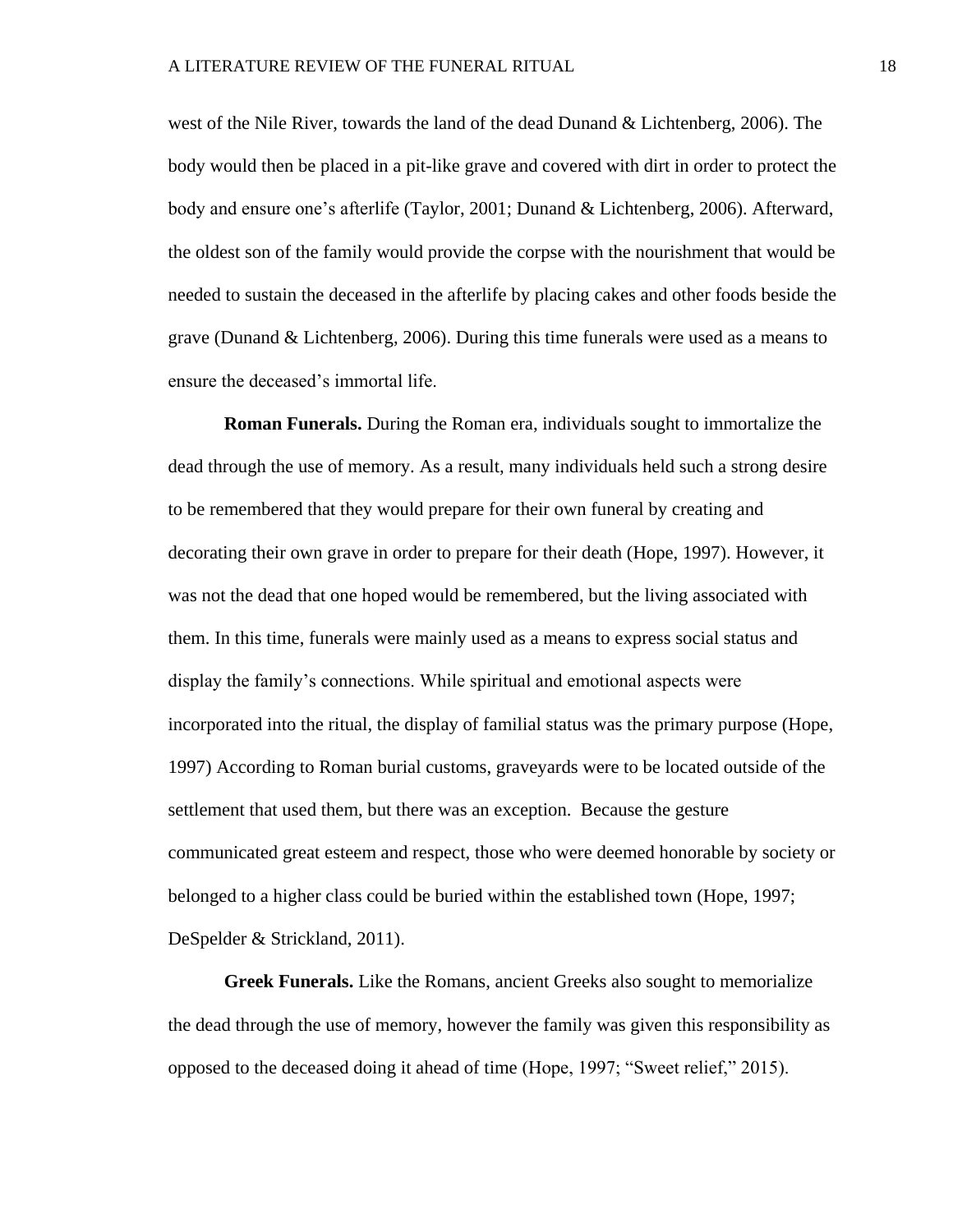Greeks believed that upon one's death his or her soul left the body through a puff of wind, once this occurred the body could be prepared for burial ("Death, Burial, and the Afterlife in Ancient Greece" n.d.; "Sweet relief," 2015). Greek death and burial practices began with the washing of the deceased's body, its anointment with oil, and then the placement of the body on a high table within the deceased's home. This time was referred to as the "prosthesis," or the laying out of the body so that the community could mourn and pay their respects ("Sweet relief," 2015, p. 53). Often members of the community would perform laments during this time as a means to express their loss and praise the dead (Ochs, 1993). After this time came the funeral procession, and then the burial of the body that was marked with a small mound of earth ("Sweet relief," 2015). According to Greek beliefs, if anyone was denied these rites by the living, then the living would have insulted the dead's dignity. Moreover, Greek funerals were a time during which the living could express emotion and communicate respect for the dead.

#### **History of American Funerals**

In 19th century America, the family of the deceased took on the role of caring for the body and performing a funeral ritual (Hunt, 1971). This of which was done as a response to death that communicated family grief, loss, and hope (Irion, 1991). The family was responsible for washing the body, while a local carpenter made the coffin and a church leader dug the grave (Hunt, 1971). Traditionally, in the 1800's the family of the deceased would conduct a wake (Weber, 1961). The wake was a precautionary measure in which the dead individual was laid out and watched over through the night. This was to ensure that the individual was truly dead, for during this time it was often hard to tell due to the lack of medical expertise. After the wake the family would place the deceased in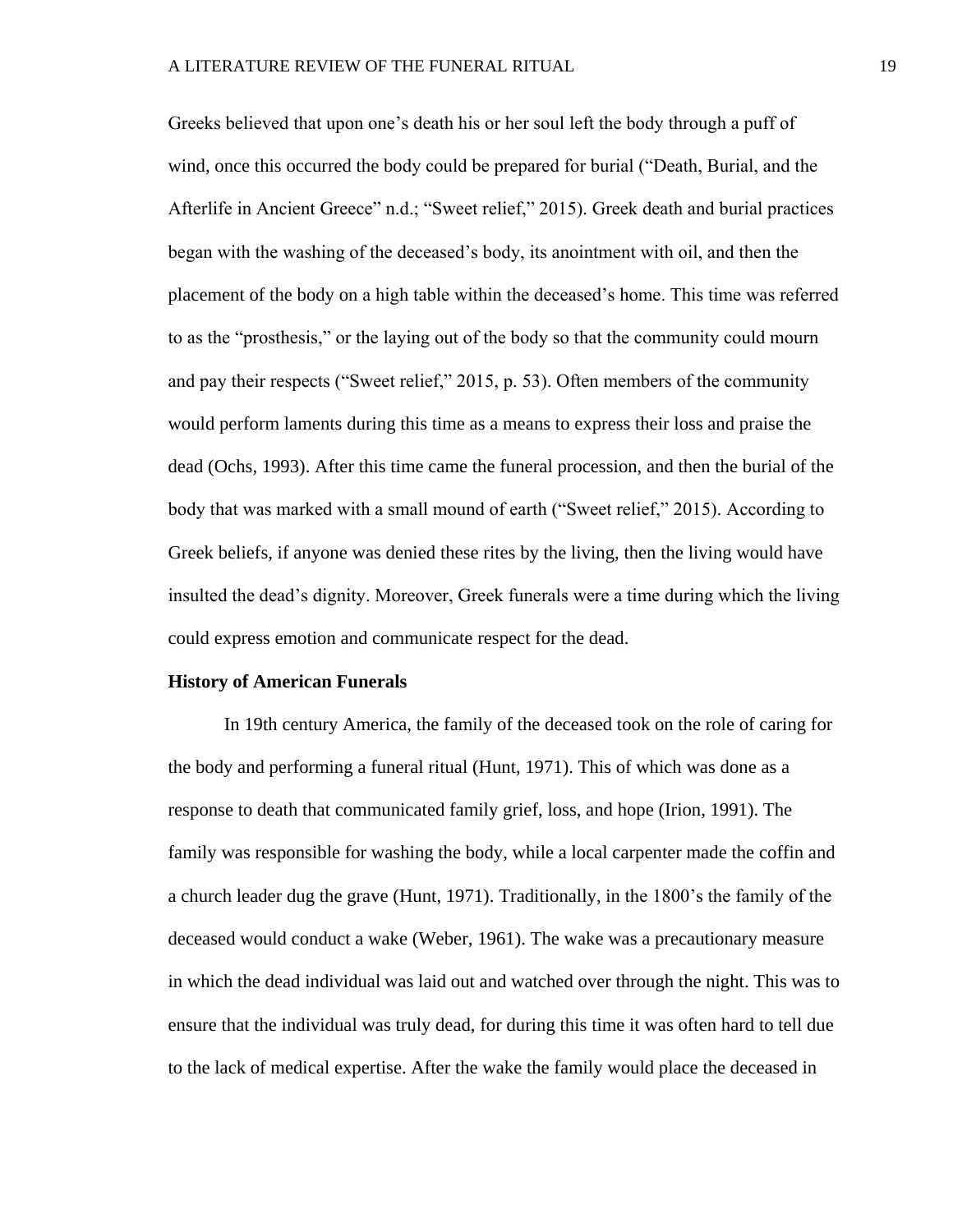the parlor of the home so that friends and family may come and pay their respects just as the Greeks did (Fuller, 1982; "Sweet relief," 2015,). Later, just as in Roman times, close family members of the deceased would lower the casket into the grave, which was usually located in a nearby church cemetery, and would then fill the grave with dirt (Fuller, 1982; Dunand & Lichtenberg, 2006). Moreover, the funeral ritual was the responsibility of the family.

However, in the later 19th century the funeral began to evolve. During this time coffins began to be referred to as caskets, and the dead were referred to as the deceased and the role of the family changed as the role of an undertaker evolved (Hunt, 1971). As America became an industrialized nation and populations increased, families needed more help to dispose of and honor their dead. Therefore, the role of the funeral director emerged. Front parlors no longer housed the funerary practice, for these were held at a funeral home instead, and the family was no longer responsible for caring for the body or performing a funeral (Hunt, 1971; Fuller, 1982). Thus, attention began to shift from focusing on the dead, to focusing on the mourner (Hunt, 1971). Furthermore, the loss that the bereaved felt led individuals to memorialize the dead in order to outwardly express their inner grief (Lensing, 2001). Such memorials were more than burying the dead in cemeteries, like the Romans; they included greater symbols of remembrance such as gravestones, epitaphs, and a range of mourning paraphernalia (Hope; 1977; DeSpelder & Strickland, 2011; Irwin, 2015).

#### **Funeral Purposes and Their Fulfillment**

Although funerals have been used in the past to satisfy the dead or display social class, these ceremonies have evolved in such a way that they are now used as a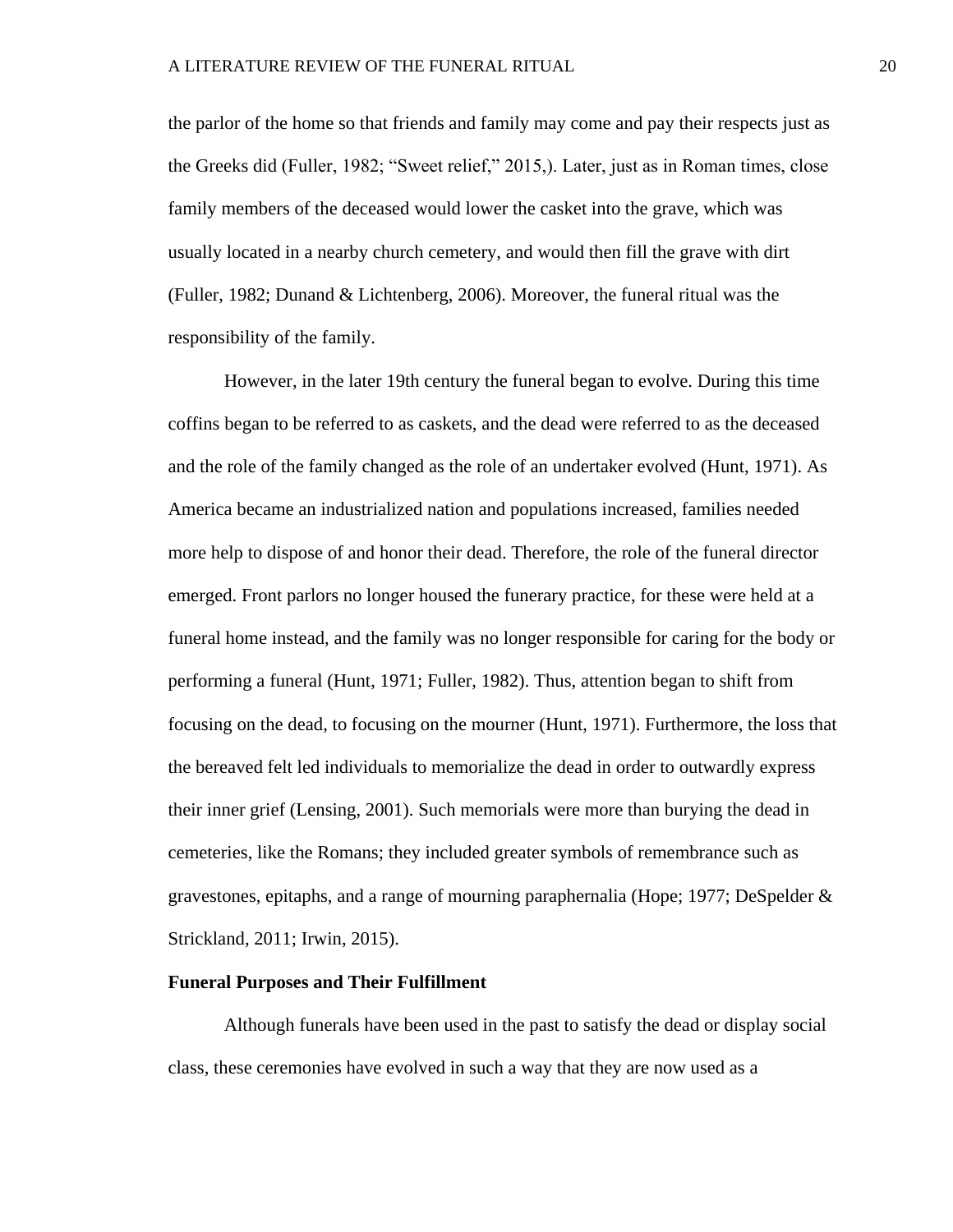community experience to address death and provide structure (Irion, 1991). Research suggests that "people need help to bring about order in a time of grief and crisis, when almost everything has seemed to change" (Nilsson & Ängarne-Lindberg, 2016, p. 205). Essentially, funerals serve the purpose of disposing of a body, but they also offer survivors the opportunity to search for an understanding of the change and of their personal values (Lobar, Youngblut & Brooten, 2006; Kastenbaum, 2004). This ritual is used as both an endpoint and a starting point for the survivors, for funerals mark the end of one person's life while also presenting others with the opportunity to affirm life by affirming death (Irion, 1991; Kastenbaum, 2004). Funerals also serve the purpose of remembering who the deceased was by memorializing in an effort not to forget an individual (Irwin, 2015). It is proposed that "only through memorialization is the memory of anyone prolonged beyond the lifetimes of those who remember them based on experience" (Smith, 1996, p. 192). Therefore, this is an act of appreciating the life that has come to an end through the recollection of memories so that they seem to live on (Long & Buehring, 2014; Irwin, 2015). These symbolic behaviors are a means through which individuals may address feelings that are too difficult to communicate with others.

Evidence presented in a study by Gamino, Easterling, Stirman, and Sewell (2000) reveals that funerals have the ability to aid bereaved individuals in the process of adjustment to life after the loss. In a mixed methods study of 74 bereaved individuals, the authors reported their findings regarding the relationship between funeral perception and measurable grief. Researchers administered two forms of research methods in order to gather information. First, the Grief Experience Inventory (GEI) was given to measure symptoms of grief. Then, participants were interviewed to provide a personal report on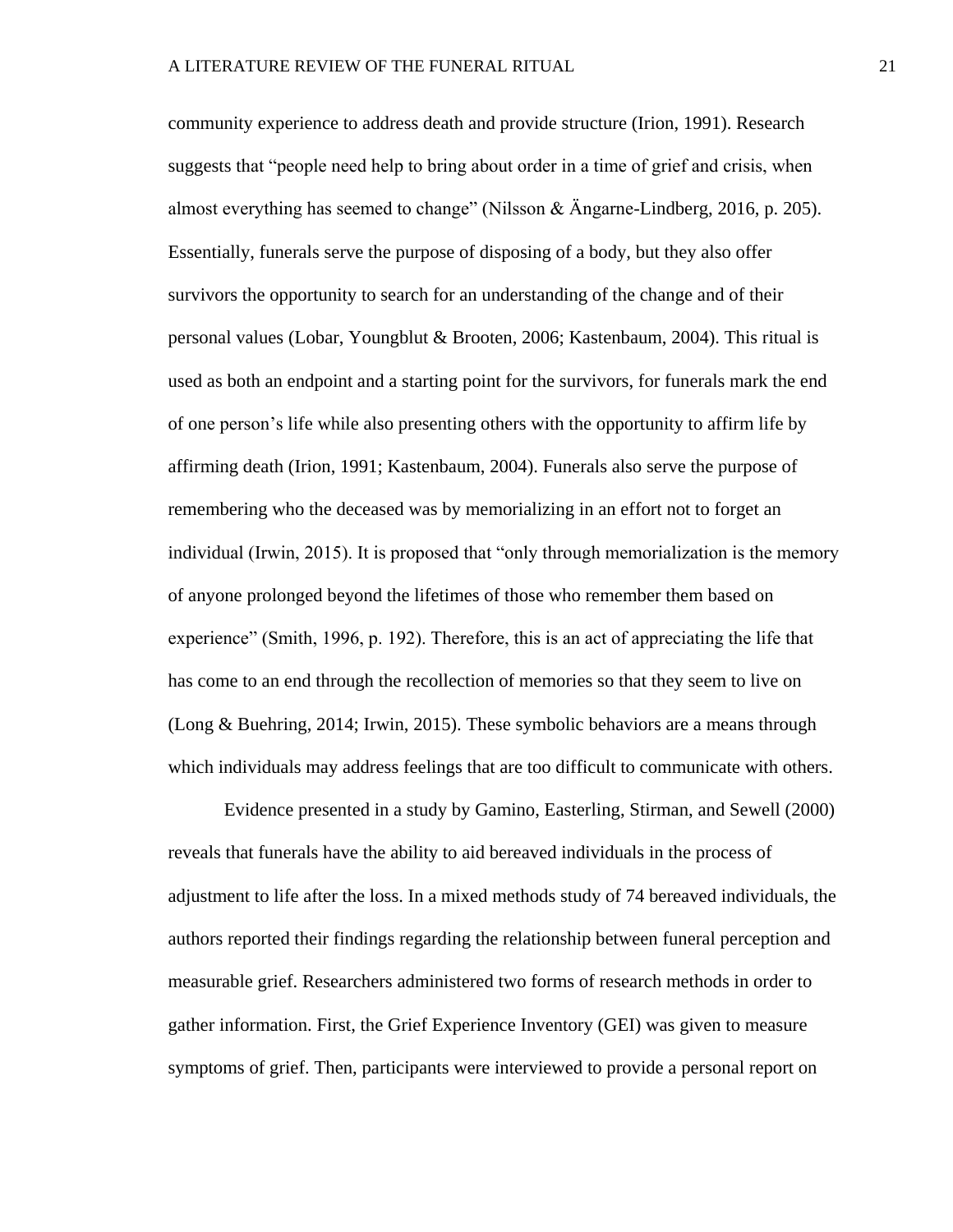the funeral experience. Those who perceived the funeral ritual to be a comforting experience received a lower score on the GEI, which was of statistical significance, as opposed to those who found little to no comfort. Moreover, those who found the funeral as a comforting and helpful ritual were able to effectively adjust to life after loss through the regulation of grief which is in direct connection to one's perception of the funeral. Thus, the living obtain benefits from taking part in a funeral, not the dead. Individuals are given the opportunity to act out their deep feelings, to obtain an emotional outlet, find meaning through symbols, and to memorialize the dead through a meaningful ritual (Rando, 1985). In other words, funerals include benefits that help individuals make sense of the events that have taken place and provide a healthy means of coping for those who are directly involved (Varga, 2014).

However, while some researchers (Irion, 1991; Kastenbaum, 2004; Long & Buehring, 2014; Irwin, 2015) view the funeral process as being a societal process that aids one in coming to terms with death, others like Lageman (1986), a counselor at Harford Pastoral Counseling Service in California, view the funeral as an intervention of the grief process. Lageman (1986) suggests that funerals often only help individuals on a cognitive level, therefore it is the facilitator's responsibility to provide attendants with emotional understanding and support. Moreover, it is proposed that in order for a facilitator to meet the needs of the bereaved, the funeral must serve the purpose of proclaiming the faith of mourners, providing mourners with an emotional outlet, and the opportunity to celebrate the life of the deceased.

According to a study of 10 black males between the ages of 12 and 15 that was conducted in New Orleans, funeral rituals serve two of those purposes mentioned by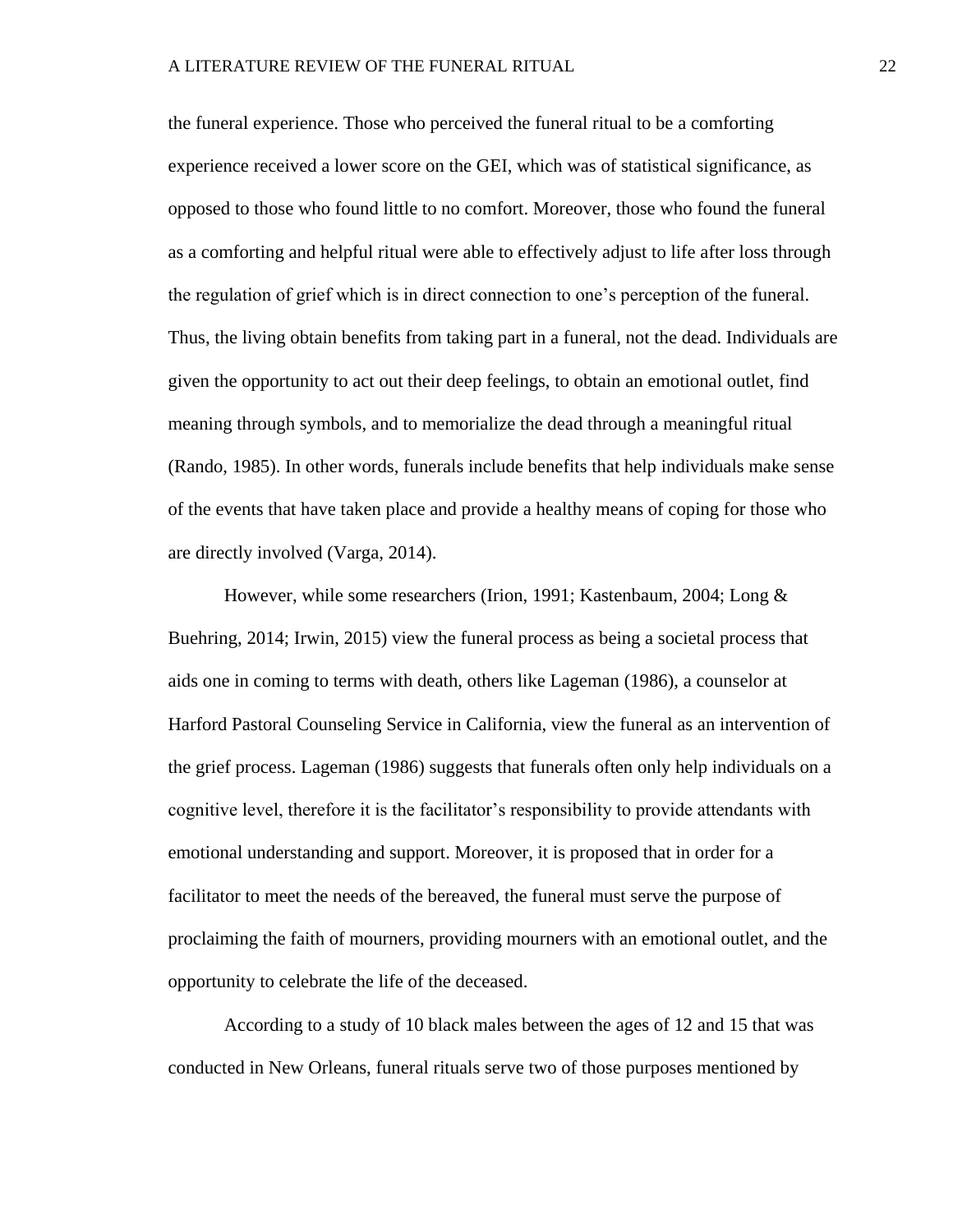Lageman (1986) and Bordere (2008). The purpose of this study was to discover how black adolescent males perceived and understood the funeral ritual, which included second-lines. Results revealed that these individuals understood death to be a celebration of the deceased, a time of remembrance, and the promotion of unity, all of which could be achieved through the funeral ritual. Therefore, the funeral ritual served the purpose of meeting these social needs.

During the time after a death the funeral becomes the place in which family and friends can say goodbye to the dead, as well as pay their respects (Søfting, Dyregrov, & Dyregrov, 2016). A funeral often acts as a reunion of friends and family, during which the family of the deceased naturally forms into an opportunity for individuals to receive counseling and support from someone with whom they are familiar (Thursby, 2006; Shabanowitz, 2013; Draper, Holloway, & Adamson, 2014; Søfting, Dyregrov, & Dyregrov, 2016). Therefore, family and friendship become prevalent themes at the gathering (Shabanowitz, 2013).

Moreover, the attendance of family and friends also provides those who are directly impacted the reaffirming and strengthening of social ties through connecting with those around them (Geschiere, 2005; Søfting, Dyregrov, & Dyregrov, 2016). Thus, the presence of numerous individuals at a funeral acts as a secondary support system for those who are mourning (Shabanowitz, 2013; Draper, Holloway, & Adamson, 2014; Søfting, Dyregrov, & Dyregrov, 2016). However, it is not only the bereaved who benefit from this experience, but other attendees as well. Through such a gathering, those within the family's social environment are given a time to share stories and wisdom, as well as celebrate and transfer their culture from one generation to another (Thursby, 2006).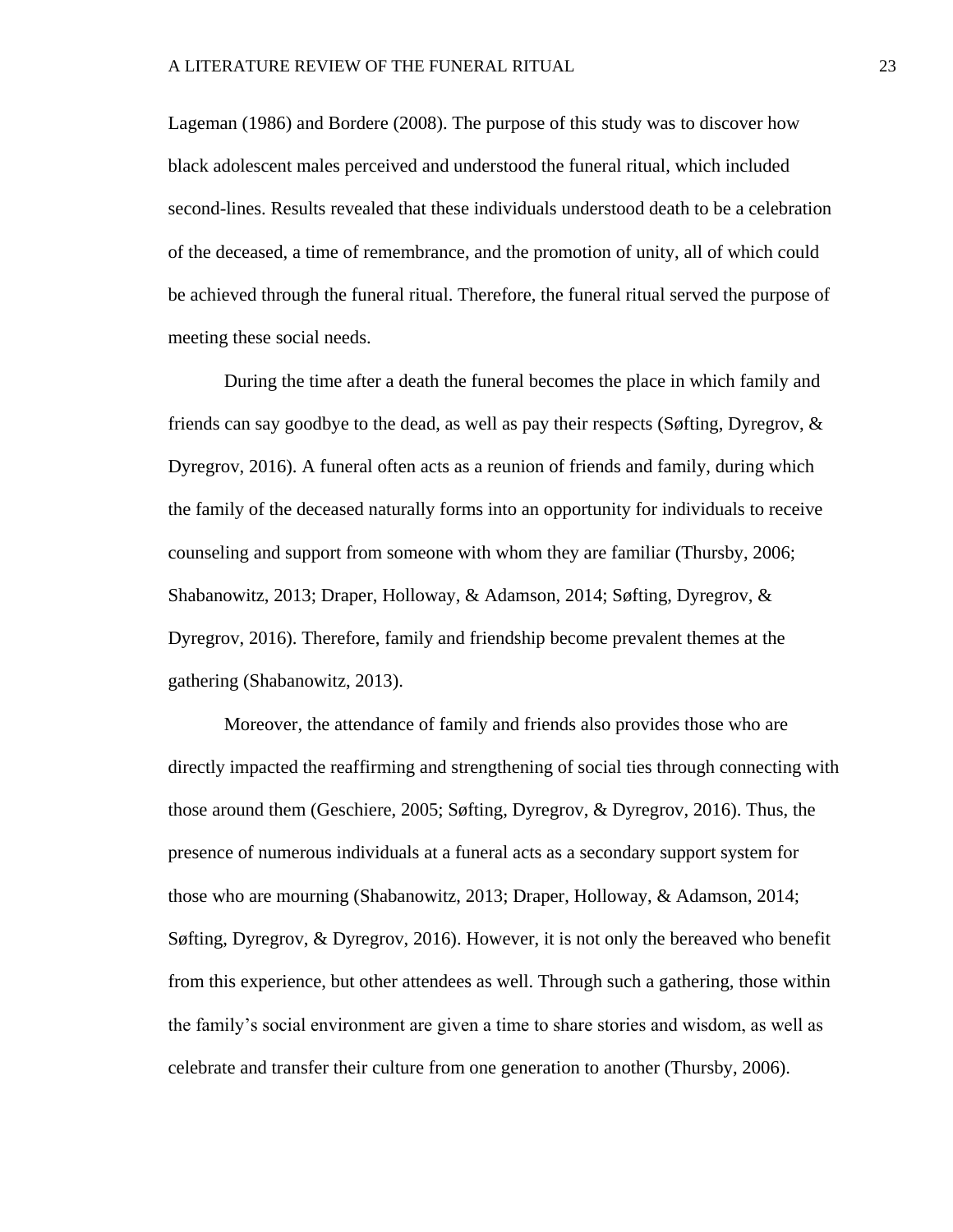While the attendance of a funeral ritual is most often perceived as beneficial for adults, these rituals are also beneficial through the eyes of children. A qualitative study of 11 bereaved children and one of their parents sought to investigate the link between children and funerals (Søfting, Dyregrov, & Dyregrov, 2016). This study was conducted in Norway and included bereaved children from the ages of seven to 12 who had participated in a death related ritual. The driving focus of the study was to discover the significance of children attending and participating in funerals and how it affected their experiences. All children who were interviewed expressed the pleasure they gained from participating in the funeral of their loved one even though it was stressful. Results revealed that the participating children recommend that if given the chance, other children should participate in funerals. The children also disclosed that by participating in the ritual they felt included in the family during this hard time and also had the chance to say goodbye, or obtain closure. Thus, in this study the inclusion of children in the funeral ritual promoted a sense of cohesion among participants.

However, while funerals promote a sense of cohesion, they also allow individuals to express their deeper feelings. In a qualitative study of 25 recently bereaved people and 18 funeral directors from across the southern region of the United States these expressions were studied (McIlwain, 2002). The purpose of the study was to investigate the differences of the social interactions of black and white families during a funeral ritual. This information was gathered through in-person interviewing of the funeral directors and an online discussion-based questionnaire for the recently bereaved. Results revealed that while both families used funerals as a means of outward expression of internal emotions, black families practiced greater outward emotional expression. During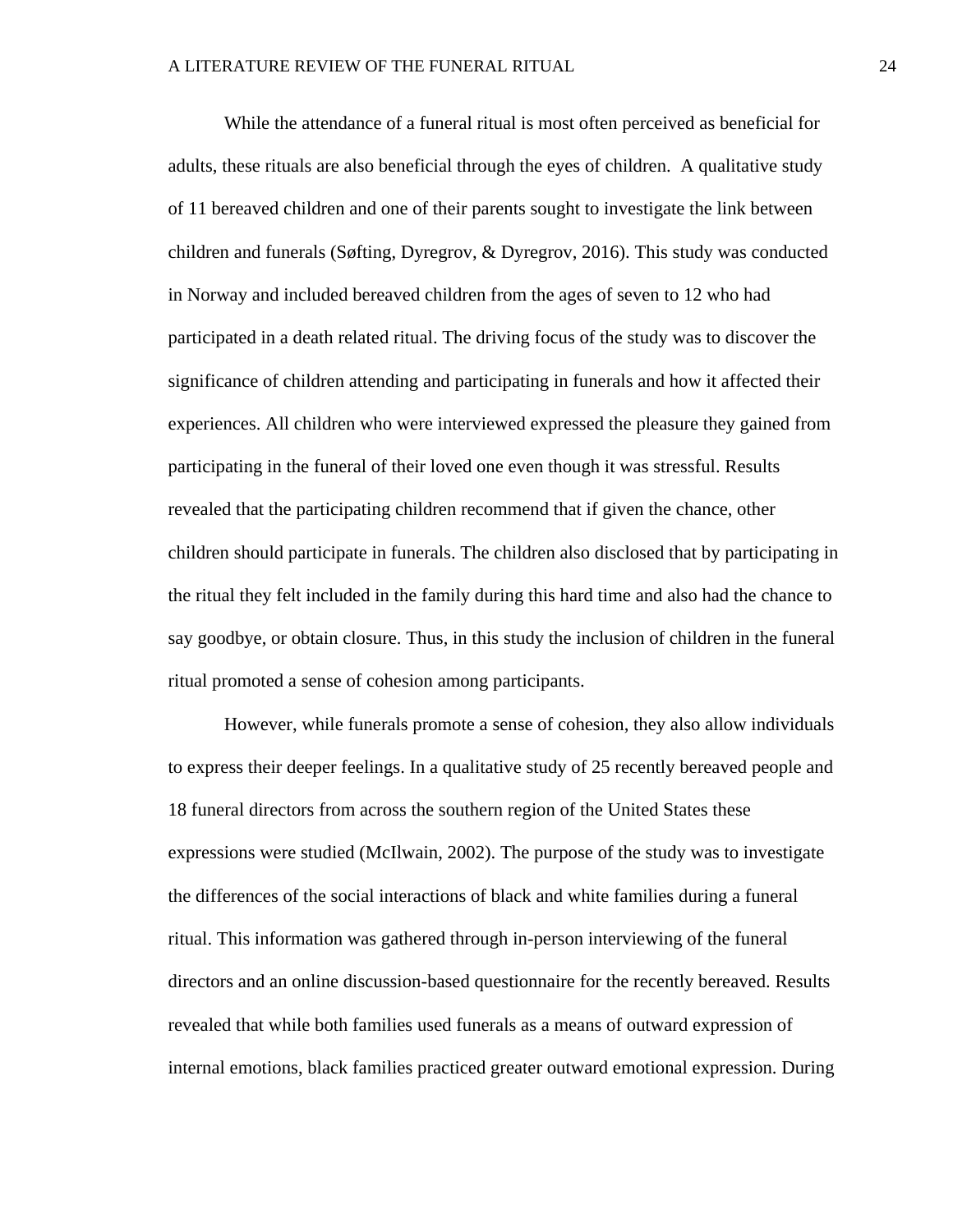a funeral, white families primarily expressed feelings through crying and anything else could be viewed as a distraction. However, black family members in the study expressed their emotions through crying, wailing, convulsions, fainting, and many other acts. Although those who did not belong to black culture viewed these actions as disruptions, those black individuals studied found this to be extremely helpful in expressing their internal feelings. Results also reveal that funerals allow white families to express the same emotions and obtain similar benefits, however grief is outwardly expressed to a lesser degree. Altogether, this study reveals that funerals provide survivors of different races with an outlet that allows them to act out their deeper feelings that may not always be expressed in words (Irion, 1991).

This was further expressed in a follow up study of 21 bereaved individuals who had previously participated in a qualitative study of the therapeutic benefits of funeral rituals (Bosley & Cook, 1993). The purpose of the present study was to discover how participating in bereavement research had affected the participants. Results of this study revealed that the experience of the research and the participation in a funeral ritual were perceived as an overall positive event. The study also revealed that participants not only perceived benefits provided by participation in research, but they expressed their perception of a funeral's purpose as well. This purpose was to provide a time and place in which the bereaved may express their feelings of loss.

It is said that a "funeral rite is a social rite par excellence. Its ostensible object is the dead person, but it benefits not the dead, but the living" (Firth, 1964, p. 63). According to Bosley and Cook (1993) this statement holds truth. In a study of 32 adults ages 27 to 79, Bosley and Cook (1993) questioned those who had lost a parent or spouse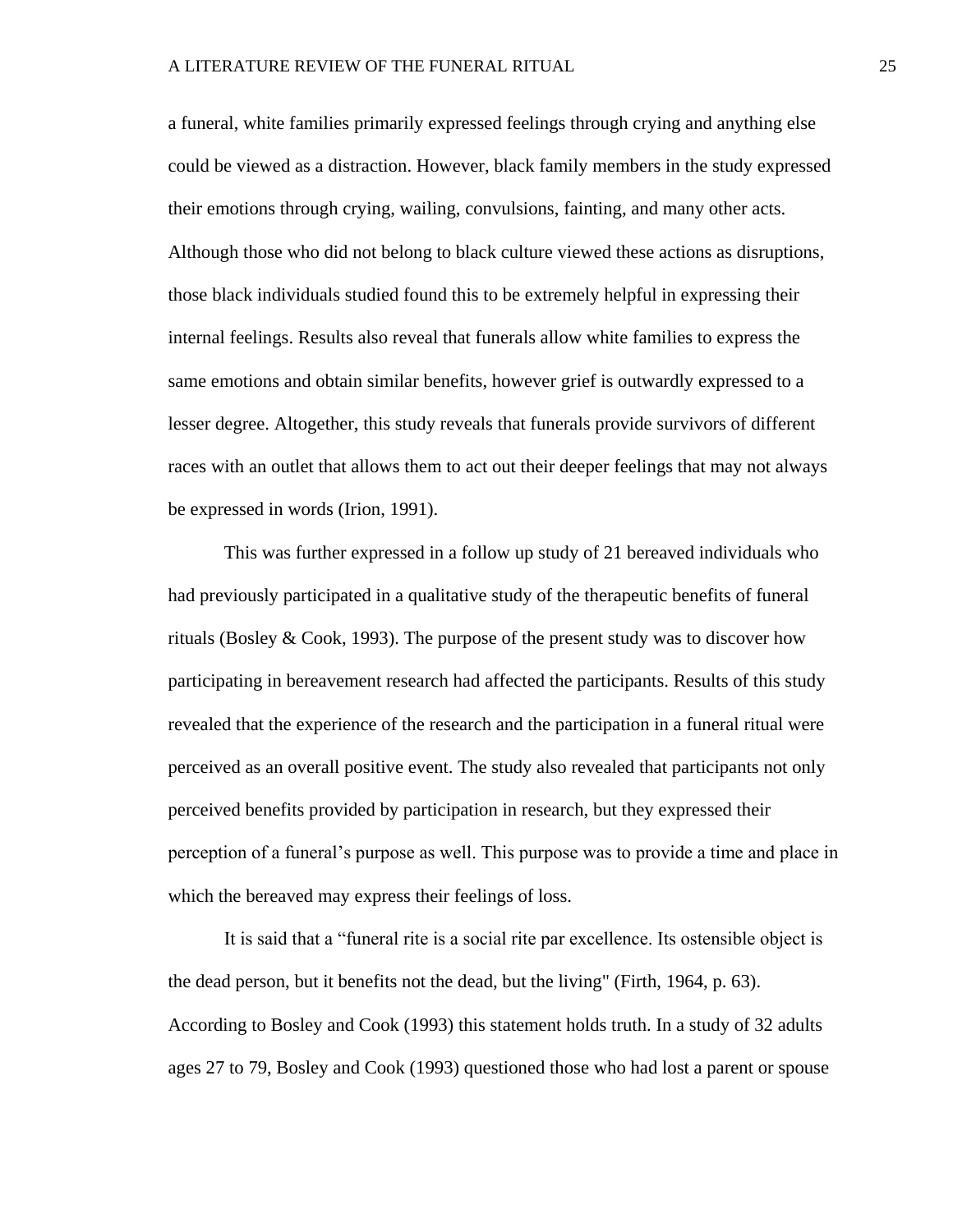about their funeral experiences in order to explore therapeutic aspects of funerals. The responses of participants, which were gathered through the use of mixed questioning methods, revealed five therapeutic benefits that the ritual provided. These were memory as a means of acceptance, affirming faith, expressing emotions, receiving social support, and reconnecting to family heritage. Thus, this study suggests, but does not prove, that funerals may provide the bereaved with multiple therapeutic benefits. These results also affirm the use of a funeral ritual as a means to express difficult emotions (Irion, 1993; Bosley & Cook, 1993; McIlwain, 2002). Another study that produced similar results is one that was conducted by Hung (2013), a professor at Chinse Culture University in Taipei City, Taiwan. The purpose of this study was to study social and cultural aspects of the funeral tradition and how it affected mourning through the interviewing of one rural Taiwanese family. The results of an in-depth interview and researcher observation revealed among the studied family, funerals had functions of mourning and healing. These functions were accepting the death, promotion of the expression of emotions, provision of a space for grief healing and familial psychological support, family connectedness, and the expression of fear of death. While the sample size of this study prevents generalizability of these results, the results confirm that a funeral has the ability to provide the mourner with therapeutic benefits. Within both of these studies, which were conducted in different years and geographic locations, the same benefits were found (Bosley & Cook, 1993; Hung 2013).

All in all, the purpose of a funeral is to meet the social needs of understanding social change, celebrating and remembering the deceased, promoting unity between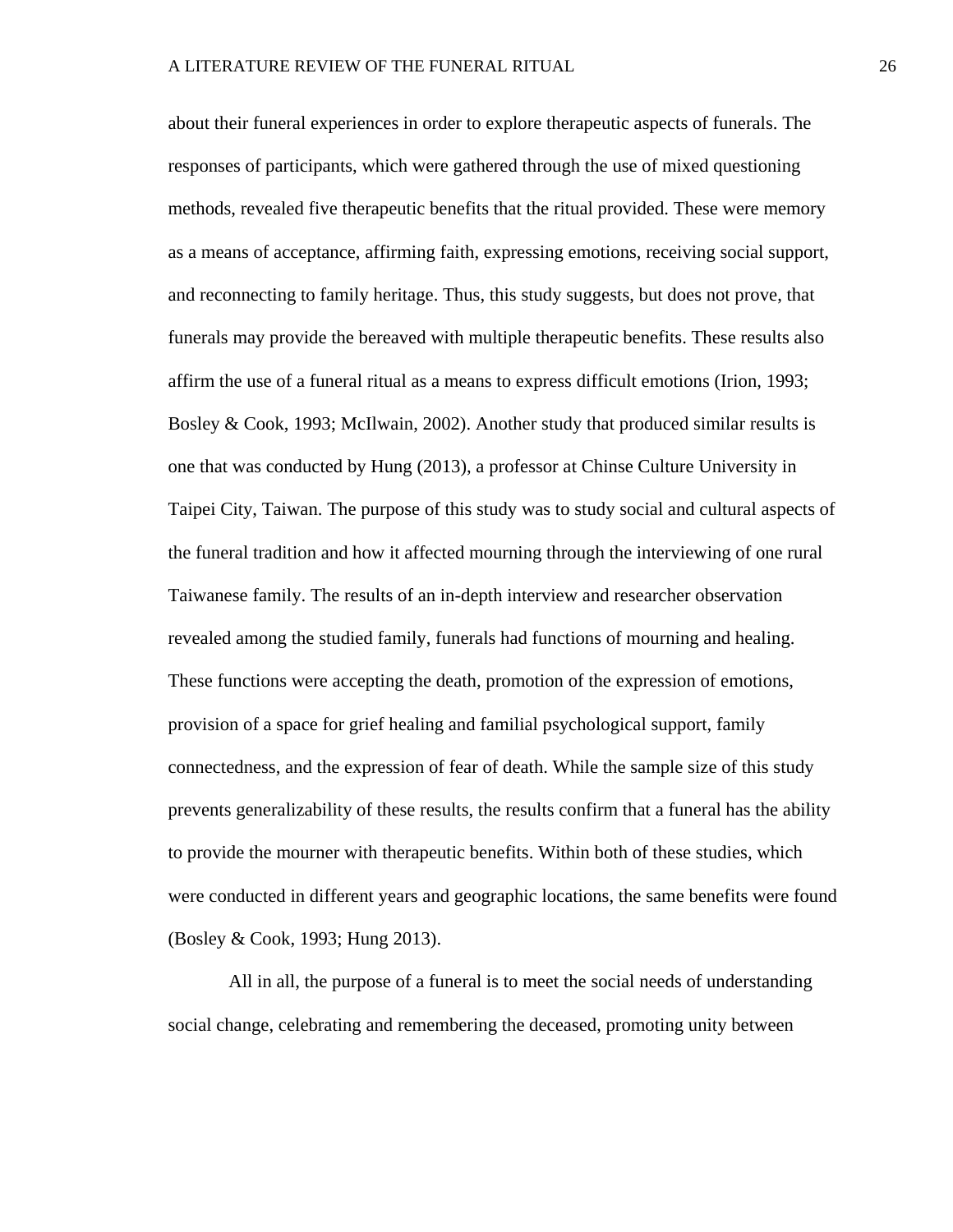survivors, and the expression of deep emotion among the bereaved (Bosley  $& Cook$ , 1993; McIlwain, 2002; Bordere, 2008; Long & Buehring, 2014; Irwin, 2015).

#### **Drawbacks of Funerals**

 Despite the benefits that funerals provide, they are often avoided by the living due to fear associated with the subject (Corr, 2015). During this ritual individuals are reminded of and exposed to the uncomfortable reality that both aging and death are inevitable (Kastenbaum, 2004). In a society that celebrates life, people often avoid thoughts about death. Some find the ritual to have a negative connotation that is linked with finality of separation from the dead, isolation, and weeping (Thursby, 2006). Grief is also largely associated with this ritual, for funerals are a patterned response to loss (Kastenbaum, 2004).

Additionally, funerals often only help the facilitation of grief and do not lead to its resolve, leaving individuals frustrated. Gamino, Easterling, Stirman, and Sewell (2000). In a study of the relationship between funerals and grief; individual funeral perception, measurable grief, and adverse events were explored. Those individuals who experienced adverse events during the ritual and did not view the experience comforting scored the highest on the GEI. The relationships that exist between these components are also of statistical significance. Thus, if an individual is not satisfied with the funeral ritual or experiences events that enhance or add additional stressors, their grief will remain at a higher level.

Furthermore, Doka (1985) reports that participation in funeral practices do not affect the facilitation of one's grief work when a death is expected. This statement is supported by the results of a mixed methods study of 50 individuals who had experienced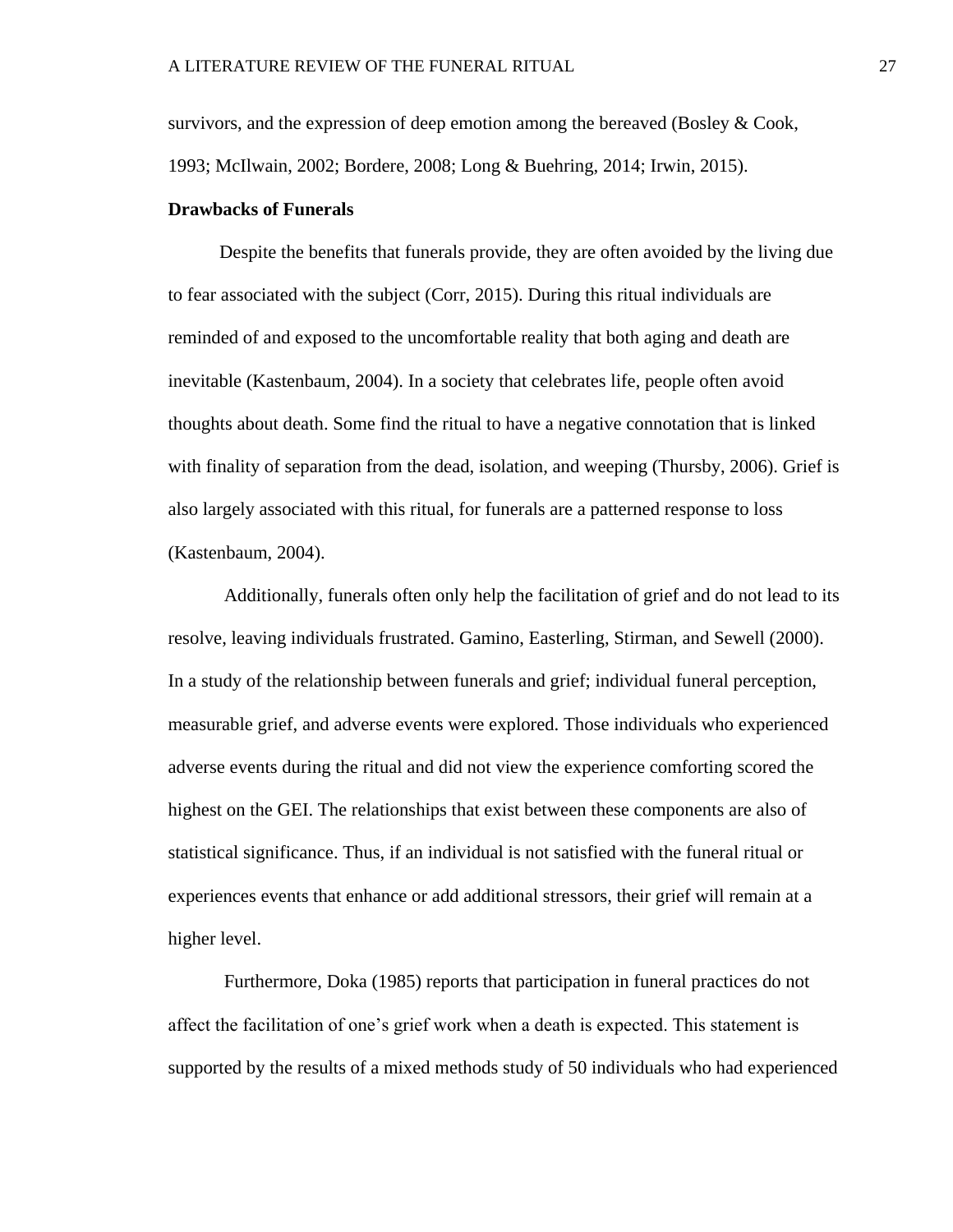a death one to one and a half years prior to the study. The Carey Adjustment Scale (CAS) was used to measure one's adjustment to the death. While 96% or participants reported finding funeral satisfaction and 72% actively participated in the ceremony, only 57% of those who had an active role felt that participation had helped initially. This 57% was comprised of those individuals who had experienced an unexpected death. While the funeral ritual was reported by some to aid the grieving process immediately after death, no participants reported long term effects of having attended a funeral. The CAS did not reveal any significant differences in grief adjustment between those who actively participated in the ritual and those who did not. This study suggests that funerals have the potential to provide participants with temporary relief; however, they may not provide participants with lasting effects.

Additionally, some research suggests that if participants desire to be positively affected by a funeral ritual, they must be actively involved in the process, otherwise no satisfaction will be found by the attendant. Through the use of a series of quantitative measures, authors Hayslip, Booher, Scoles, and Guarnaccia (2007) studied 348 individuals who had experienced the loss of a close friend or family member within the past two years. The goal of this study was to develop an instrument that would measure difficulties individuals experienced in regards to the funeral ritual. Participants completed 15 different measurements that assessed grief, death anxiety, personality, adjustment, funeral-related measures, and the ability to cope with funerals. Results of this research revealed three factors of statistical significance. These factors included trust in funeral businesses, concerns regarding the cemetery, and issues regarding grief. While the study helped aid in the production of an assessment inventory, it also revealed how the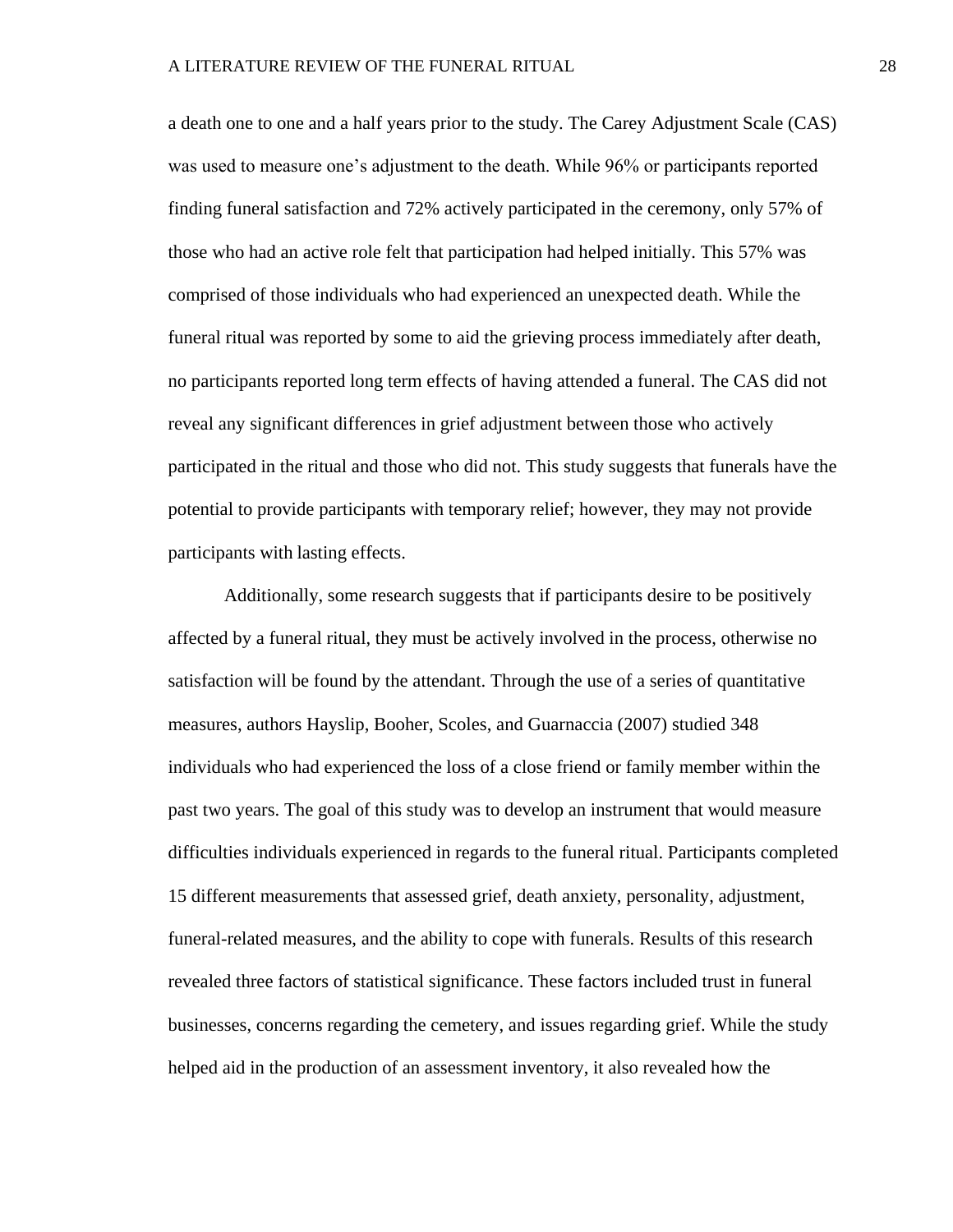discovered factors affected the funeral experience. It was found that older individuals and those who were heavily involved in the funeral process experienced fewer coping difficulties. Therefore, one may conclude from this study that the level of one's involvement in a funeral is directly related to the ritual's overall effectiveness. Moreover, this is problematic for those who are seeking to find comfort in the benefits of the funerary ritual, for they may not have to desire to actively participate in the funeral. Kastenbaum (2004) reports that funerals are a pattern response to death that allow survivors to model their response based off of societal norms and previous experiences. Therefore, meaning may not be found in the ritual because the pattern allows individuals to go through the motions of a ritual without provoking meaning.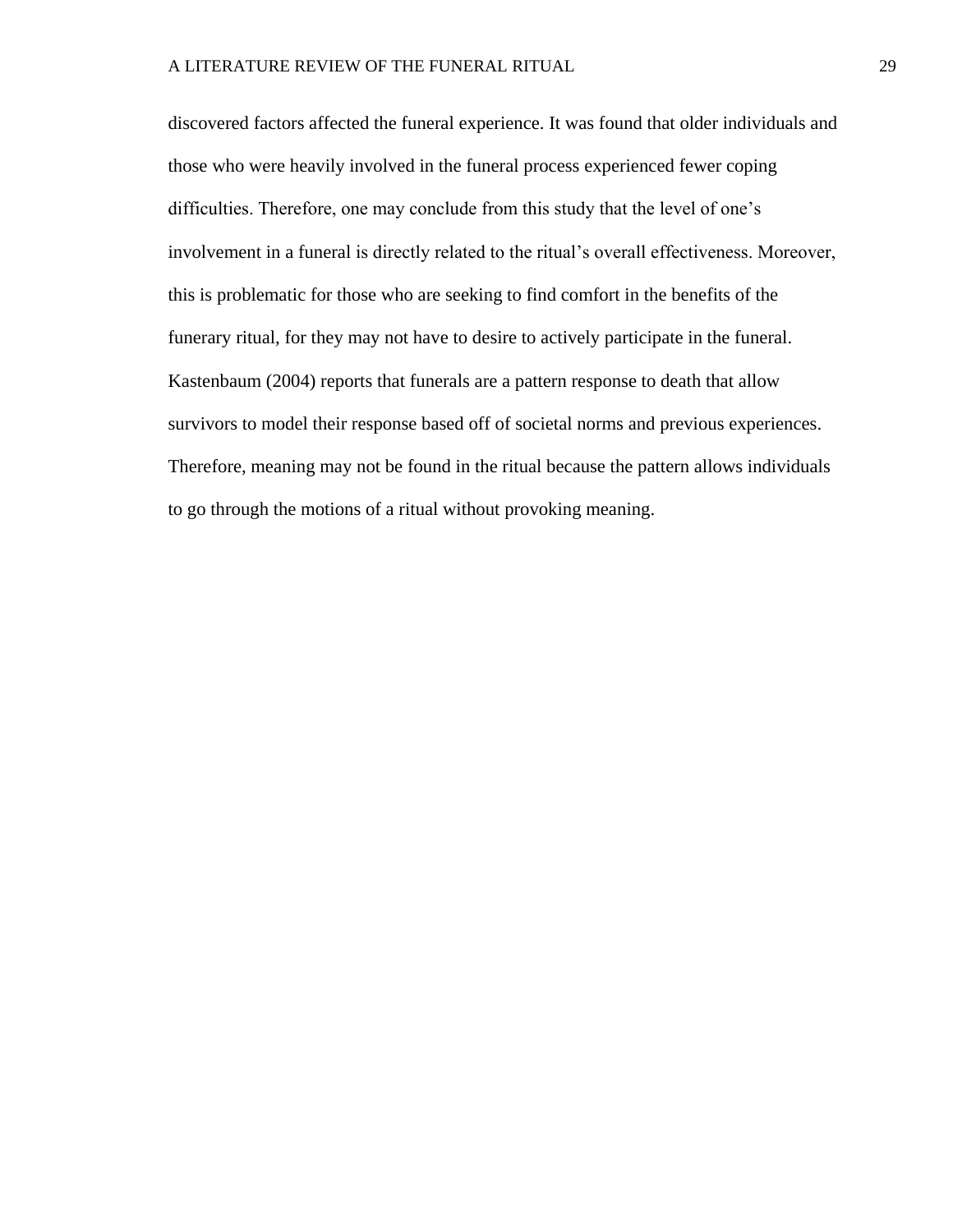#### **Chapter 4: Major World Religions and Death Rituals**

"Religion occupies a wide spectrum of human activities and existence" and effects all individuals, whether consciously or unconsciously (Mulaa, 2014, p. 1). While some may believe that religion has little to no effect on their lives, others depend on aspects of their faith for the structure of everyday life, or during times of chaos (Ladd, 2007). In a quantitative study of 406 individuals diagnosed with a mental illness, researchers tested the relationship between religion and chaos by studying the relationship between coping with a mental illness and religion (Tepper, Rogers, Coleman, & Malony, 2001). This study was conducted through the recruitment of Los Angeles County mental health facilities patients. Participants completed a questionnaire that obtained demographics and measured religious coping, symptomatology and everyday functioning. Results revealed that 80 percent of those surveyed used religious activities as a means of coping with daily stress or frustrations. These practices included actions such as reading the Bible and spending time in prayer. Altogether, scores on the Religious Coping Index and the Symptoms Checklist 90-R were negatively correlated. Thus, it can be concluded that religion has the ability to act as a buffer among those with not only mental illness, but everyday stressors. Additionally, in a review of literature conducted by Van Uden and Zondag (2016) the relationship existing between religion and coping was studied further in an effort to contribute to the treatment of Post-traumatic Stress Disorder (PTSD). The focus of this study includes religious meaning, coping, and rituals. Religion was discussed as a refuge from everyday stressors and traumatic events of those who had PTSD, which consequentially led to effective coping. Results revealed that individuals sought understanding and meaning within their presenting problems through the medium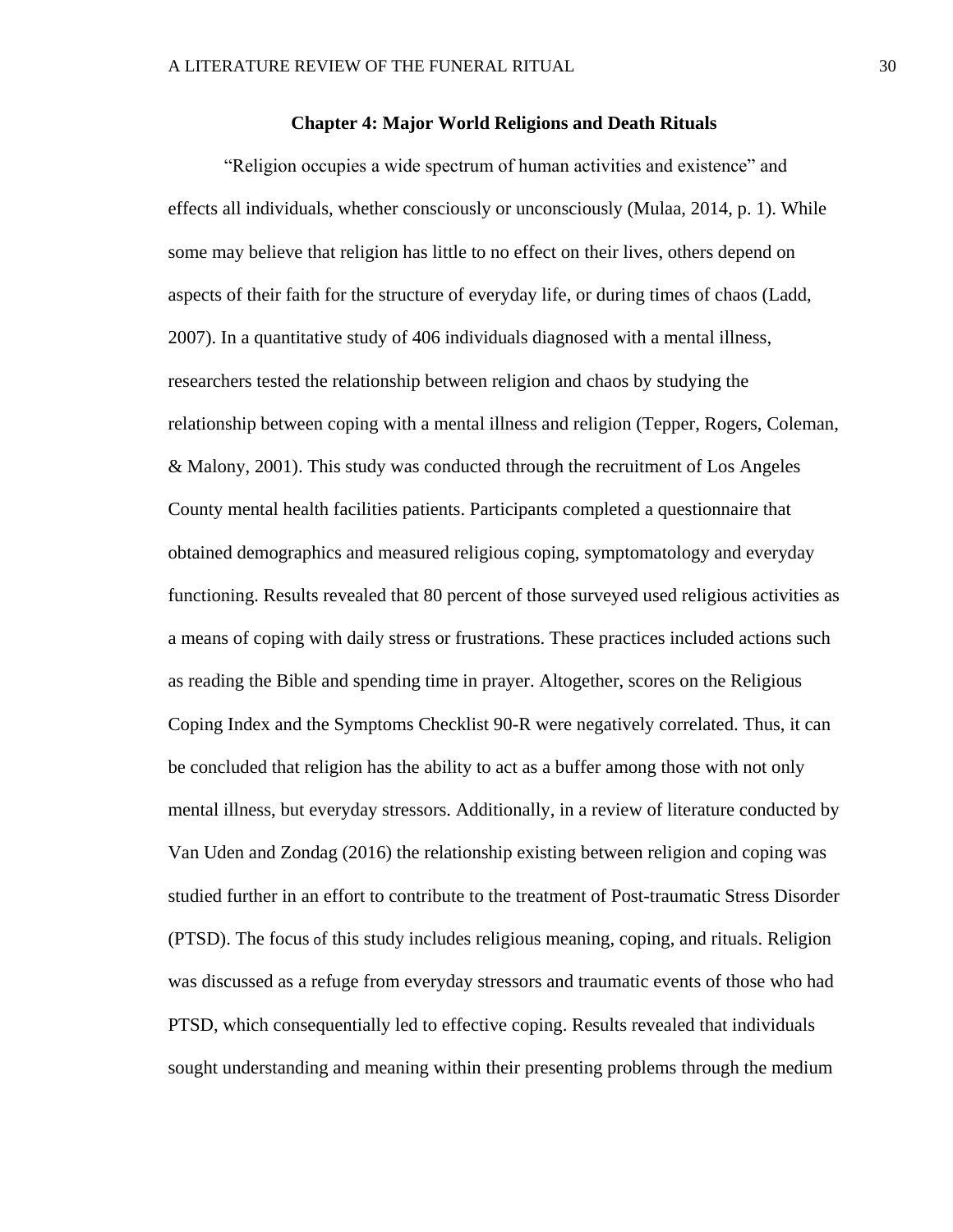of religion. The authors suggested that religion had the ability to enable individuals to find order and purpose in chaos and proposed that religions may also be used in order to cope with death and suffering. The authors also proposed that while religion had the ability to provide an effective means of coping, religious coping often occurred after other options of coping had been exhausted, such as breathing or taking a walk. Therefore, the authors concluded that religion was that last strategy for coping with stressors (Van Uden & Zondag, 2016).

One instance in which religion heavily influences everyday stressors and the coping of the individual, is during a time of loss. A study performed at Kansas State University that aimed to gather data about death and bereavement from a student body on both macro and micro levels revealed a relationship between religion and coping through the study of 18 college students, who were randomly selected from a group of 813 who had participated in a previous study (Balk, 1997). Results revealed that 11 of the 18 participants used spiritual practices as an effective means of coping. Furthermore, a study of 130 individuals conducted at the Episcopal Church of the Epiphany in New York City explored the relationship between religiosity, death acceptance, and death anxiety and revealed similar results (Harding et al., 2005). Religiosity was found to have a negatively associated relationship with death anxiety, meaning that those with a strong sense of religious beliefs experienced less death-related stress. Although spiritual beliefs aid individuals during the processes of loss, each spiritual practice may look different in various religious settings. This variation may be viewed through many different practices, but one of the most common practices associated with loss that displays religious influence is the funeral.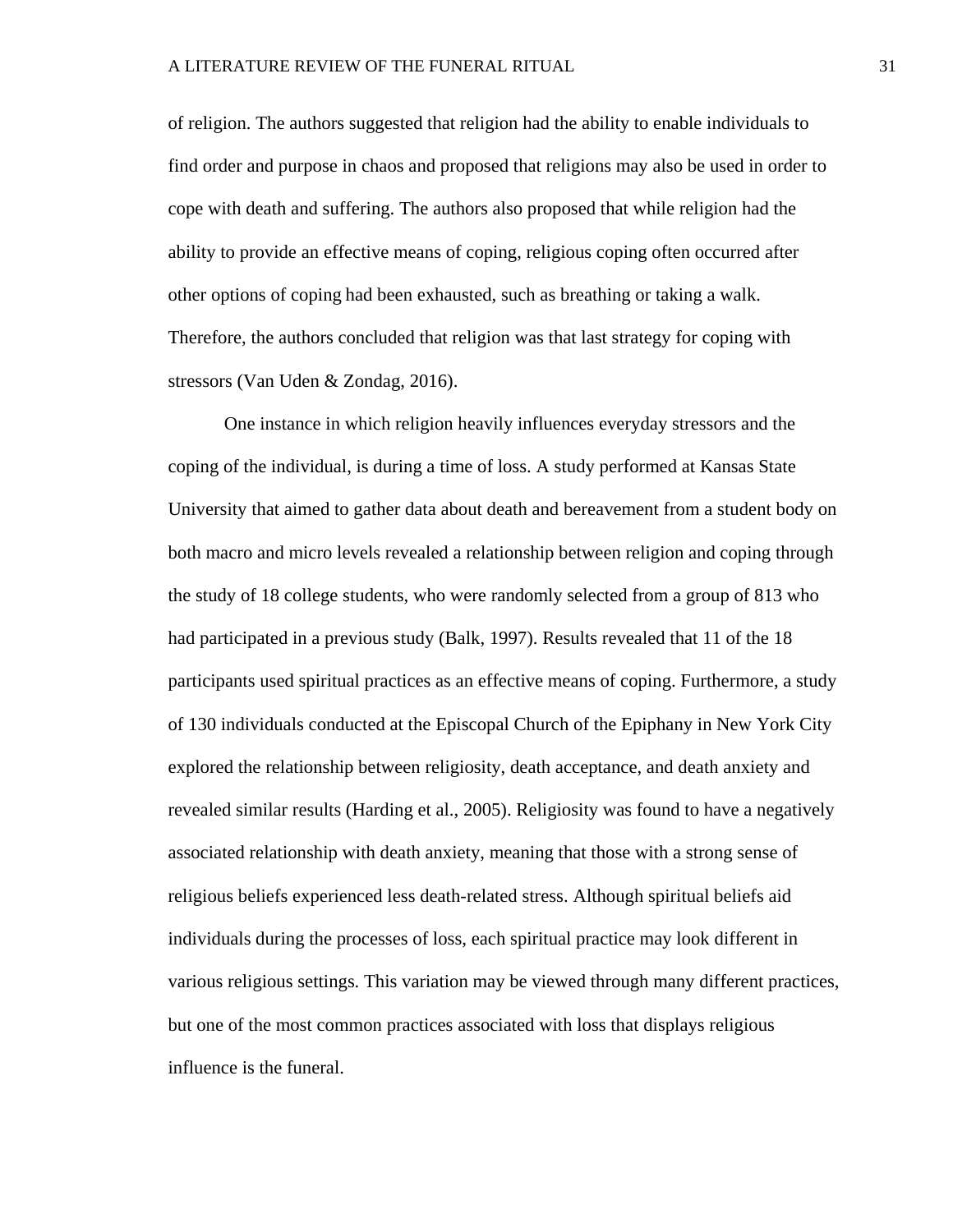#### **Islamic Beliefs**

According to Dr. Hewer, whose collegiate studies and 20 years of work experience focus on Christian-Muslim relations, Muslims are individuals who actively demonstrate Islamic faith by practicing the five pillars of Islam and believing the Qur'an and the Articles of Faith (2006). "Iman," or faith, is believed to be the core foundation of Islam and is the evidence of Islamic devotion (Geaves, 2006, p. 47, *Islam*; Sardar, 2007). Essentially, faith is a belief in realities that cannot be seen that consists of two components: "verbal attestation and heartfelt conviction" (Khan, 2009, p. 144). The verbal confirmation of Iman, known as Iman al-fiqhi, is encompassed within the "Shahada," a pillar of the Islamic faith (Geaves, 2006, p. 99, *Islam*). The second level of faith, Iman al-haqeeqi, is known as a devoted faith that is demonstrated through the actions of the individual. Within the Islamic faith, not only must one believe in good, but they must practice it through actions as well. Muslims believe that their essential purpose in life is to do good and fulfill their ethical obligations. Therefore within the Qur'an, Iman al-haqeeqi is referred to as the true faith, for it produces action (Sardar, 2007). According to Islamic belief, Iman may be obtained by exercising and experiencing spiritual practices through the doing of good. As a testament to this faith, the Qur'an explains that each person will be rewarded, or punished upon death, according to the works that they have done (Qur'an 16:97). Thus, while one must verbally proclaim their faith through Iman al-fiqhi to be considered Muslim, Muslims are not judged by these proclamations but by their actions throughout life, or their Iman al-haqeeqi (Sardar, 2007; Khan, 2009).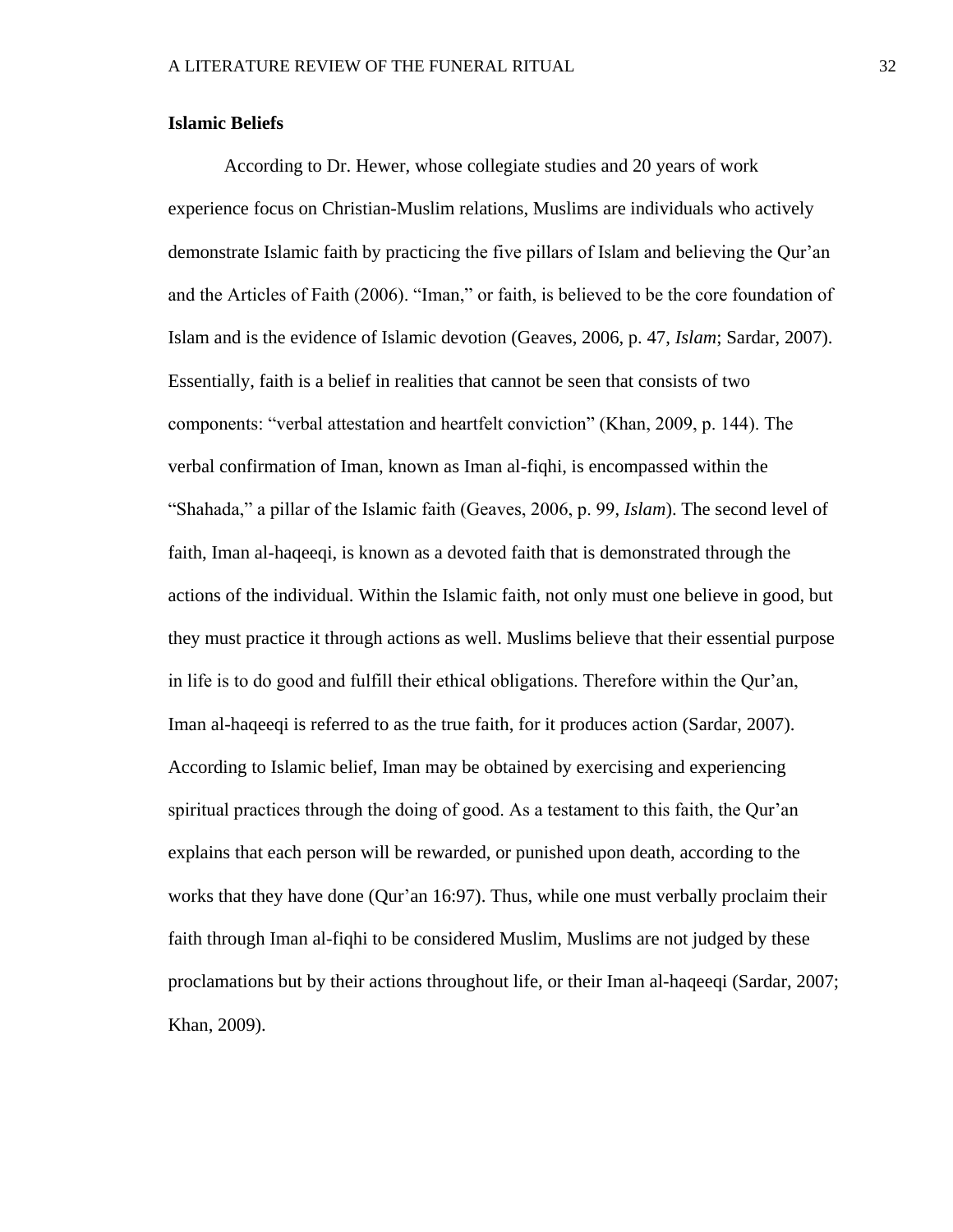**Five pillars of Islam.** The Five Pillars of Islam are the fundamental practices in which Muslim individuals are obligated to take part (Hewer, 2006; Sardar, 2007). These practices, demonstrate Iman al-haqeeqi because they elicit the need for those of Islamic faith to put forth action and do good. The pillars consist of Shahada, Salat, Zakat, Sawn, and Hajj (Geaves, 2006, p. 37, 96, 98, 121, *Islam*). Shahada, which means witness or testimony, is the verbal declaration that one must make in order to be considered Muslim (Hewer, 2006; Sardar, 2007; Khan, 2009). Altogether, the Shahada serves as a profession of faith and as a reminder to Muslims that nothing must be of equal or greater value than God (Hewer, 2006). The second pillar of faith is Salat, or the performance of prayer five times throughout the day (Sardar, 2007). These formal prayers are performed after dawn, after midday, before sunset, immediately after sunset, and at night (Hewer, 2006). Zakat, the third pillar of Islamic faith is a way in which Islamic individuals are called to purify their finances through providing for those in need. Geaves, a professor of religious studies at the University of Chester, states that the principle of Zakat ensures that Islam maintains its sense of communal care, social responsibility, and economic justice (2006). The fourth pillar of faith, Sawn, is the fasting of food, drink, sex, and immoral thoughts or actions during the ninth month of the Muslim calendar (Hewer, 2006; Sardar, 2007). The final pillar, Hajj, is "the pilgrimage to Makka once in a lifetime, if health and wealth permit" (Hewer, 2006, p. 88). The journey displays a physical and spiritual effort that one has put into their faith and also promote unity of those involved (Sardar, 2007). This is held during the twelfth month of the Muslim calendar on the eighth day through the thirteenth day.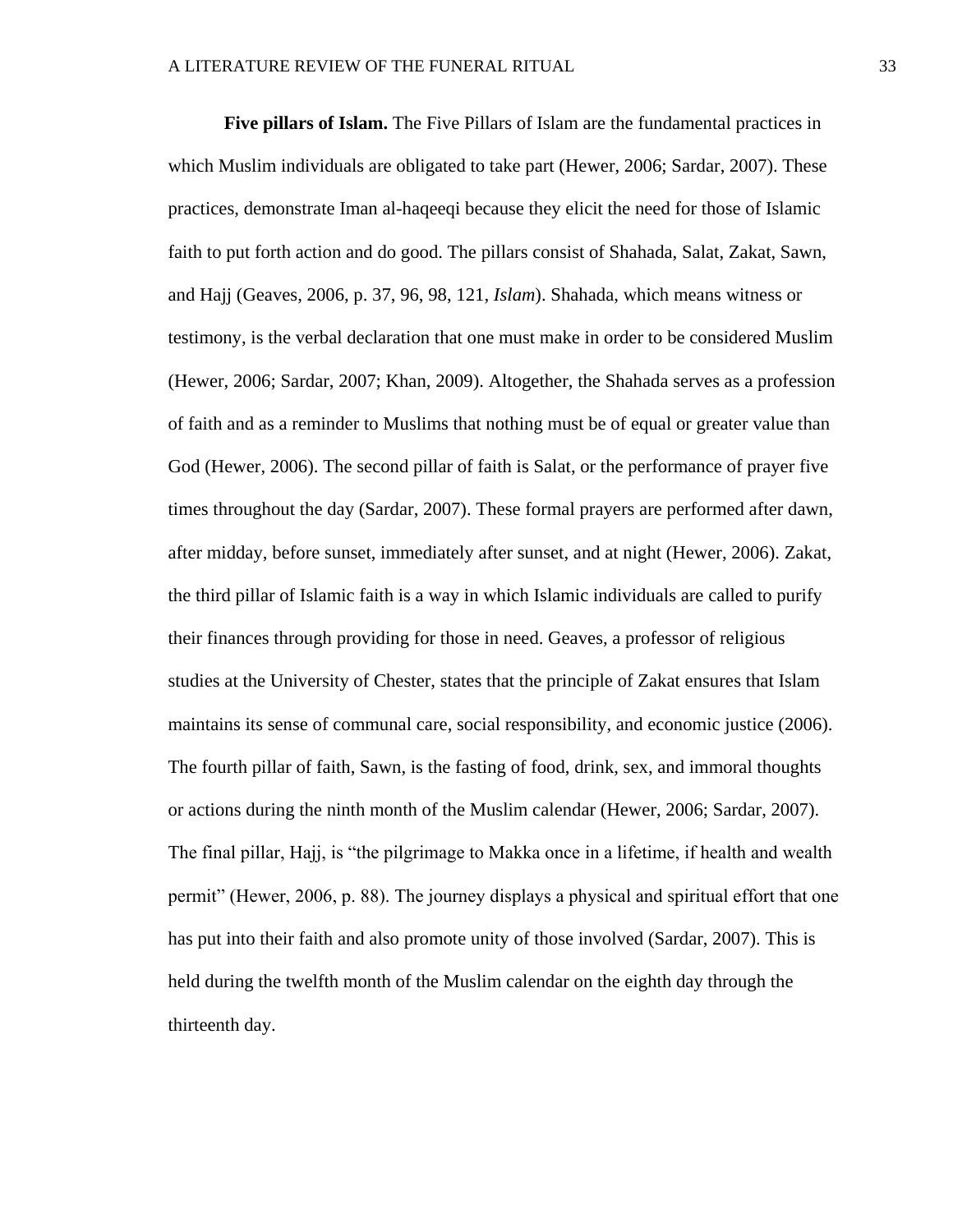**Articles of faith.** In addition to the Five Pillars of Islam, Iman is displayed through the belief in the Articles of Faith. The Articles of Faith are professed through the concept of Iman al-fiqhi, or the verbal confirmation of one's faith (Khan, 2009). These articles are derived from the Qur'an and express the core beliefs and values the Islamic faith (Hewer, 2006).The first belief within the article of faith is the belief in God and the concept of "tawheed," or God's oneness (Geaves, 2006, p. 109, *Islam*; Hewer, 2006, Sardar, 2007). In addition to God, Muslims believe in the existence of angels, who were made to obey God. The essential task of angels in the Islamic faith is to convey the guidance of God to humans without corrupting the given message (Hewer, 2006). Just as one believes in God, they must also believe in all of his prophets (Hewer, 2006). It is believed that God often sent His prophets to the earth to remind individuals of their purpose and provide them with a guide to lead them in this world and the next (Sachedina, 2005). Muslims also believe that God sent guidance not only through Prophets, but through Books such as the Qur'an and those mentioned by the Qur'an (Hewer, 2006). The Qur'an is the Islamic book of instruction that is believed to have been given to the prophet Muhammad through a series of revelations (Geaves, 2006, *Islam*; Hewer, 2006; Sardar, 2007). The fifth belief associated with the articles of faith is the Day of Judgment. Before the Day of Judgment, the last days will begin on earth with the rise of Al-Mahdi, the rightly guided one (Hewer, 2006). Then Isa will return from heaven and fight Al-Dajjal, the great evil, and will rule on earth for a while then die. After the death of Isa, the last days will end and the Day of Judgement will begin. On this day the angel Israfil will announce the judgement through the blowing of a horn, then all those living will die and the dead will be resurrected and will stand before God (Sardar,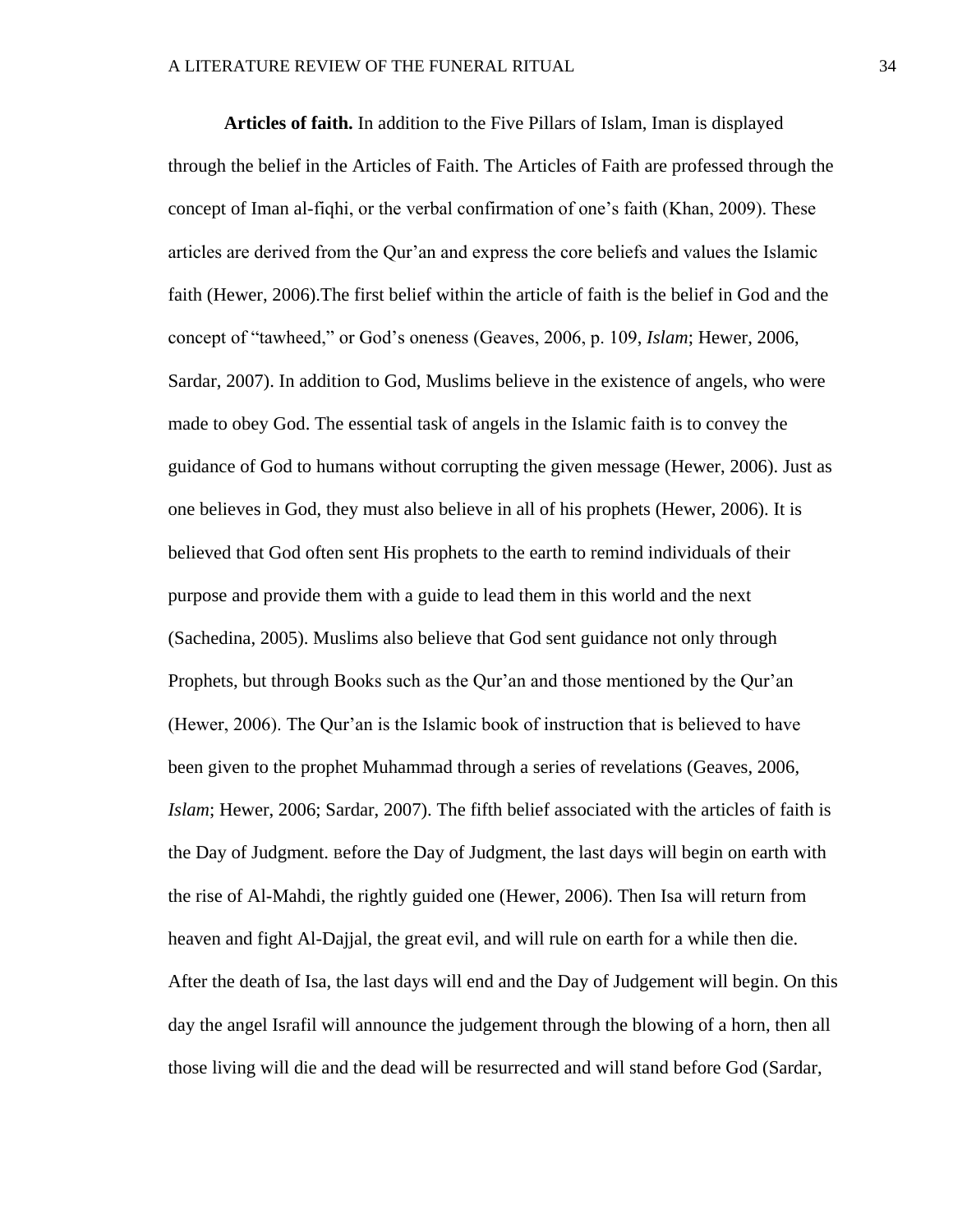2007). Here all people will stand judgment before God and the recording angels of each individual will present their records to Allah. Based upon the judgment of one's actions, individuals will either be rewarded with Paradise or punished with fire. In the Islamic faith this day is not viewed as the end of one's life, but a gateway to eternal life in Paradise. Finally, the last article of Islamic faith is destiny, or the belief that the outcome of one's life is within God's control. According to Muslim beliefs, individuals are responsible for their own actions, but God is still all-powerful and predetermines the path of one's life (Hewer, 2006).

**Islamic death and funeral practices.** All in all, each element of Islam contributes to the uniqueness of the funerary practices of this particular faith. According to Muslim beliefs, an individual's life on earth is a stage of preparation that must be endured in order to enter into the eternal life that awaits after death (Ross, 2001; Greenberg, 2007). One's ultimate goal is to enter into Paradise upon the day of Judgement. However, this may not be accomplished without the belief in the foundations of Islam; Iman, the Five Pillars of Islam, and the Articles of Faith ("PBS - Islam: Empire of Faith - Faith - Koran and Tradition," n.d.). By practicing these beliefs, Muslim individuals are preparing themselves for the afterlife, for Islam dictates that the purpose of the worldly life is to prepare for eternal life (Ross, 2001). Throughout one's life both aspects of Iman, Iman al-fiqhi and Iman al-haqeeqi, are recorded by the designated angels until the time of death when the deceased can do no more. It is believed that after the grave is filled and the mourners leave, the angels Munkar and Nakir appear to interrogate the dead (Ross, 2001; Hewer, 2006; Sardar; 2007). During this time the individual is asked who their Lord is, what religion they followed, and who their prophet was. Based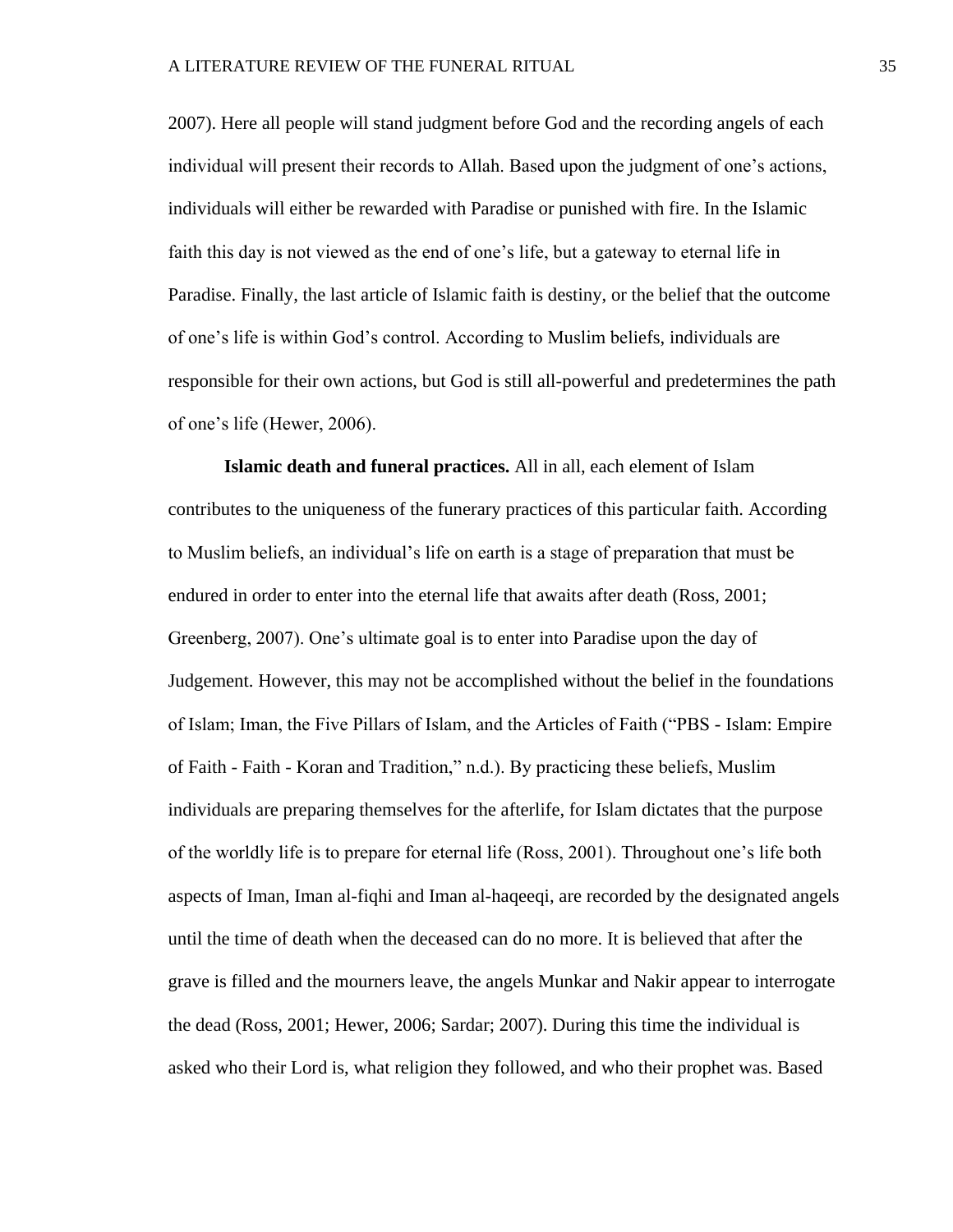on the answers given, the dead will enter into a time of "Barzakh," or life in the grave, that will reflect their eternal fate of heaven or hell until the days of resurrection and judgement (Geaves, 2006, p. 17, *Islam*; Hewer, 2006). At the time of death it is believed that the soul is exposed to God and is particularly vulnerable and therefore must be buried. Islamic tradition states that if a corpse is denied a burial, his or her soul cannot find eternal rest (Coward, 1997; Ross, 2001). Due to this, when the death of a Muslim individual occurs, the body must be buried on the day of death, unless the death is late in the day, then the body must be buried the next day (Lobar, Youngblut, & Brooten, 2006). However the Qur'an does not mention funeral practices, therefore burial practices were established without direct divine instruction and were birthed from Islamic beliefs about death, the afterlife, and the resurrection (Kassis, 1997; Greenberg, 2007). These practices are now considered religious rituals (Kassis, 1997). Once an individual is actively dying, he or she is to be placed so that they are facing the Ka'ba in Mecca and the shahada should be read to remind them of the answers they need in order to enter Paradise (Lobar, Youngblut, & Brooten, 2006; Hewer, 2006). The Qur'an is also read to an individual at this time based on instruction from the Hadith, the account of Muhammad (Hewer, 2006). The Hadith ensures believers that anyone who "recites the sura with correct intention will have their sins forgiven" (p. 135).

Upon death, the family will begin preparing the body for burial through a ceremonial washing ritual that is performed by individuals of the same sex of the deceased. In order to maintain the dignity of the deceased, the body is never exposed during the ritual, but is washed under a sheet. The ritual begins on the right hand side of the body and is washed an odd number of times with water and perfumed leaves (Ross,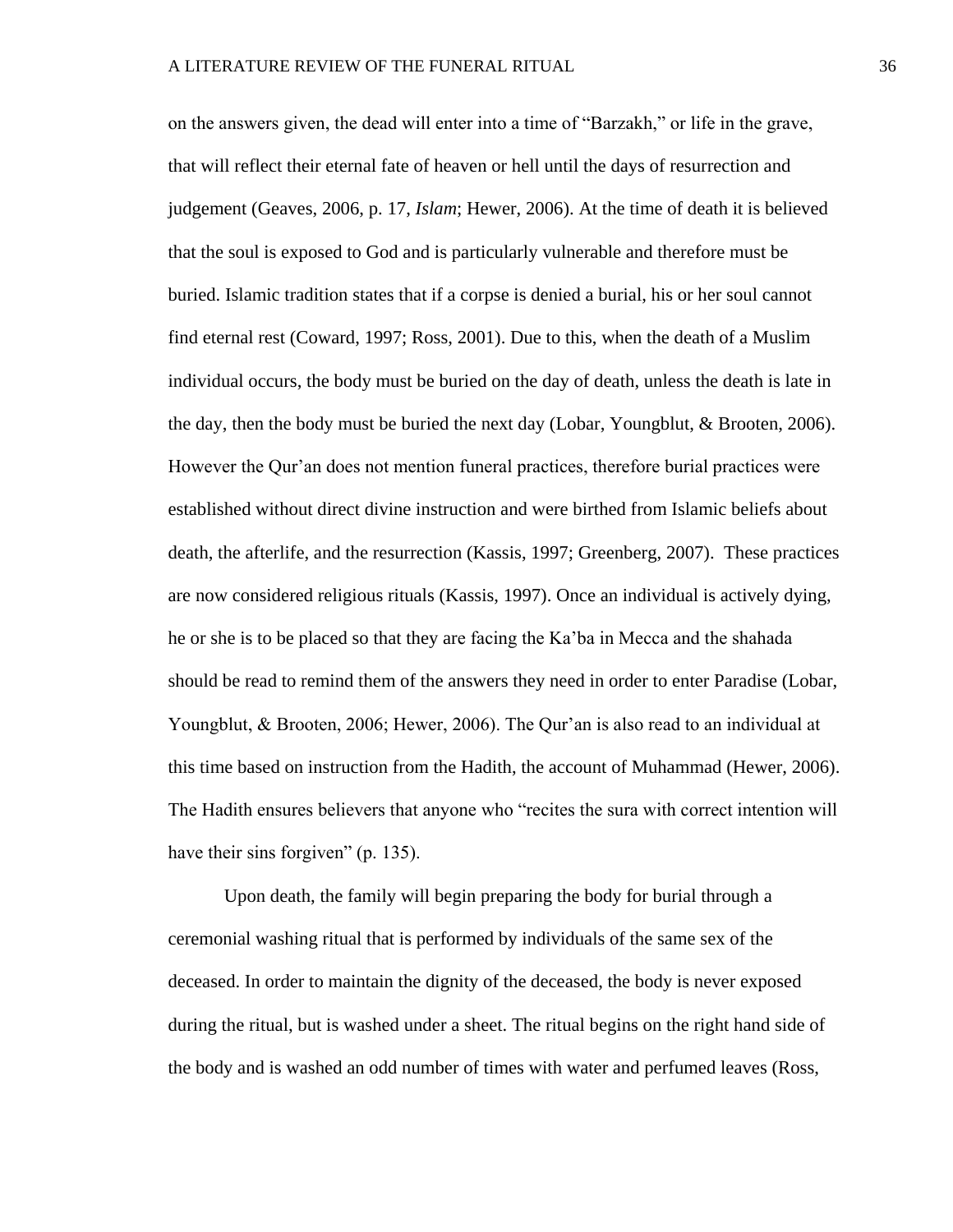2001). The first parts of the body to be washed are the hands, arms, mouth, nostrils, and feet which are ceremonially cleaned by the living before prayer. Once the body is clean, it is wrapped in cotton shrouds and placed into a wooden coffin. The funeral is conducted by a relative of the deceased and is performed either in the home or on the grounds of a Mosque (Kassis, 1997). At the funeral, "salat al-janaza", funeral prayers, are conducted on the behalf of the dead in order to ask God for mercy on their soul (Geaves, 2006, p. 96, *Islam*; Hewer, 2006). After all debts are settled and certain prayers and statements are said over the deceased, the body is taken from the coffin and buried loosely in the ground with the head facing Mecca. Muslim culture does not permit wailing during at this time, but does allow crying (Lobar, Youngblut, & Brooten, 2006). Consequently, most Muslims do not permit women to be present at the burial or visit the grave. In a qualitative study of individuals of the Sunni, Shiite, Alevi, and Ahmadiyya branches of Islam, 18 Muslim men and 17 Muslim women were interviewed in order to explore the burial practices and beliefs of Islam (Kadrouch Outmany, 2016). The study, that took place in the Netherlands and Belgium, revealed that while most practices are ritualistic and non-negotiable, controversy exists in regards to the presence of women at the burial. Traditionally women are not allowed to visit cemeteries or burials due to the belief that they are unable to control their public displays of emotion (Ross, 2001; Kadrouch Outmany, 2016). In regards to mourning, the Muslim prophet Muhammad stated that, "Whosoever is wept upon will suffer as a result of this weeping" ("Imam's Corner : The Basic Rules of Islamic Funerals," n.d.). Additionally, death is believed to be a predetermined end to this life that must be accepted unconditionally, or one is not in line with God's will (Kassis, 1997). It is believed that the presence of mourning women could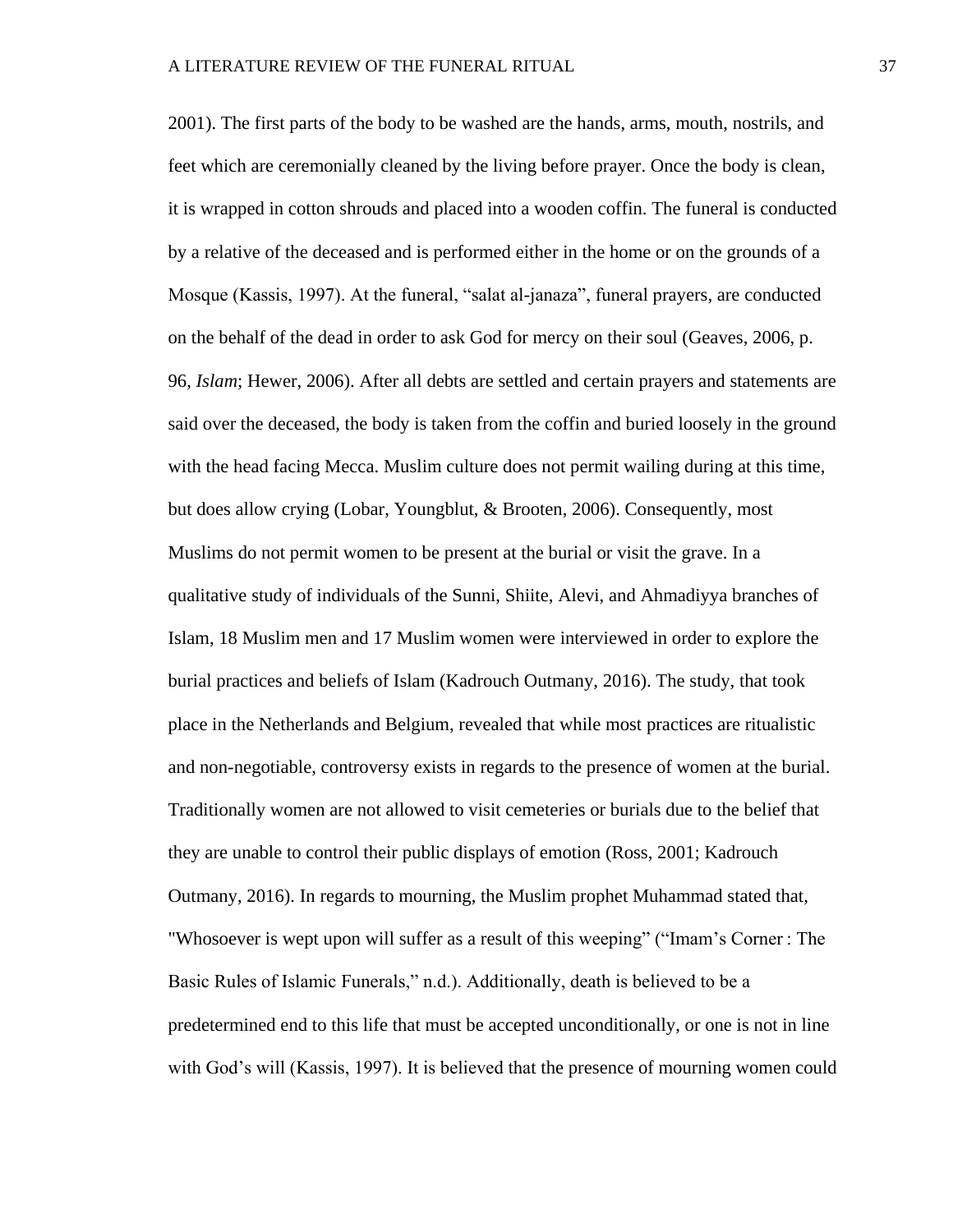communicate a protest of death to God which would contradict Iman (Sardar, 2007). This is an important aspect of an Islamic burial because Muslims believe that the dead are able to hear the cries of the mourning and will emotionally suffer after death if such grief threatens Islamic beliefs (Kadrouch Outmany, 2016). Despite this Islamic belief, 77% of those interviewed believed that women should be allowed at the burial of a loved one. Those who disagreed were all male participants who practiced Sunni Islam. Within the study, 53% of the female participants had attended a burial. Attending the burial of fellow Muslim is seen as an Islamic duty of returning a soul to Allah that must be fulfilled (Greenberg, 2007). It is believed that one's readiness to fully participate in religious ritual largely determines whether, at death, one is destined for either Paradise or Gehenna, heaven or hell. Moreover, not only is the ceremony a public display of Islamic beliefs that allow individuals to mourn, but it is a practice that attributes to the assurance of one's eternity.

#### **Christian Beliefs**

According to Christian beliefs, death is the direct result of "the fall" of man, or the act of sinning (Genesis 3:1-24 New Living Translation). However, Christians believe that once individuals die they will "claim victory over death" through Jesus Christ (Bloesch, 2004, p. 125). In the eyes of a Christian, death is more than the ending of one life, but it is the beginning of another life that is pure and holy. Even though death is inevitable, Christians cling to the belief of heavenly life after death (Lynch, 2014). However, one may not enter into this eternity unless they share the core Christian beliefs that encompass the Trinity, sin, and eternal life.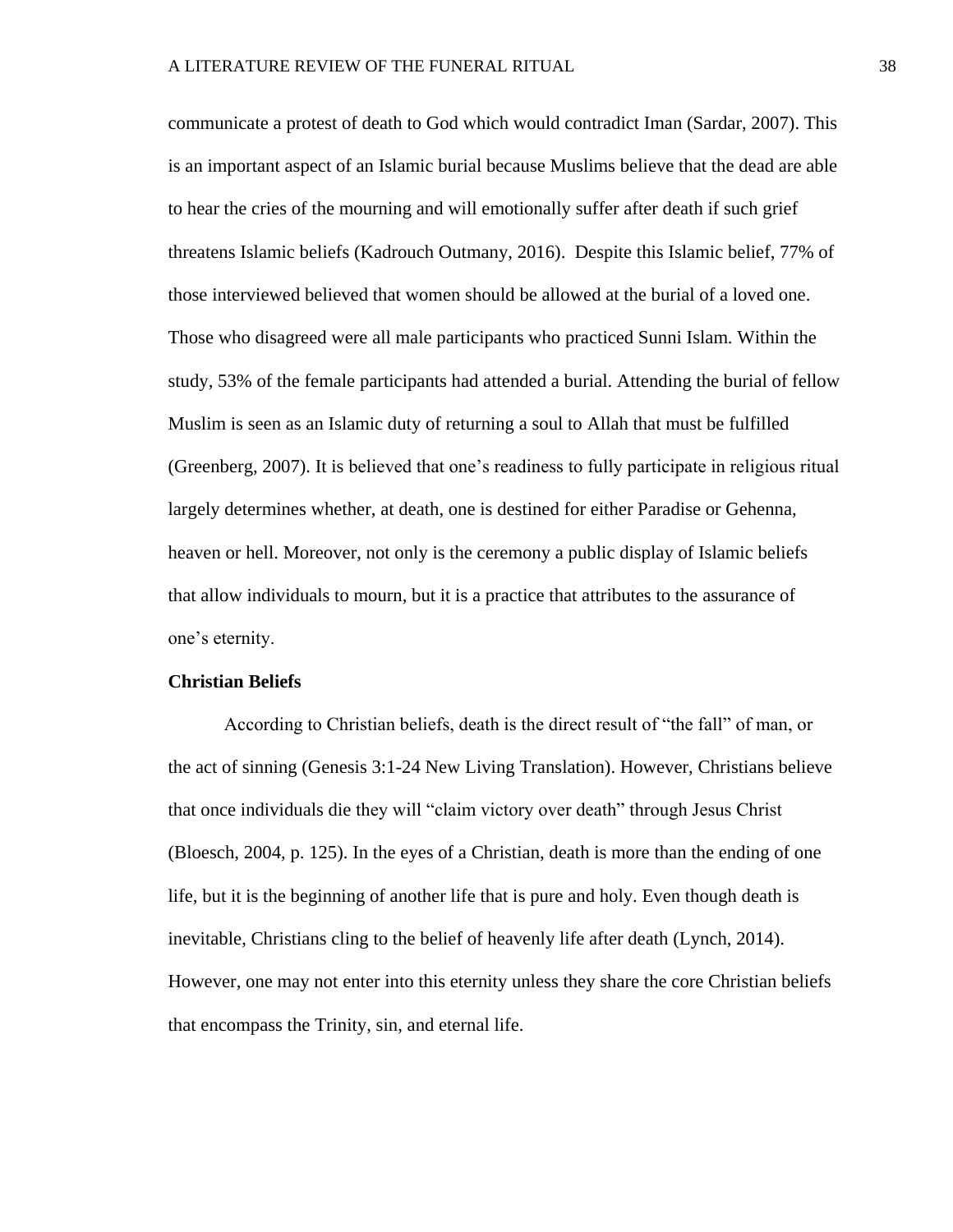Within the Christian faith it is accepted that there is only one God; however, Christians hold a belief that God is three individuals within one being that share the same will, nature, and essence (Grenz, 1998; Sharp, Rentfrow, & Gibson, 2017). Although each figure of God shares the same attributes, not all Christians perceive them in the same way (Sharp, Rentfrow, & Gibson, 2017). In a mixed methods study of 50 selfproclaimed Christian individuals, Sharp, Rentfrow, and Gibson (2017) propose that each individual experiences these three persons of God in a unique way. Part one of the study aimed to measure individual cognitive representations of the Trinity. Additionally, in the second part of the study, participants were given a 10-item version of the Big Five Inventory, which measures the biggest personality dimensions, in order to assess the personality of one's self and their perception of the Trinity's personality. Both studies revealed that individuals view God according to their own capacity and life experiences, thus God becomes personal to Christians. Mullins, a Baptist minister and President at the Southern Baptist Theological Seminary, explains the Christian religion to be a man's relationship with a greater Being (2012). It does not consist of separation, but of one's obedience and God's revelation of himself to man. God, who is defined by Christians as being characterized by love, desires such a relationship with his creation so that He may show them love (1 John 4:8 New Living Translation; Grenz, 1998). According to the Bible no one may enter into heaven without first being in relationship with Christ (John 14:6 New Living Translation). This suggests that a Christian's relationship with Christ is of significant value because it is the only way to obtain heavenly eternity. Christians believe that this relationship between God and man may only be accomplished through Christ, the sacrifice for human sins.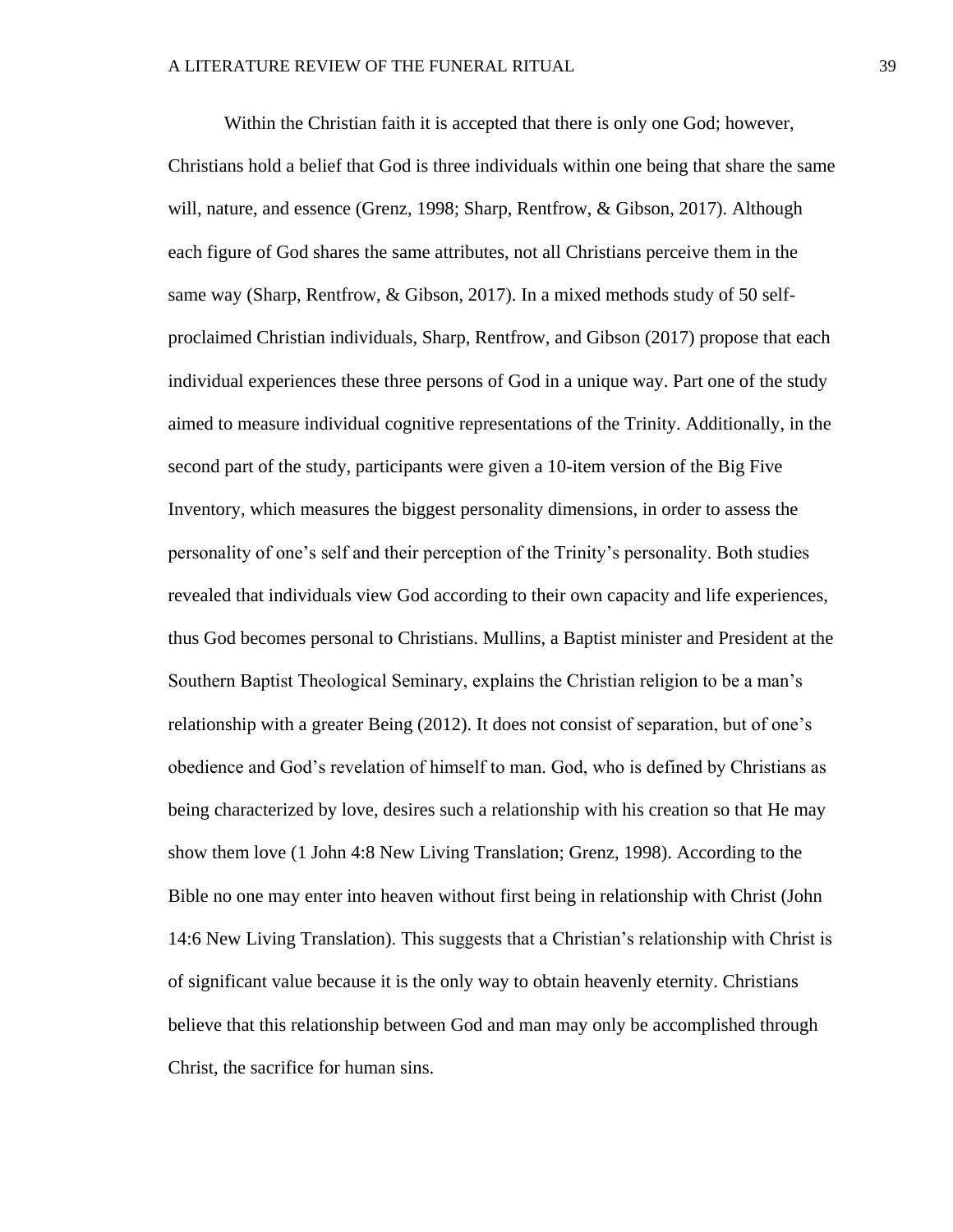**Christian death and funeral practices.** Overall, these beliefs not only affect the daily life of a Christian individual, but contribute to their funerary practices as well (Stortz, 2014). According to Christian beliefs, one's life on earth is temporary and is a prerequisite for eternal life (Hunt, 1971). Dying acts as a doorway between these two lives, without it no one may enter eternity (Gill, 1994). It is believed that when a Christian individual dies, his or her soul leaves the body and is taken to either heaven or hell, depending the state of the deceased's faith (Hunt, 1971). The ultimate goal is to enter into heaven after a brief time of judgment in which man must answer to God for all he has done (2 Corinthians 5:10 New Living Translation). After judgment, active members of this faith, who have maintained a relationship with God through Christ, will enter into heaven upon death while unbelievers will spend eternity in hell (Hunt, 1971). However, there is great controversy within this faith in regards to the time frame in which souls are resurrected to God (Gill, 1994). According to Hanson and Hanson, brothers whose occupations consist of a psychologist at University College of Berkley and a Bishop of the Church of Ireland, there are two possible fates that await the soul upon its departure from the body (1981). The first is the traditional view of the resurrection of Christians which is based off of a literal interpretation of "Paul's schema" in 1 Thessalonians 4:15-18 (p. 20). According to this interpretation, the resurrection of Christian souls will take place when Christ returns to the earth; therefore, souls will be preserved until this time. However, others have based their beliefs on the words that Christ spoke to the robber at the cross, "Truly, I tell you, today you will be with me in paradise" (Hanson & Hanson, 1981; Luke 23:43, New International Version). Contrary to the previous belief, this statement alludes that the resurrection of one's soul will take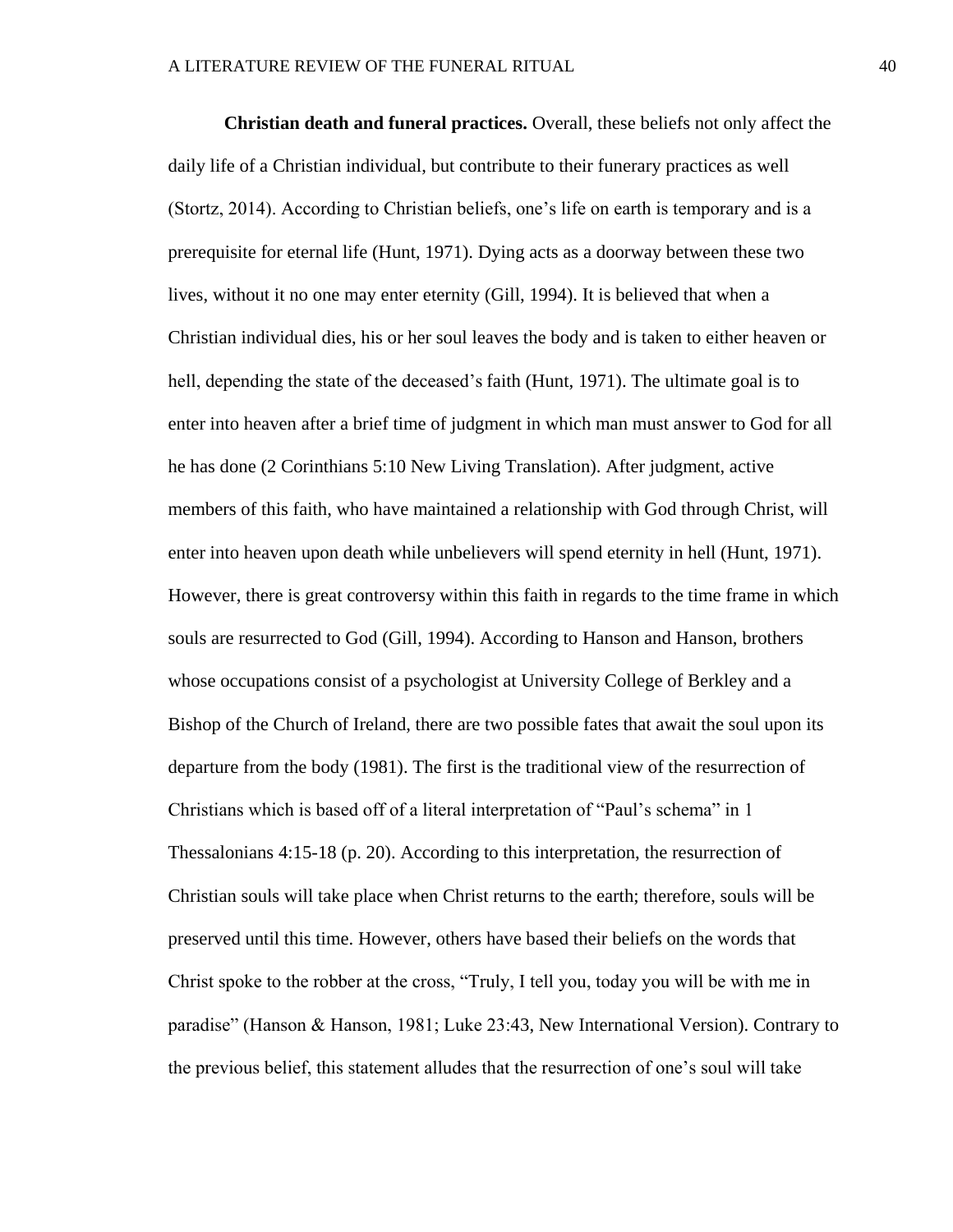place immediately after one's death. Although there is debate among Christians about the timeframe in which souls will return to God, the ultimate goal of entering eternity remains the same.

Upon the death of a Christian there is no set funerary practice that the family must follow; therefore, the practice adapts according to the circumstance and location in which it takes place (Long, 2009). Essentially, Christian funeral practices meet the same needs as those of other cultures, to dispose of the body. However, it is done according to preference. For example, while many families will relinquish the deceased to be prepared for burial by a funeral director, others will do the same but may not leave the body (Hunt, 1971; Long, 2009).

Despite the variations in Christian funeral rituals there are general beliefs that are incorporated into the ritual's ceremony (Hunt, 1971). According to Stortz (2014), a professor of historical theology and ethics at Augsburg College of Minneapolis, there are two primary focuses of the Christian funeral. The first is the emphasis of the deceased belonging to the family of God and not to a specific earthly family. According to the Bible, all individuals are children of God; therefore, the Christian funerary practice aims to reflect the restoration of one's soul to God. The second focus of a Christian funeral is the body of Christ instead of the body of the deceased. This focus reflects Christ's sacrifice for the living, therefore giving the survivors hope for the dead.

However, Christian funeral practices are actively shifting from a ceremony of religious meaning to an experimental, personalized experience. Instead of a time on which to focus on primary religious beliefs, the practice is becoming a celebration of life through memorialization and extravagant representations of social preferences (Long,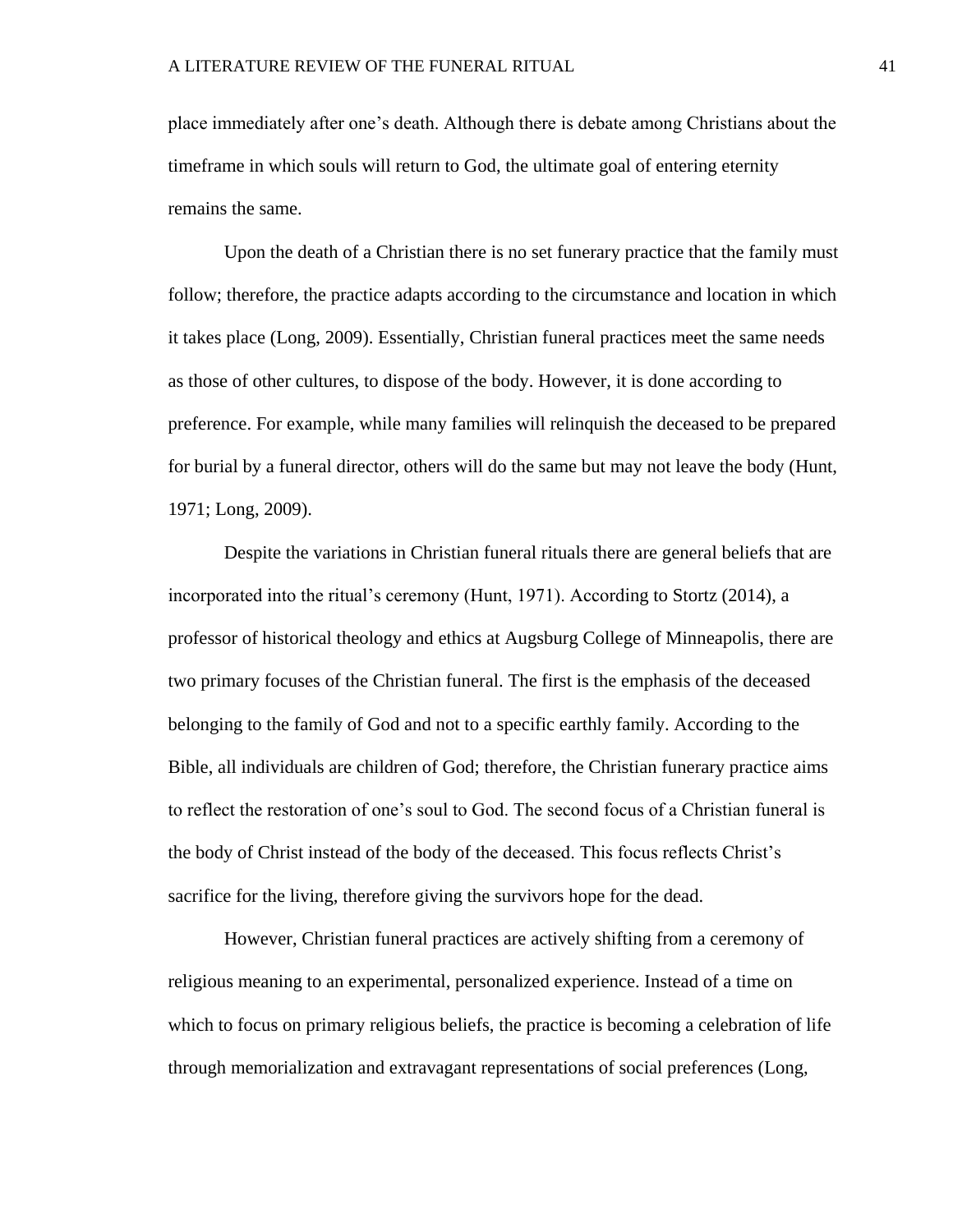2009). Focus is also being redirected from commemorating the dead according to their Christian beliefs to satisfying the living instead (Hunt, 1971). Moreover, Christian funerals are evolving in such a way that religious beliefs have little to no effect on how the ritual is performed or how the body is disposed.

#### **Buddhist Beliefs**

As stated by several scholars, Buddhism is a religious belief whose main focus is the human mind and its ability to end human suffering (Berry, 1989; Keown, 1996; Tanabe, 2016). The ultimate goal of a Buddhist's life is to obtain nirvana, or the highest state of peace through one's enlightenment (Bowker, 2003; Geaves, 2006, *Buddhism*). This lifelong goal may be obtained through understanding the "Four Noble Truths" and following the "Eightfold path" (Geaves, 2006, p. 24, 38, *Buddhism*; Keown, 1996). According to the religion's history, Buddhism began in Northern India around the sixth and fifth centuries with a man called Siddhartha Gautama (Bowker, 2003). Gautama, after being exposed to the concepts of human suffering and ageing, established the Buddhist faith upon achieving enlightenment. Gautama, otherwise known as Buddha, taught that the result of one's life was dependent upon individuals and their decisions to act, or their karma (Braswell, 1994). Karma as formally defined by Geaves (2006), is an intentional act performed by the body that leads to one's pleasure or suffering in this life, or another. Moreover, it is believed that individuals have the ability to shape not only their current life, but their future lives as well.

**The Four Noble Truths.** The Four Noble Truths are the first lessons taught by Buddha and the foundations of the Buddhist faith (Tanabe, 2016). They are comprised of "dukkha, tanha, nirodha, and magga" (Keown, 1996, p. 43). Dukkha, which means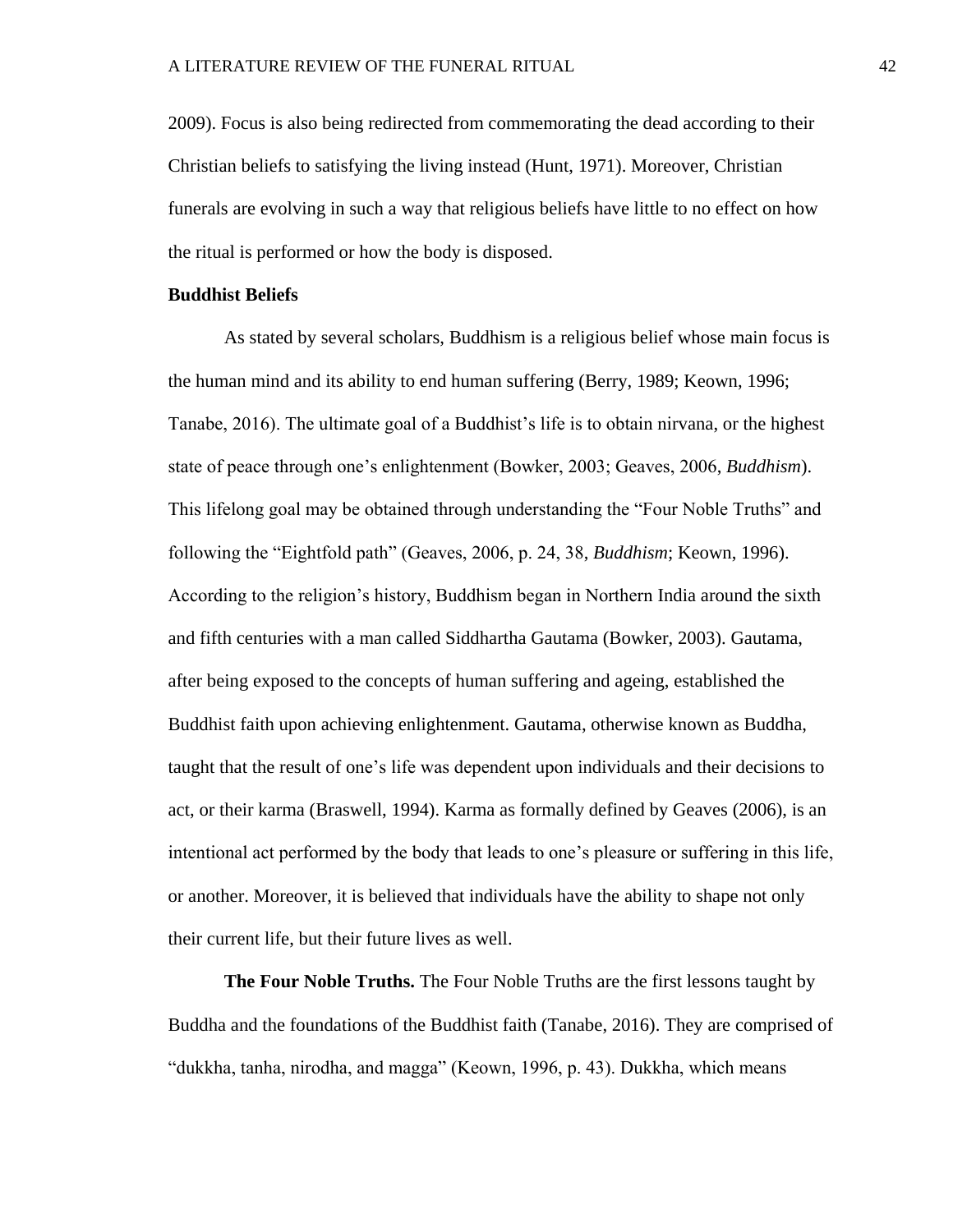suffering and pain, reveals the truth of the human condition which is suffering (Keown, 1996). This fundamental belief discusses suffering as an intrinsic part of life for all but the enlightened. Tanha, or the Truth of Arising, explains to origins of dukkha. This truths state that tanha is the cause of human suffering and originates in three forms (Bowker, 2003). The first is the desire of sensual pleasure, the second is the desire of existence, and the third is the desire to destroy (Keown, 1996). The third aspect of the Four Noble Truths, nirodha, is known as the Truth of Cessation. This truth explains that it is possible for dukkha to end, but only when one achieves complete nirvana. Finally, the fourth truth, magga, is referred to as the Truth of the Path. Magga is a path by which cessation of dukkha may be achieved.

**The Noble Eightfold Path.** The "Noble Eightfold Path" is encompassed within the last of the Four Noble Truths and is believed to be the only pathway to cessation. This path outlines the practices of Buddha so that others may deepen their understanding of the world and learn to live as a Buddha (Keown, 1996, p. 54; Gach, 2002). Often this concept is referred to by believers as the "Middle Way" of the way of the Buddha, for it leads to a life balanced between indulgence and strictness (Keown, 1996, p. 53; Gach, 2002). The Path is made up of eight factors that are considered to be "samma", or right and true, within the Buddhist faith (Geaves, 2006, p. 63, *Buddhism*). These eight factors are right understanding, right directed thought, right speech, right action, right livelihood, right effort, right mindfulness, and right concentration (Bowker, 2003).

**Buddhist death and funeral practices.** Altogether, the specific beliefs held by the Buddhist culture shape its distinctive funerary customs. According to Buddhist beliefs, all things that are born begin to die when they are born, therefore death is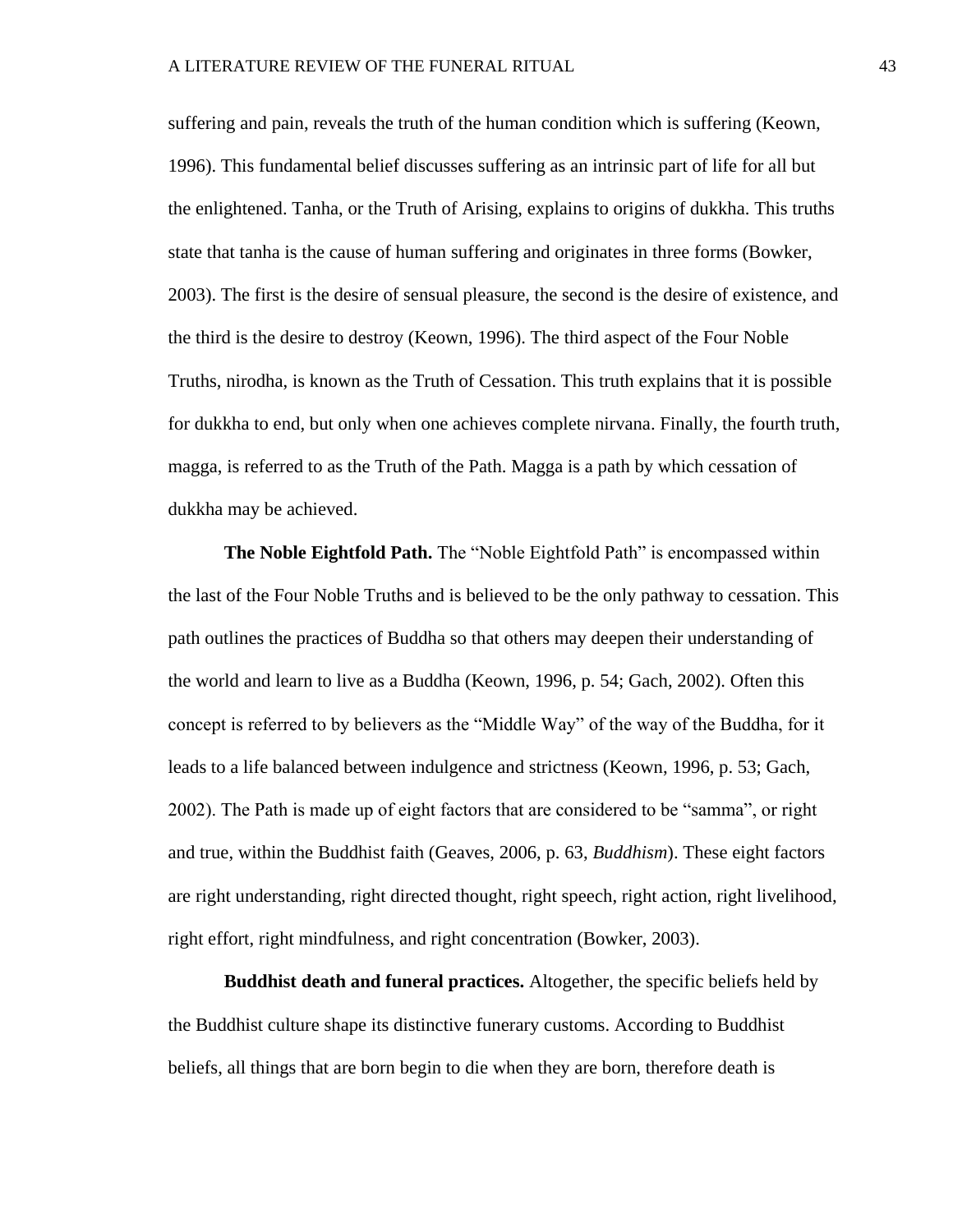inevitable (Berry, 1989). Buddhists believe in a continuing life cycle that may only end once one has achieved enlightenment (Keown, 1996). It is believed that those who do not obtain enlightenment will continue in a process of rebirth, or reincarnation, until they reach a state of nirvana. Upon reincarnation an individual may experience any one of six realms of rebirth, depending on the moral deeds of their most recent life. The six realms that one could possibly be reincarnated into are hell, animals, ghosts, Titans, humans, and gods. Buddhists believe that when individuals are reincarnated into to hell they exist within a purgatory where they may suffer by extreme heat or extreme cold until the bad karma that sent them there has worn out. Next is the animal realm, which is also not viewed as a desirable reincarnated life. As an animal, the Buddhist individual would be hunted by man and driven by instinct without the capacity for thought. In being denied the capacity to think, Buddhists are not able to discipline themselves in the Eightfold Path, which could lead them to enlightenment and break the reincarnation cycle (Morris, 2008). Buddhists also believe that they may be reincarnated into the form of a ghost who is bound to the earth and experiences constant hunger (Keown, 1996). The fourth reincarnated reality is home to demon-like creatures who thirst for power, known as Titans. The most desirable level to a Buddhist is to be reincarnated into the human world, for it allows one to fully seek nirvana without the hindrances that the sixth level, a god, would entail.

Despite the certainty that Buddhists feel when considering their beliefs of reincarnation, there is an element of mystery in regard to what happens when the enlightened die (Morris, 2008). According to Buddha, it is considered more important to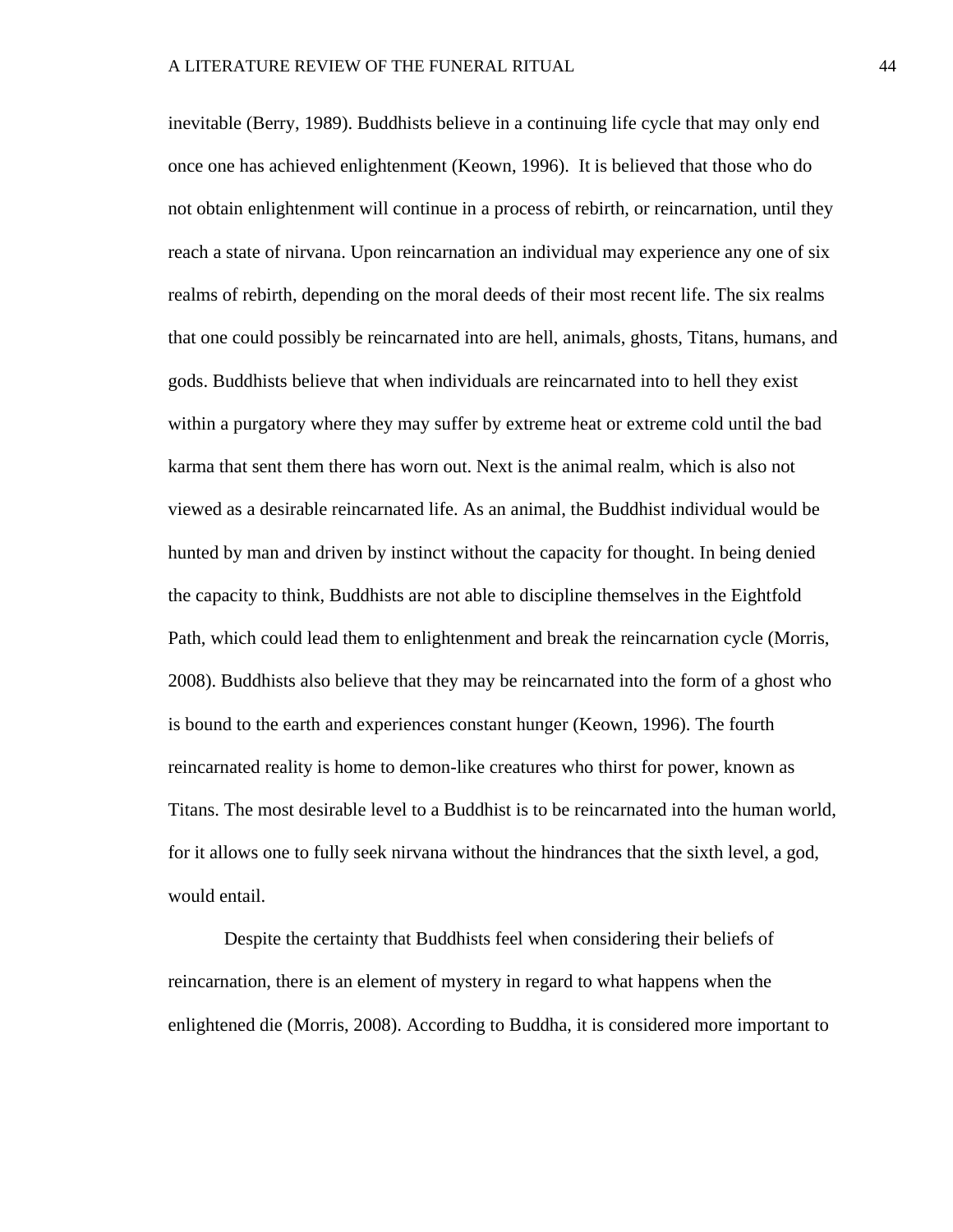think on the things of here and now instead of contemplating the later. Due to this, Buddha never addressed what happened after the enlightened died (Keown, 1996).

Upon the death of an individual, early Buddhists followed the Indian custom of cremation as a means to dispose of the deceased's body, for this is how Buddha's body was treated ("Buddhist Ceremonies and Funeral Rites for the Dead," n.d.). Due to this, the ceremony is still practiced today. However, one may also choose burial. While a Buddhist individual is actively dying, monks will come and perform prayers that will enable the dying to better obtain phowa, or the transferring of consciousness at one's death (Smith-Stoner M, 2006). After death, the body should not be touched unless necessary, for it is believed that the soul of the individual does not depart from the body immediately after death. Survivors are responsible for determining how long the body should be left undisturbed ("A Guide to a Proper Buddhist Funeral," n.d.). However, Tibetan Buddhists believe that upon death the individual's personality goes into a trance like state during which the person does not know who or where they are ("Buddhist Ceremonies and Funeral Rites for the Dead," n.d.). This is known as the "Bardo" (Geaves, 2006, p. 10, *Buddhism*). As explained by Geaves (2006), the Bardo is a series of states between the living and the dead during which the deceased spirit will encounter apparitions. How one handles the Bardo directly influences the process of reincarnation. It is believed that during the Bardo a great light will appear, those who accept it will achieve enlightenment and end the cycle of reincarnation, and those who fear it will continue on in the cycle ("Buddhist Ceremonies and Funeral Rites for the Dead," n.d.). This process is believed to last for a period of four days.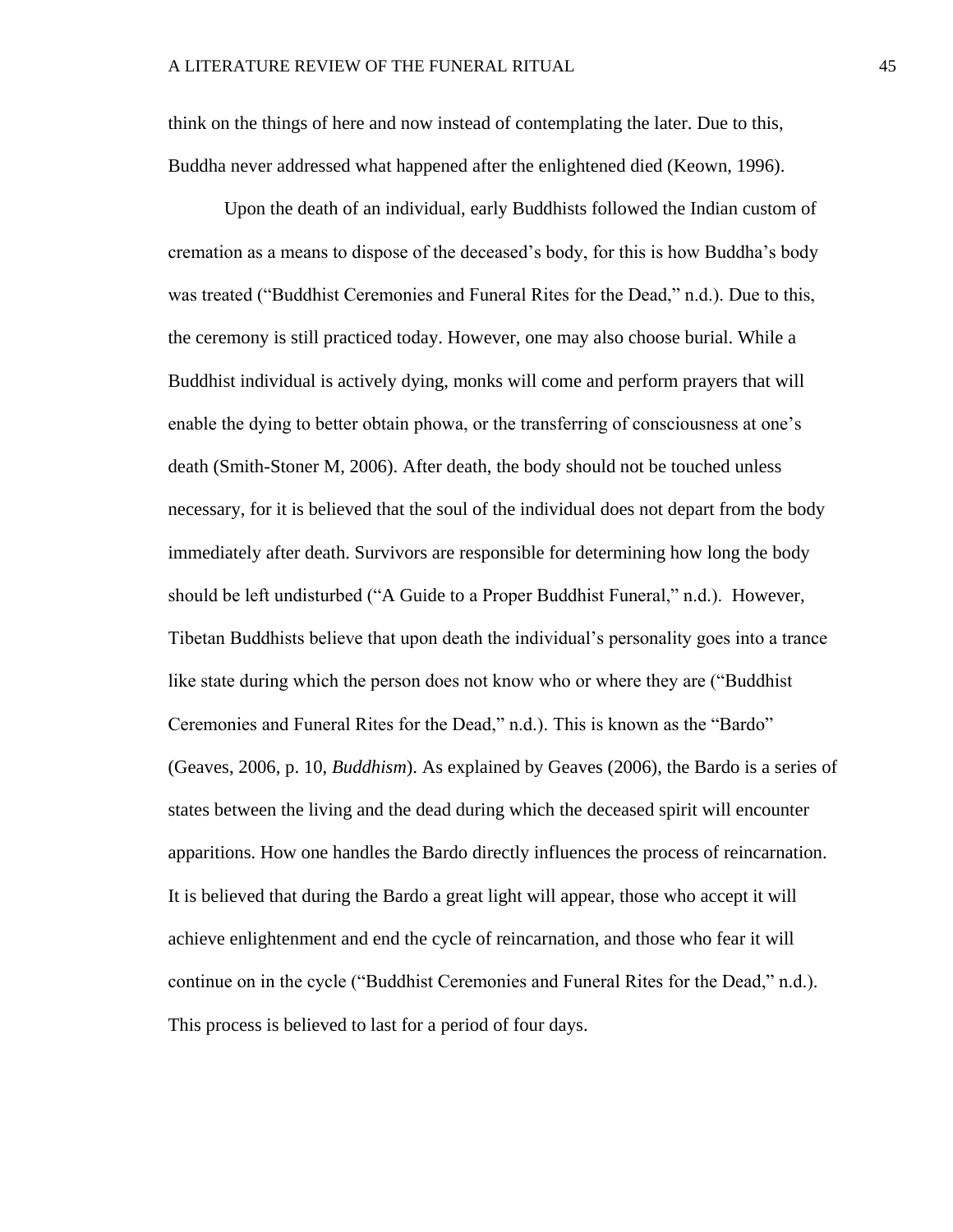Nevertheless, once the body has rested the appropriate amount of time it may be prepared for cremation or burial. Buddhists should prepare their dead by washing the body and dressing it in ordinary clothing, for according to Buddhist beliefs, life should not focus on extravagancy (Keown, 1996; "A Guide to a Proper Buddhist Funeral," n.d.). Monks should be present at the cremation or funeral in order to perform funerary chants that will enable the spirit of the deceased to transfer into the next life more easily. Moreover, after the spirit has left the body of the deceased, the cremation or burial serves the purpose of disposing of the body in a respectful manner. Additionally, at the ceremony, Buddhists will practice goodwill towards the monks by offering sacrifices on behalf of the dead ("Buddhist Ceremonies and Funeral Rites for the Dead," n.d.). In doing this, Buddhists strive to please the Sangha, or monks, who may transfer help to the deceased during their time of reincarnation ("A Guide to a Proper Buddhist Funeral," n.d.). While individuals are permitted to pay last respects to the dead, they are not allowed to mourn one's loss, for it does not change their ultimate fate, death, and/or rebirth (Keown, 1996; "A Guide to a Proper Buddhist Funeral," n.d.). Overall, Buddhist death and funerary customs are performed in order to aid the deceased in the transition to the next life in order to ensure successful reincarnation. Also, while aiding the dead, Buddhists are simultaneously generating good karma for themselves through selflessly serving another (Morris, 2008).

#### **Jewish Beliefs**

According to Braswell (1994), Jews are a people group who are deeply founded in monotheistic faith based on "prophetic and ethical tradition" (p. 82). These traditions focus their attention on worshipping God and following His law. God gave this law to the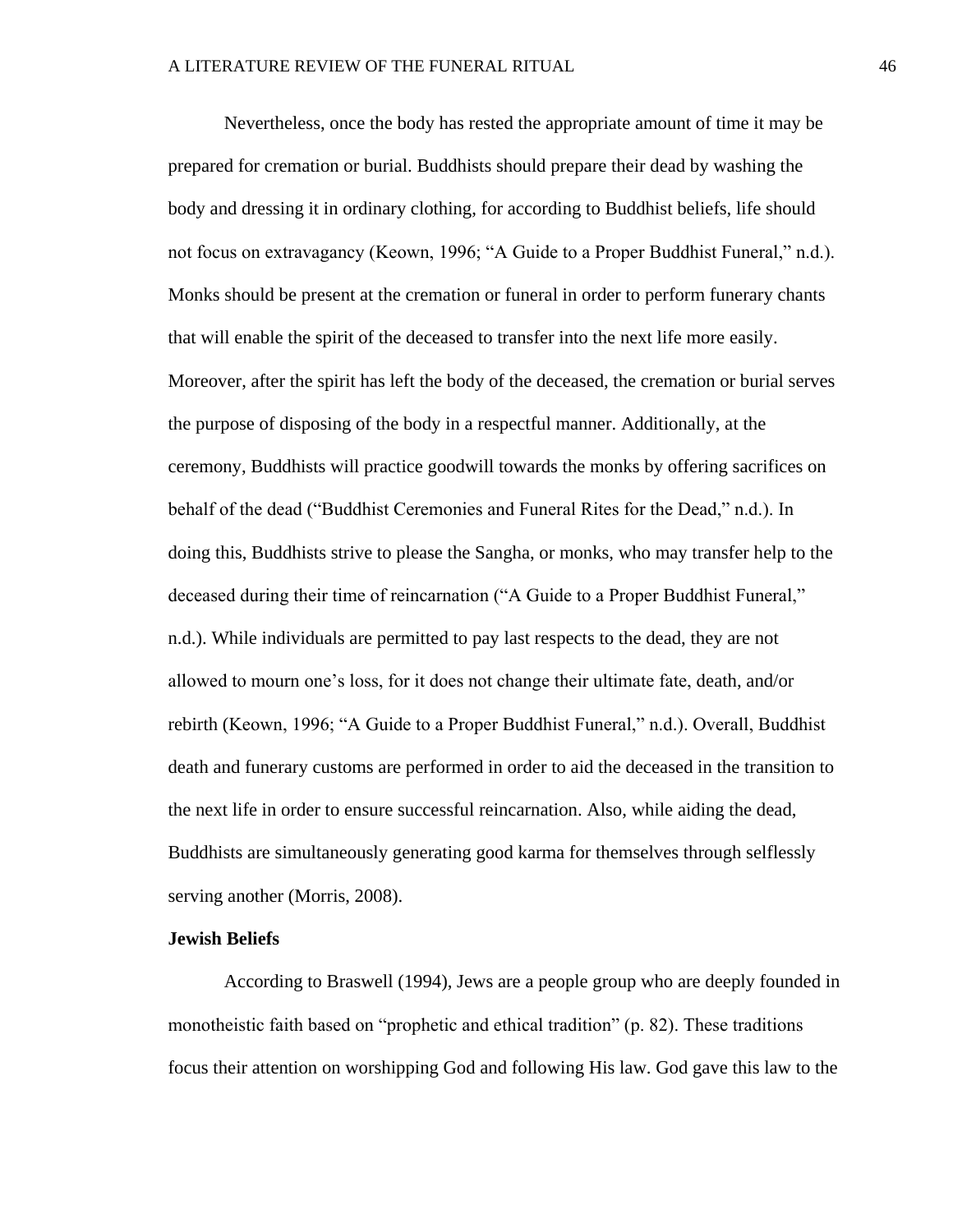Jewish people by giving Moses the Ten Commandments on Mount Sinai, which the Jews have sought to obey and preserve (Solomon, 2000). Through their commitment and obedience, the Jewish people strive to remain in a covenant relationship with Yahweh, or God (Braswell, 1994). In this covenant, there is a mutual relationship of love that binds God and the Jewish people together (Lange, 2010). Additionally, because of this covenant, it is believed that Jews are God's holy people through whom He establishes His law (Braswell, 1994). The Jewish believe that as long as the law is obeyed, they will still be in relationship with God and will be protected by Him.

In the Jewish faith there are two sacred writings by which individuals follow the laws of God, the Torah and Talmud. While the Torah, otherwise known as the Old Testament, is the only book that was believed to be directly inspired by God, these sacred texts are viewed to be incomparable to other texts (Lange, 2010). Torah, which means law, is a book of Jewish and ethical law, religious statutes, and an account of creation (Braswell, 1994). Talmud, meaning study, is a collection of rabbinic studies of the Torah. It is composed of the repetition of Jewish law, Jewish sayings and stories, and commentary on the sayings and stories (Braswell, 1994).

Furthermore, while those of the Jewish faith believe that there is only one God, who is Yahweh, there is also a belief in the Messiah. The Messiah is the "anointed one of God who inaugurates a new era of justice" (Braswell, 1994, p. 87). Jews look to the Messiah to free their people from their subjection and to rule the world with righteousness (Lange, 2010). As stated by Jewish belief, the Messiah has not yet retuned, but is still to come (Braswell, 1994).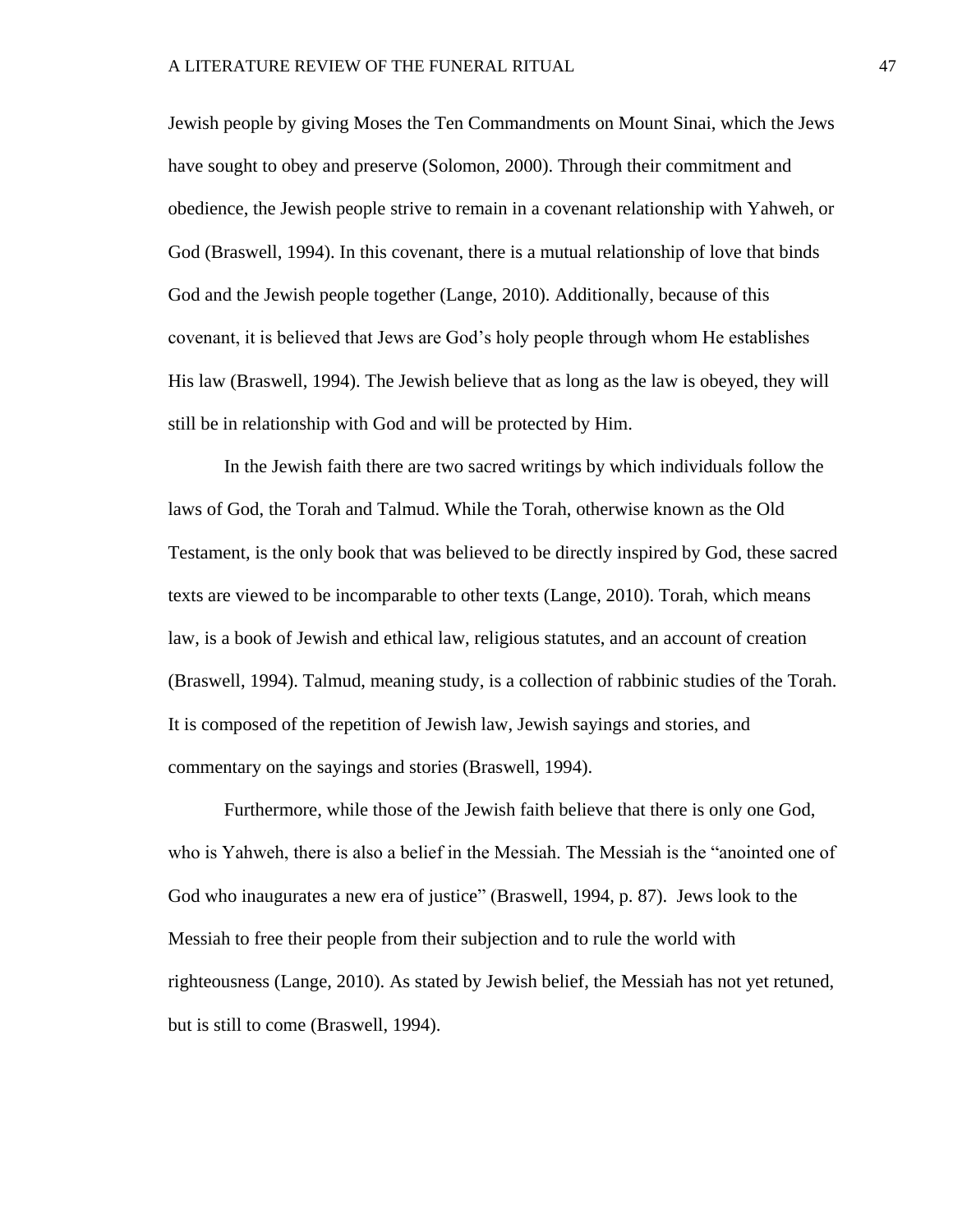**Jewish death and funeral practices.** Altogether, the religious beliefs of the Jewish people affect overall beliefs about the afterlife. As many other religions, Judaism reflects a difference in opinion in beliefs related to death (Braswell, 1994). While people of the Jewish faith believe in the reign of the Messiah and Paradise, or heaven, there is debate among Jews in regards to one's soul. Some Jews believe that the soul will never die and upon death in this present life, will enter into eternity. However, based on Talmudic studies, others believe that one's soul will enter into eternity after a period of waiting, which will take place in the Garden of Eden (Lange, 2010). Based on this belief, after the coming of the Messiah the dead will be resurrected and will reunite with their bodies. Although, there is some debate over whether or not a soul immediately enters eternity, there is no dispute in regards to what takes place after the resurrection, the judgment day. On this day, each individual will be judged and welcomed into Paradise or cast into Gehinnom, or hell, according to his or her devotion to Yahweh.

Upon death, Judaic practices can be categorized into two types of ritual, those for the care of the body, and those for the care of the mourner (Riemer, 1995). In regards to one's body, most Jewish individuals believe that when an individual dies his or her soul begins to return to heaven immediately (Clements, Vigil, Manno, Henry, Wilks, Das, Kellywood & Foster, 2003; Lobar, Youngblut, & Brooten, 2006). Because of this, those Jewish individuals believe that the body should also be returned to the place from which it came shortly after death, the earth. Traditionally, the burial of the deceased takes place as soon as possible and preferably takes place before sundown on the day of death (Clements et al., 2003).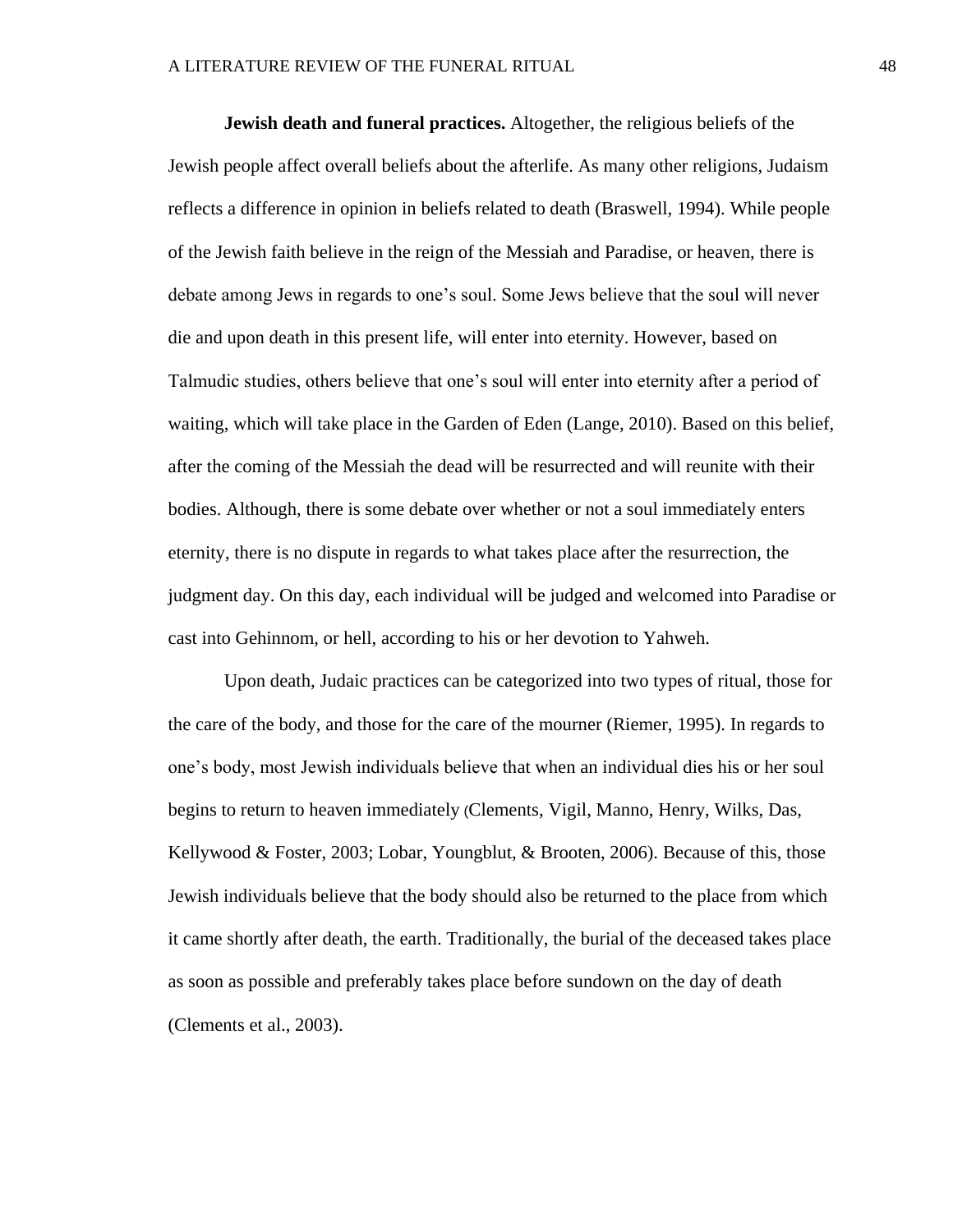Based on the Jewish belief that the body houses the soul of the individual, the deceased's body is treated with great care and respect (Lobar, Youngblut, & Brooten, 2006). To demonstrate this care, a family member or friend of the deceased will engage in a practice called shemirah, watching over the body from the time of death until the time of burial (Clements et al., 2003). In preparation for burial, the body is ceremonially washed and dressed in a white linen shroud by the chevrah kadisha, a holy Jewish society (Bowker, 2003; Clements et al., 2003). After cleansing, the body is not embalmed nor cremated, but is placed in a simple wooden casket. These practices are followed in order to allow the natural process of death and decomposition to take place so that the body of the deceased may return to the earth in a natural state (Clements et al., 2003).

In regard to the mourner, those who practice Judaism offer great amounts of care to those who have experienced a loss. Immediately after death, the family of the deceased enters a time of deep grief mourning known as Aninut. Rubin (2014), a Psychology professor at the University of Haifa, explains that the process of Aninut requires family members to arrange and perform a timely burial. During this time, members of the family are released from their normal practices so that they may "bring the body to burial" (p. 88). Once the body has been returned to the earth and the state of Aninut comes to an end, family members will signify the grief that tears their lives by tearing their clothing (Clements et al., 2003).

After the ending of Aninut, the family of the deceased will enter into the other stages of mourning according to Jewish customs (Rubin, 2014). These stages are Shiva, Shloshim, and Shanah. Shiva is the first week after death, which Jewish beliefs deem to be a time of assimilation during which the family may come to terms with the death.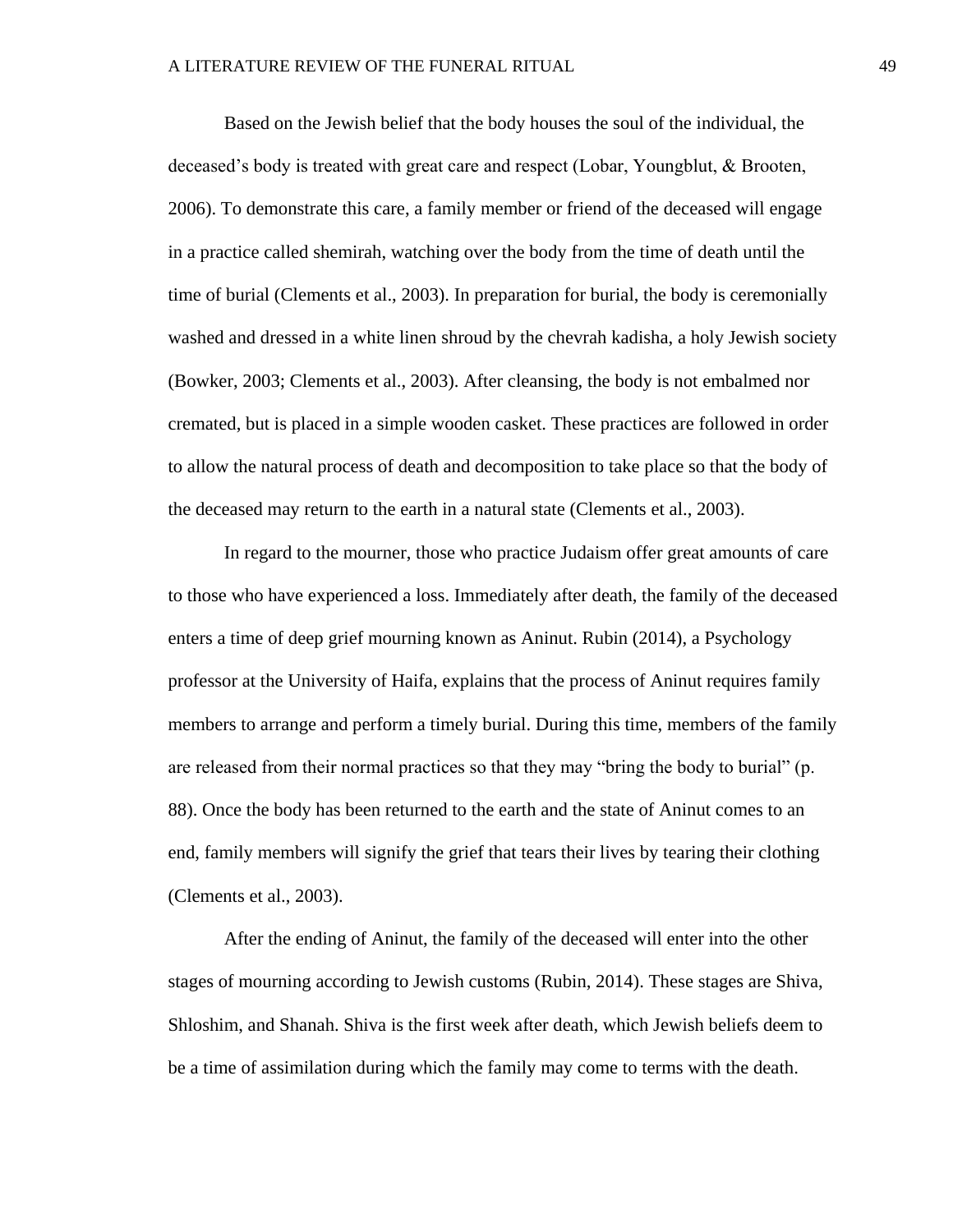During this time, the immediate family is greeted by visitors who come to comfort the family and avert their attention from the loss (Clements et al., 2003). Shloshim is the first 30 days after the process of Shivah. During these 30 days, the family will continue to mourn and will not attend any celebrations; however, they will begin to integrate themselves back into normal life routines (Clements et al., 2003; Rubin, 2014). Furthermore, once one has experienced Aninut, Shiva, and Shloshim they may continue on with the proper period of mourning, which is one year as stated by Jewish tradition. This process begins with death and ends on the anniversary of the deceased's death (Clemens et al., 2003). After one year has passed, the family may commemorate the death by the marking of the grave with a gravestone and will no longer be in a time of mourning. Altogether, Jewish death and funeral practices communicate a care for the deceased and the mourning, coming to terms with death, and the use of religion to provide one's self with structure during a time of loss and chaos (Rubin. 2014).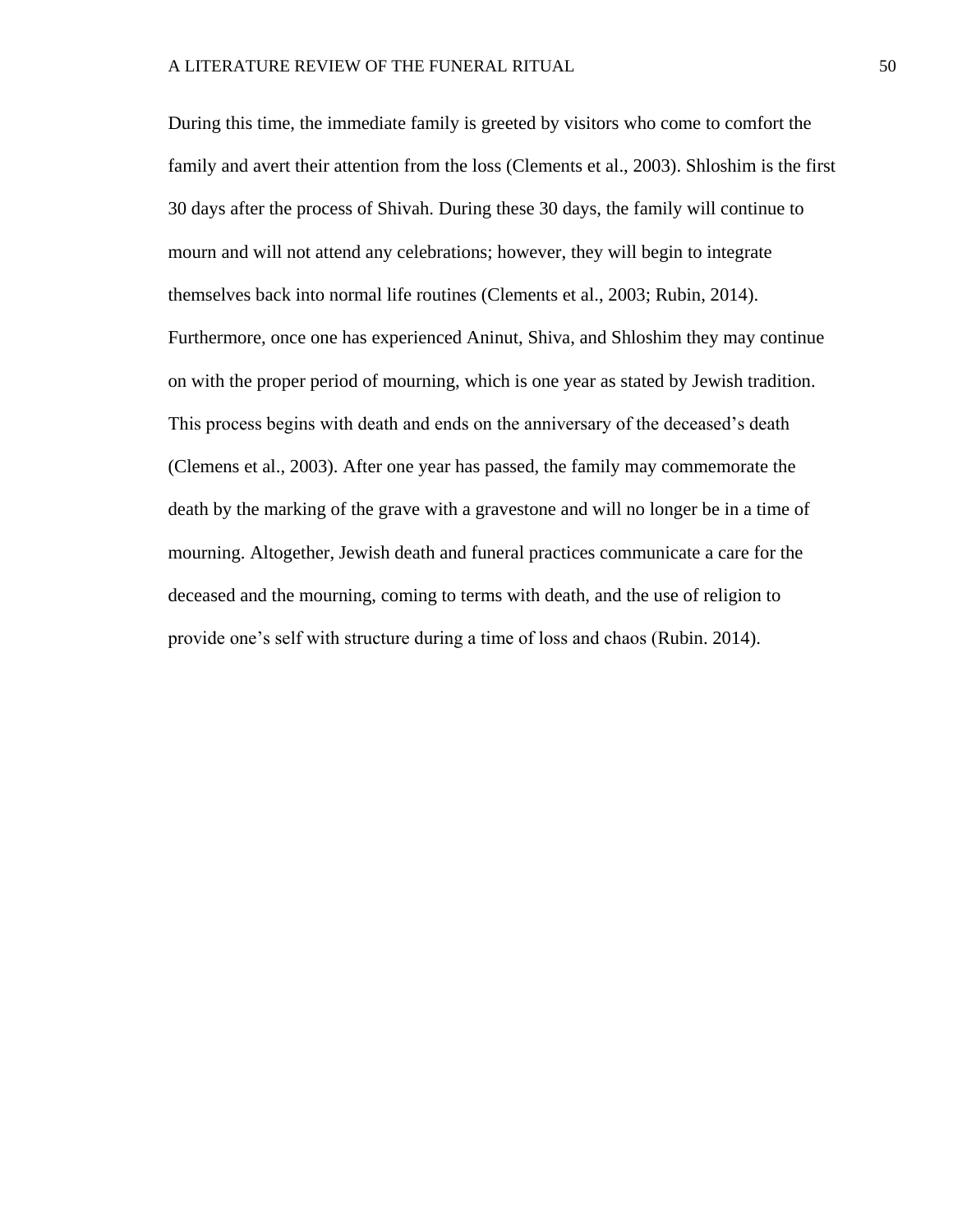#### **Chapter 5: Discussion**

Despite recent societal opinion (Kastenbaum, 2004; Becker, 2011), research suggests that funeral rituals are of importance for they provide the living with benefits associated with social cohesion, emotional expression, and life affirmation.

To begin with, research revealed that amongst Americans there are two opinions in regards to funerals that affect individual responses during a time of loss, acceptance and denial. Acceptance of death is most commonly accepted amongst the older generations and those who are psychologically mature (Rasmussen & Brems, 1996; Giblin & Hug, 2006; Carr, 2012). This is because they have accepted the societal ideal that death comes with maturity and with the progression of age. In younger years, they lived life while avoiding death because society deemed that it was not time for them to die. Now, having lived a life that has brought them to the point of maturity they are able to accept death as a natural end of life process. However, those who continue to avoid death do not benefit from the aid that funeral rituals provide the living.

According to research, ritual promotes social cohesion through the universal participation in an activity or engagement, thus strengthening a sense of kinship among survivors and fostering a sense of community during a time of loss. Ritual also promotes social cohesion through the use of symbolic meaning (Reeves, 2011). The study conducted by Crespo and associates (2011) reveals that as meaningfulness of family rituals increase, cohesion increases as well. The same notion of family, or social cohesion is later supported by a similar study that surveyed Portuguese cancer patients and their parents (Santos, Crespo, Canavarro & Kazak, 2015). Funerals also support this connectedness by acting as a reunion of friends and family, during which the individual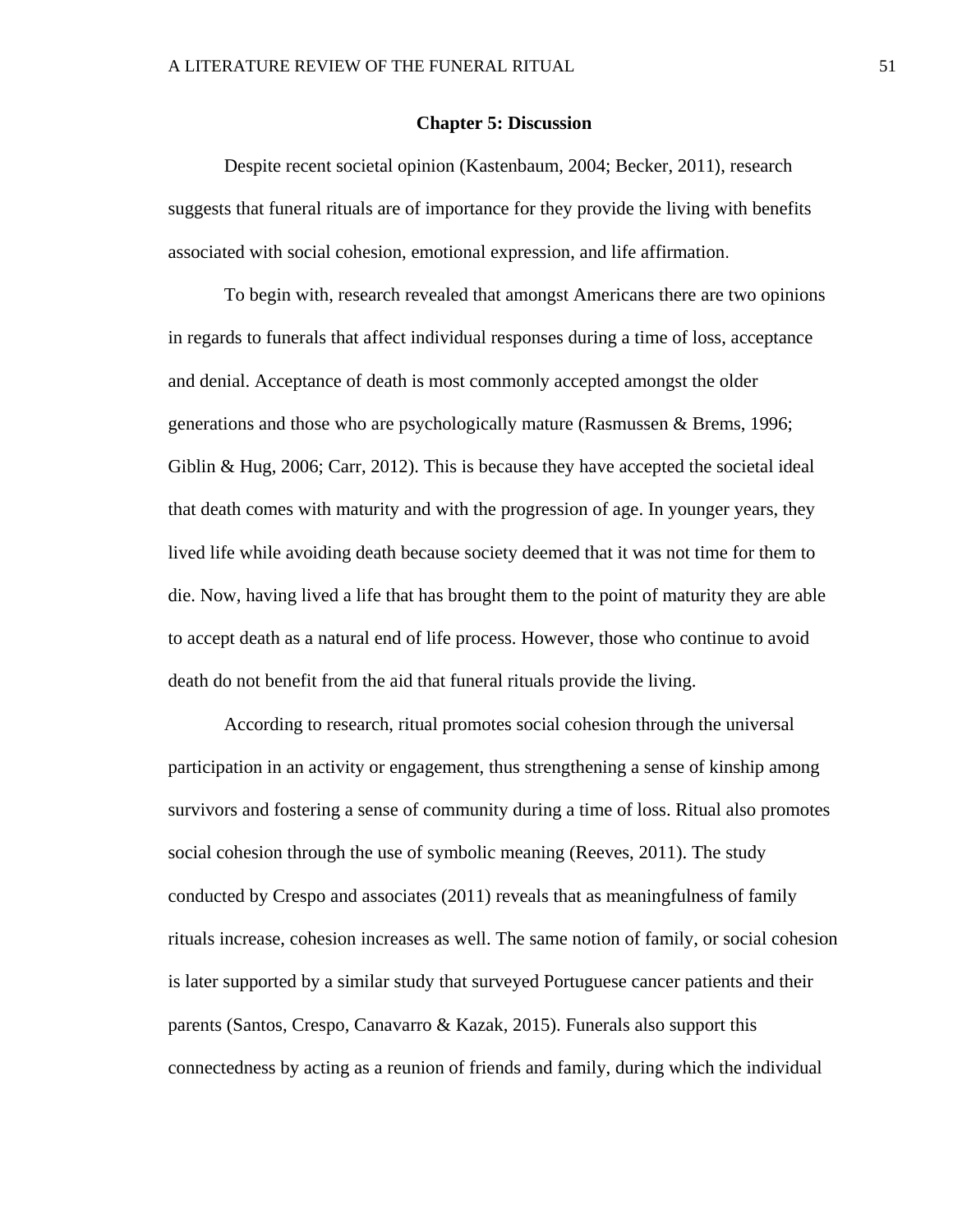may be comforted by someone with whom they are comfortable (Thursby, 2006, Shabanowitz, 2013).

Rituals also aid in coping and minimize disruption through creating a patterned response to life situations (Rosenthal & Marshall, 1988). Therefore, this allows the survivors to follow a pattern that does not require them to develop their own response to an unfamiliar situation. Thus, while death interrupts daily life, rituals provide individuals with the opportunity to minimize disruption by mimicking a response that has already been formed (Lobar, Youngblut & Brooten, 2006). By mimicking a developed response, individuals are greeted by a sense of familiarity during a time of chaos.

Moreover, rituals provide the bereaved with as sense of connectedness and stability during a time of loss. Through the gathering of family and friends, survivors strengthen their relationships with others through the participation in a ritual practice. The support of others and the structure of the ritual combine to minimize the disruption that has taken place. This is possible through the psychological and emotional support that survivors provide each other (Rosenthal & Marshall, 1988).

Although funerary rituals are able to provide benefits for the living now, they were also able to provide the living with benefits throughout history. However, this was not always recognized by society. Funerary rituals of early civilizations reveal that rituals were practiced for the dual purposes of satisfying the dead based on beliefs of the afterlife, and to protect their own well-bring (Kastenbaum, 2004). Since that time, both people and their rituals have evolved. During the Egyptian era, while funeral rituals incorporated mourners, the primary focus of the ritual was the deceased and his/her sustainment in the afterlife (Taylor, 2001). Later, during the Roman era, the focus of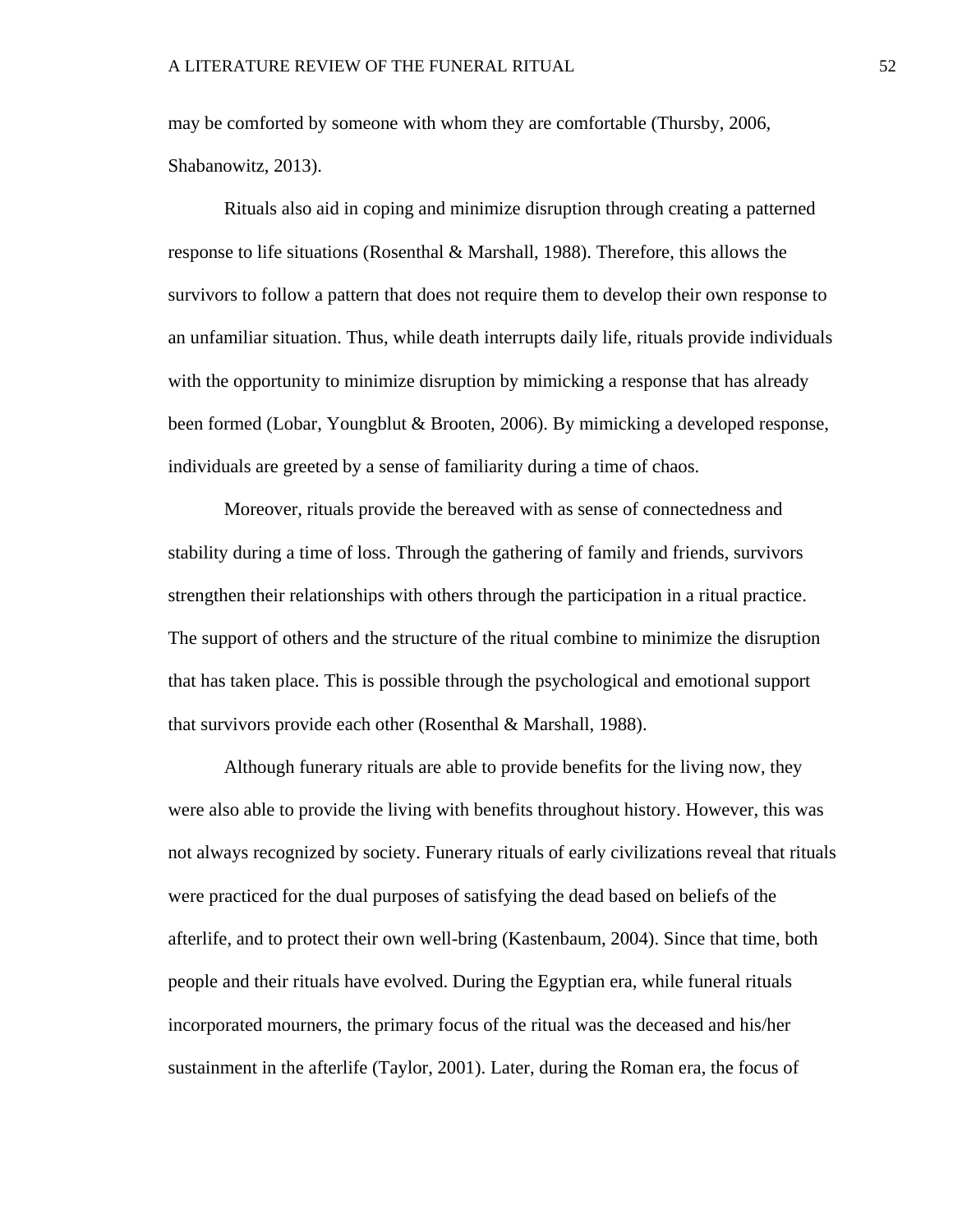funerary rituals shifted from benefiting the dead to the living through the expression of one's social status (Hope, 1997). These rituals were an opportunity for one to communicate the importance to society. During the time of ancient Greeks funeral practices were used in order to allow the survivors to mourn the deceased and honor his or her body through ritual (Ochs, 1993). In 19<sup>th</sup> century America, funeral practices displayed the ritual effect of strengthening kinship and community through the involvement of the community in the ritual (Hunt, 1971; Despelder  $&$  Strickland, 2001). While this practice focused on the deceased, it also focused on the living. But, this become more prevalent when the role of the funeral director evolved. The family became less concerned with the dead and more concerned with their feelings of loss and need to adjust.

Moreover, throughout history, as seen in popular people groups, societies used the funeral practice as a means to benefit themselves. Although this may have occurred in the form of believed protection from the death, the display of one's wealth, or the opportunity to mourn and incorporate death into their lives, historical society's did benefit from funerals. Without the use of the funeral, societies of old would not have promoted social cohesion and the processes of mourning, but would have simply disposed of the deceased's body.

For the living of today, funerary practices serve the purpose of disposing of the body, providing a means of understanding, marking a social change, memorializing the dead, and expressing deep emotions through literal and symbolic actions (Lobar, Youngblut & Brooten, 2006). As indicated by McIlwain (2002), funerals provide a time in which individuals may express loss in a public place. During this time, individuals may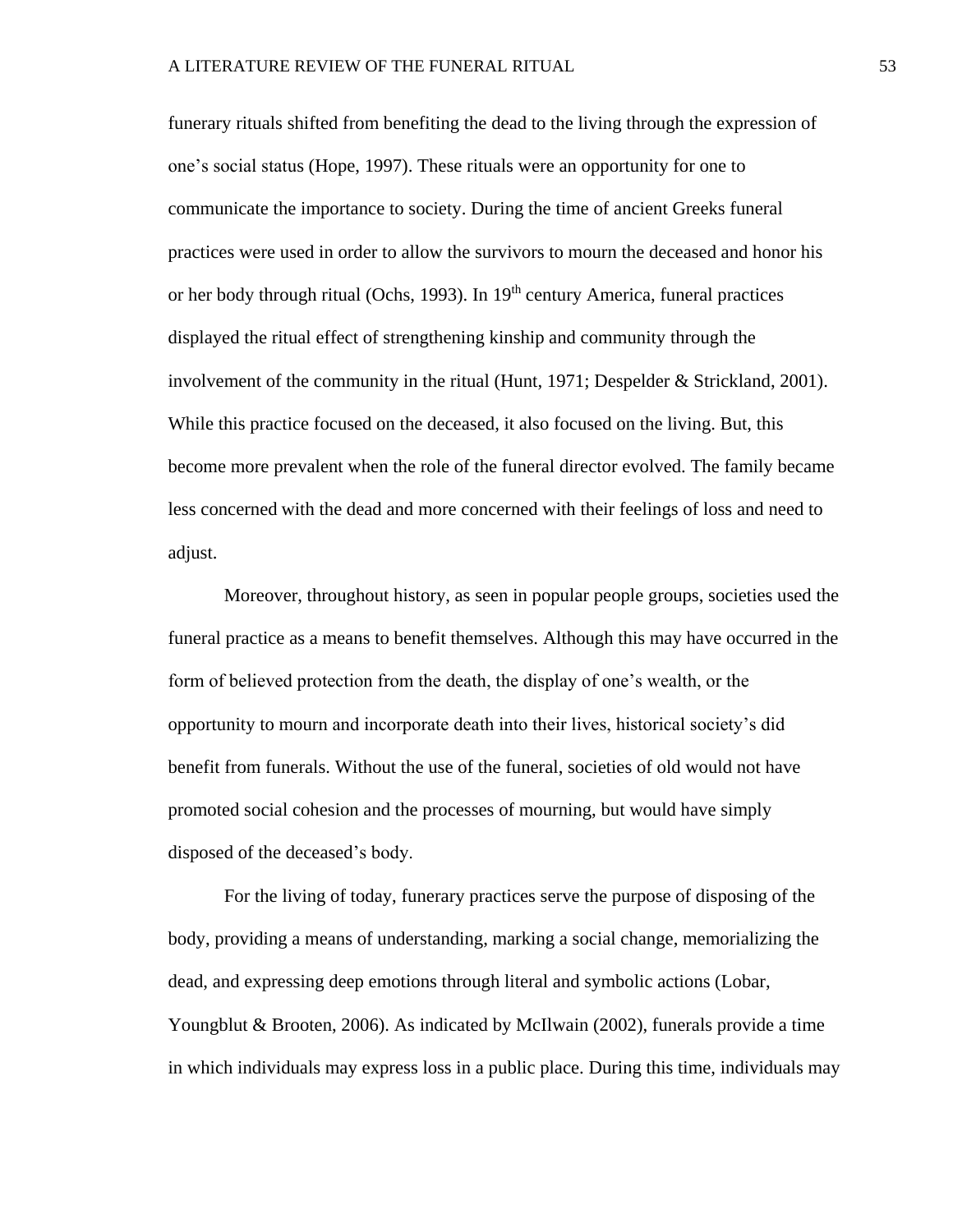act out the feelings that they are unable to describe, allowing them to proceed in the mourning process. Funerals are also able to benefit the living by fostering a sense of comfort that enables the individual to better adjust to loss in the long run. Evidence of this is supported by Gamino, Easterling, Stirman, and Sewell (2000) during which those who found comfort in funerals scored lower on the GEI. Moreover, in a year's time the lives of those who perceived the ritual in a negative context experienced greater grief for their loss than those who used the ritual as a time to grieve. Thus, funeral rituals benefit individuals by allowing them time to grieve by expressing inward emotions outwardly.

Furthermore, often one is unable to predict the end result of having participated in a ritual practice, but they choose to participate anyways (Bell, 1997). In doing this, rituals enable participants to strengthen their faith in the midst of the unknown, for they are acting with a hope that ritual will positively influence their circumstance (Watson-Jones & Legare, 2016). This is also what many individuals of the major world religions do in terms of funerary practices. While funerals provide the living with many benefits, some benefits are specific to particular world religions.

In the Islamic faith, funerals benefit the living through the fulfillment of the Islamic duty of Iman (Greenburg, 2007). Muslims display Iman by preparing the body of the deceased for the funeral and helping the soul transition into the afterlife through the performance of a funeral. The living find comfort in knowing that they aided the deceased into the next life, therefore giving them hope amongst the sorrow. Also, by participating in the funeral ritual one influences the destination of their own personal eternity. Moreover, the participation in an Islamic funeral ceremony allows the living to both grieve and provide assurance of one's eternity.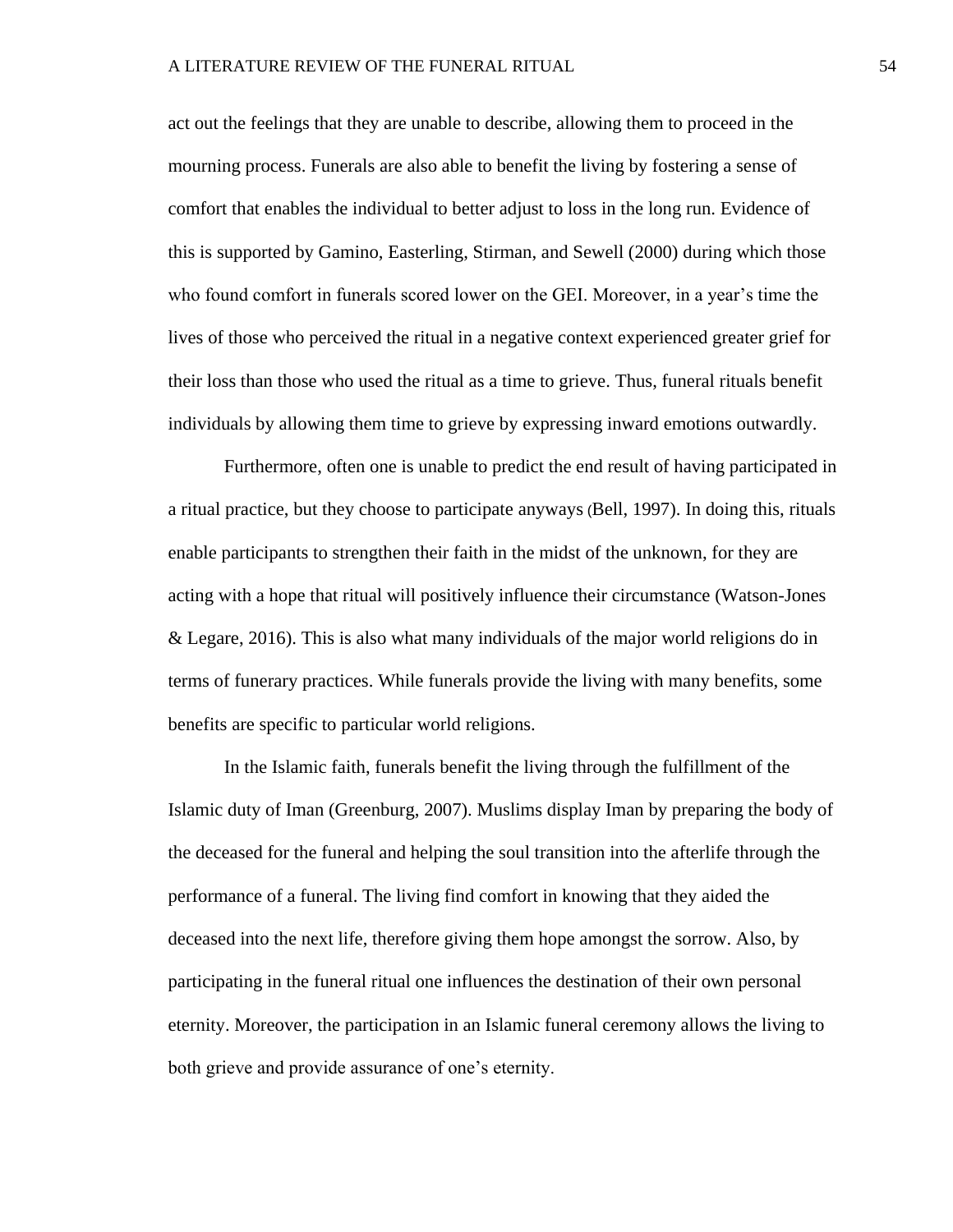Christian funerals, instead of being characterized by certain rituals and practices, are ever changing and heavily influenced by society (Long, 2007). While funerals associated with this faith used to associate death with life in Christ, which enabled people to live in hope, according to Hunt (1971) this practice is slowly being lost. However, for those who continue to embrace their faith, funerals are a time in which the living may affirm themselves and their loss through their faith.

Among Buddhists, the funeral ritual is a ceremony in which the living aid the dead in reincarnation into the next life (Keown, 1996). Through this practice, Buddhist faith may act as a buffer for stressors that are associated with the ceremony and the loss (Tepper, Rogers, Coleman & Malony, 2001). However, the ritual also allows the Buddhist to generate good karma while aiding the dead, which will help him or her one the day of their own death.

Finally, Jewish death practices are ceremonies that enable believers to fulfill duties of their faith by returning the body to the earth from whence it came while being surrounded by family and friends (Clements, et al., 2003). This practice also marks the beginning of the yearlong mourning period during which the mourners are provided with social support. Thus, Jewish funerals allow for an individual to mourn in a supportive environment of friends and family that is intertwined with closeness to God.

All in all, in the past funerary rituals have been viewed as an important aspect in social society that were shaped by culture and need. Today, American society has become a people of death avoidance that strive to devalue the funeral ritual and question its usefulness (Rasmussen & Brems, 1996; Nienaber & Goedereis, 2015). However, through the study of ritual in relation to symbols and anxiety, the history, purposes,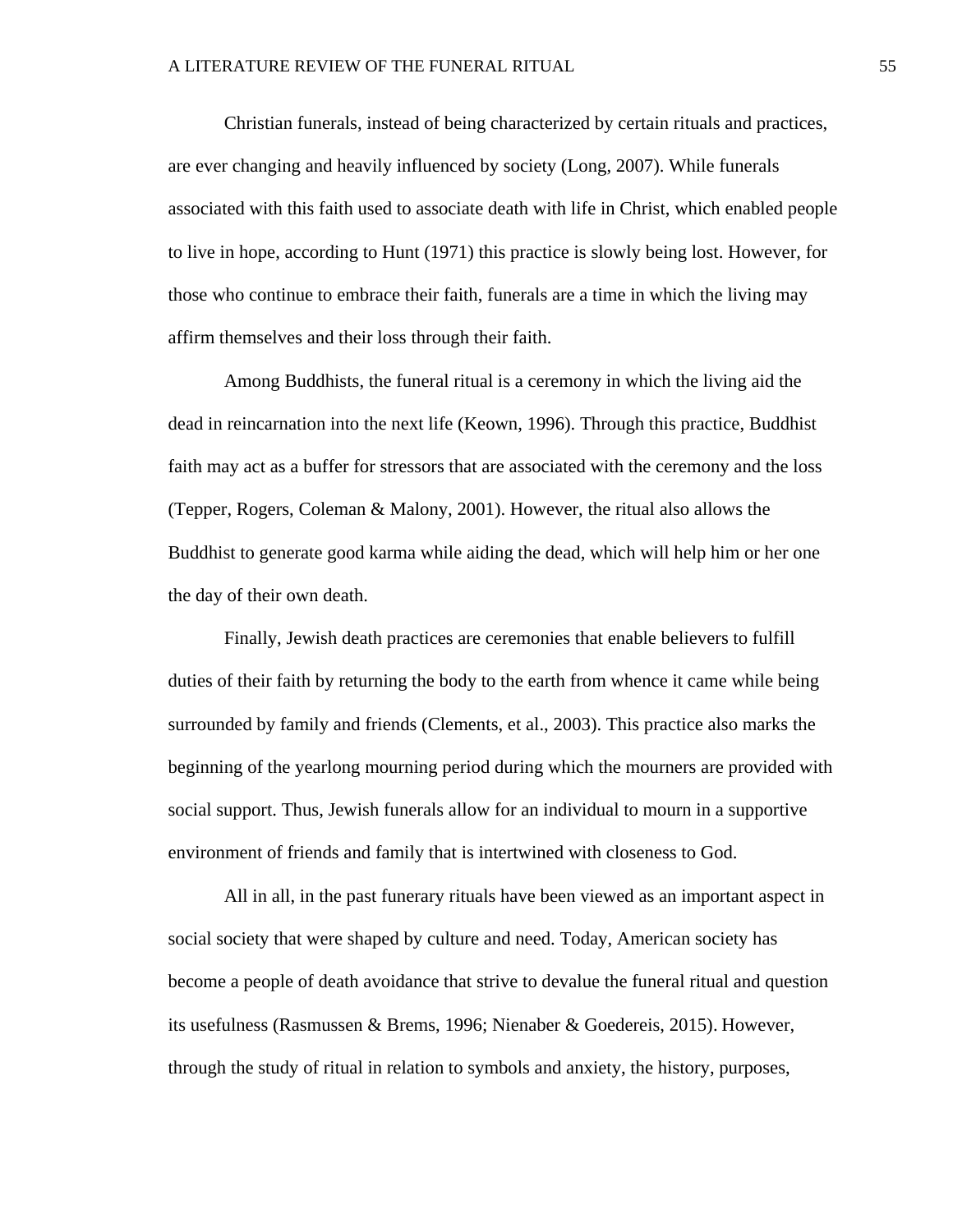benefits, and drawbacks of funeral practices, and the death rituals of four major world religions, it is found that funeral rituals benefit the living. These benefits include the promotion of social cohesion, acting out grief, and finding hope and identity through one's religious beliefs. Society may not deem this ritual and its benefits to be as important as they were in the past, but it cannot afford to let the funeral fade, for without funerary benefits, individuals would lose their sense of connectedness and would not be given the opportunity to affirm the purpose and importance of life.

#### **Implications for Future Research**

All in all, this is a small review of literature on the large topic of the benefits of funerary practices. This review only covers a few benefits that funerary practices provide the living. Due to geographic, cultural, and religious factors it is possible for more funerary benefits to exist that were not covered by this research. Future research will need to explore a plethora of geographic locations, cultural backgrounds and practices, and religious practices and beliefs in order to provide more thorough research on all benefits of the funerary ritual. Another implication for future research is the study of grief work as influenced by funerals. Some research was found that suggested that funerals impacted the grief work of mourning survivors, however this literature review did not inform the reader as to how.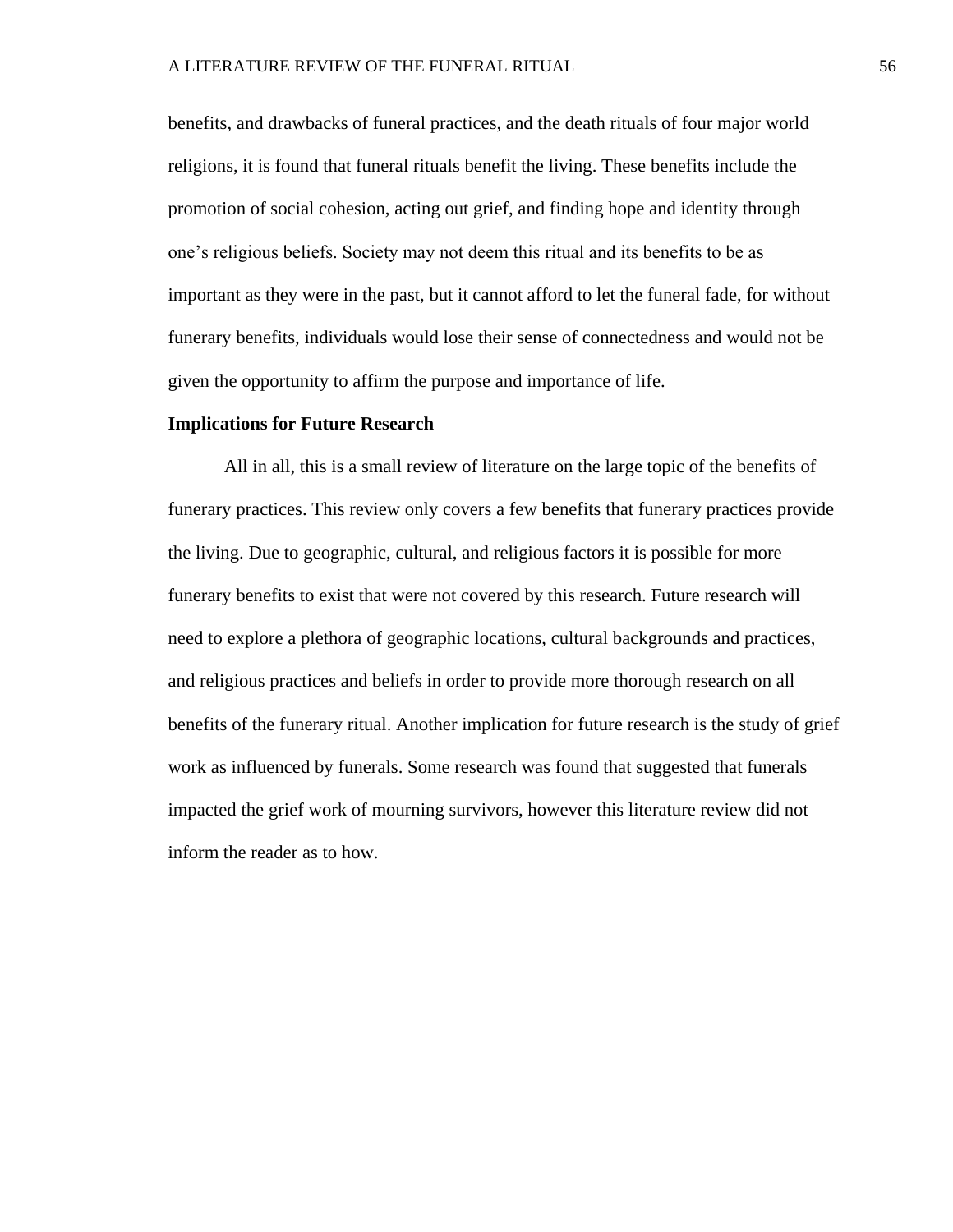#### References

- A Guide to a Proper Buddhist Funeral. (n.d.). Retrieved March 17, 2017, from http://www.urbandharma.org/pdf/buddhist\_funeral.pdf
- Balk DE. (1997). Death, bereavement and college students: a descriptive analysis. *Mortality*, *2*(3), 207–220.

Becker, E. (2011). *The denial of death*. London: Souvenir Press.

Bell, C. (1997). Ritual: Perspectives and dimensions. Oxford, England: Oxford University Press.

Berry, T. (1989). *Buddhism*. Cjambersburg, PA: Anima Publications.

- Bloesch, D. G. (2004). *The Last Things: Resurrection, Judgment, Glory*. Downers Grove, IL: InterVarsity Press.
- Bordere, T. C. (2008). "To look at death another way": Black teenage males' perspectives on second-lines and regular funerals in new orleans. *Omega: Journal of Death & Dying*, *58*(3), 213–232. doi:10.2190/OM.58.3.d
- Bosley, G. M., & Cook, A. S. (1993). Therapeutic aspects of funeral ritual: A thematic analysis. *Journal of Family Psychotherapy*, *4*(4), 69–83. doi:10.1300/j085V04N04\_04
- Bossard, J., & Boll, E. (1950). Ritual in family living. Philadelphia. Univ. of Pennsylvania Press.
- Bowker, J. (2003). *World Religions: The Great Faiths Explored and Explained* (1st ed.). New York, NY: DK Publishing.
- Braswell, G. W. (1994). *Understanding world religions: Hinduism, Buddhism, Taoism, Confucianism, Judaism, Islam*. Broadman and Holm.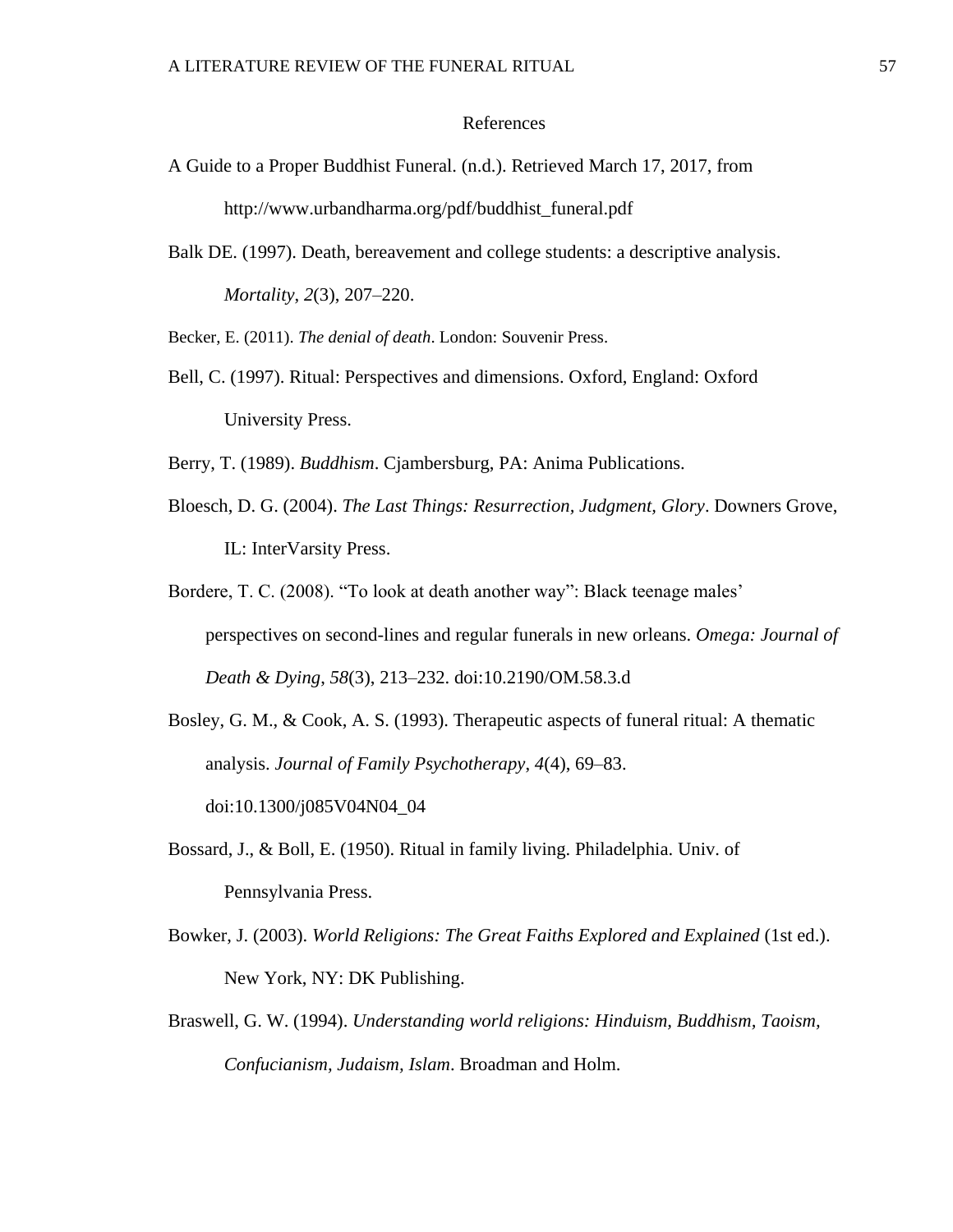- Buddhist Ceremonies and Funeral Rites for the Dead. (n.d.). Retrieved March 17, 2017, from http://www.buddhanet.net/d\_cermon.htm
- Carr, D. (2012). Death and dying in the contemporary United States: What are the psychological implications of anticipated death? *Social and Personality Psychology Compass*, *6*(2), 184–195. https://doi.org/10.1111/j.1751-9004.2011.00416.x
- Cigoli, V., & Scabini, E. (2006). *Family identity: Ties, symbols, and transitions*. Mahwah, NJ, US: Lawrence Erlbaum Associates Publishers.
- Clements, P., Vigil, G., Manno, M., Henry, G., Wilks, J., Das, S., Kellywood, R., Foster, W. (2003). Cultural perspectives of death, grief, and bereavement. *Journal of Psychosocial Nursing & Mental Health Services*, *41*(7), 18–43.
- Corr, C. A. (2015). The death system according to Robert Kastenbaum. *Omega: Journal of Death and Dying*, *70*(1), 13–25. doi:10.2190/OM.70.1.c
- Coward, H. (1997). *Life after death in world religions*. Maryknoll, NY: Orbis.
- Crespo, C., Kielpikowski, M., Pryor, J., & Jose, P. E. (2011). Family rituals in New Zealand families: Links to family cohesion and adolescents' well-being. *Journal of Family Psychology*, *25*(2), 184–193. [doi:10.1037/a0023113](https://doi.org/10.1037/a0023113)
- Death, Burial, and the Afterlife in Ancient Greece | Essay | Heilbrunn Timeline of Art History | The Metropolitan Museum of Art. (n.d.). Retrieved March 23, 2017, from http://www.metmuseum.org/toah/hd/dbag/hd\_dbag.htm
- Deaths and Mortality. (2017, January 20). Retrieved March 22, 2017, from https://www.cdc.gov/nchs/fastats/deaths.htm
- DeSpelder, L. A., & Strickland, A. L. (2011). *The last dance: Encountering death and dying*. Palo Alto, CA: Mayfield Pub.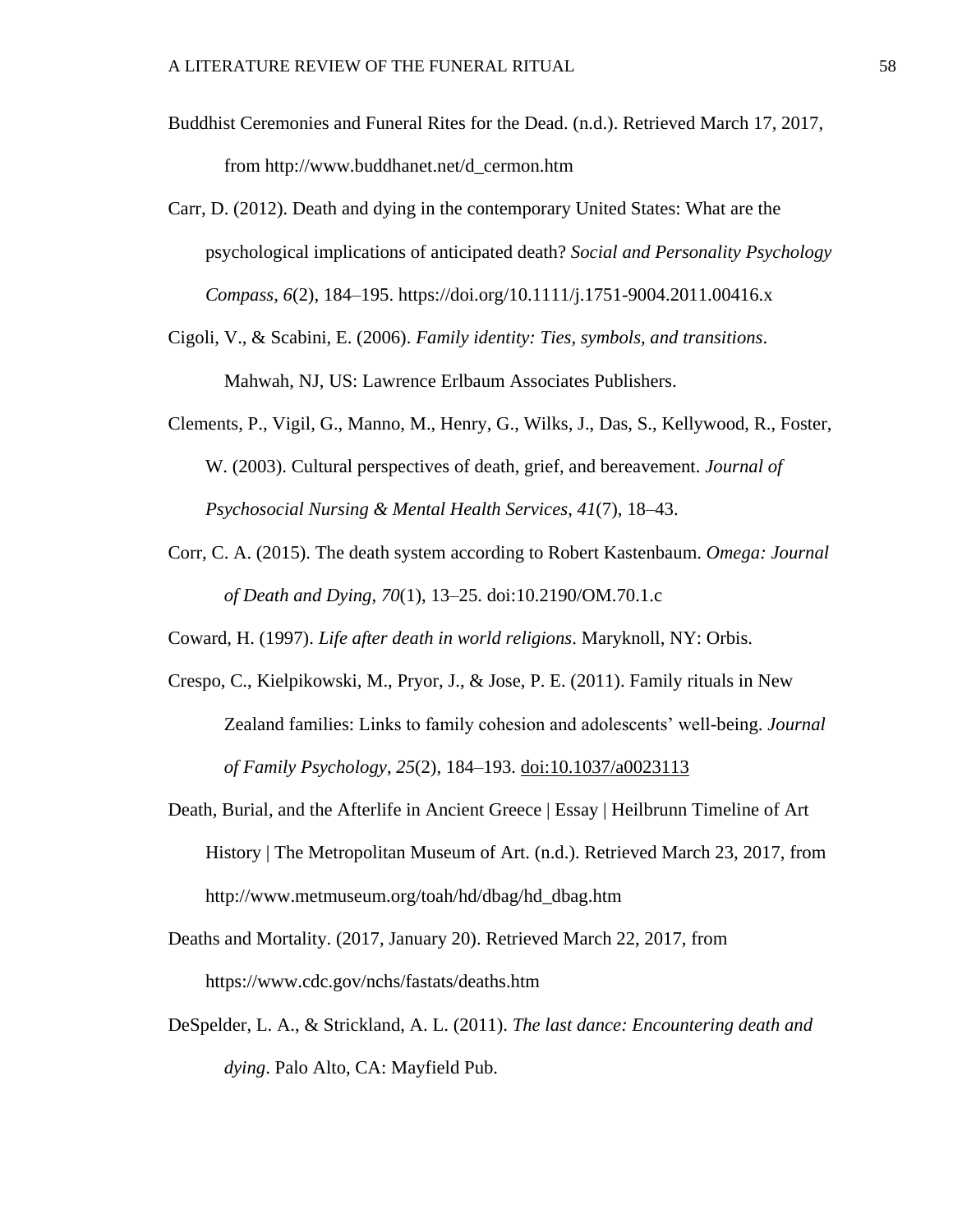- Draper, P., Holloway, M., & Adamson, S. (2014). A qualitative study of recently bereaved people's beliefs about death: implications for bereavement care. *Journal of Clinical Nursing*, *23*(9/10), 1300–1308 9p. doi:10.1111/jocn.12326
- Dunand, F., & Lichtenberg, R. (2006). *Mummies and death in Egypt*. Ithaca: Cornell University Press.
- Doka, K. J. (1985). Expectation of Death, Participation in Funeral Arrangements, and Grief Adjustment. *Omega: Journal of Death and Dying*, *15*(2), 119–29.
- Economics of the Funeral Industry | Homegoings| PBS. (2013, January 17). Retrieved from <http://www.pbs.org/pov/homegoings/economics-of-the-funeral-industry>
- Fiese, B. H. (2007). Routines and Rituals: Opportunities for Participation in Family Health. *OTJR: Occupation, Participation and Health,27*(1\_suppl), 41-49. doi:10.1177/15394492070270s106

Firth, R. (1964). Elements of social organization. Boston: Beacon Press

- Fuller, R. C. (1982). Inventing the American Way of Death, 1830-1920. *Church History*, *51*(3), 362–363.
- Gach, G. (2002). *The Complete Idiot's Guide to Understanding Buddhism*. Indianapolis, IN: Alpha. Retrieved from https://seu.idm.oclc.org/login?url=http://search.ebscohost.com/login.aspx?direct=t rue&db=nlebk&AN=69473&site=ehost-live&scope=site

Gamino, L. A., Easterling, L. W., Stirman, L. S., & Sewell, K. W. (2000). Grief adjustment as influenced by funeral participation and occurrence of adverse funeral events. *Omega: Journal of Death and Dying*, *41*(2), 79–92. <https://doi.org/10.2190/QMV2-3NT5-BKD5-6AAV>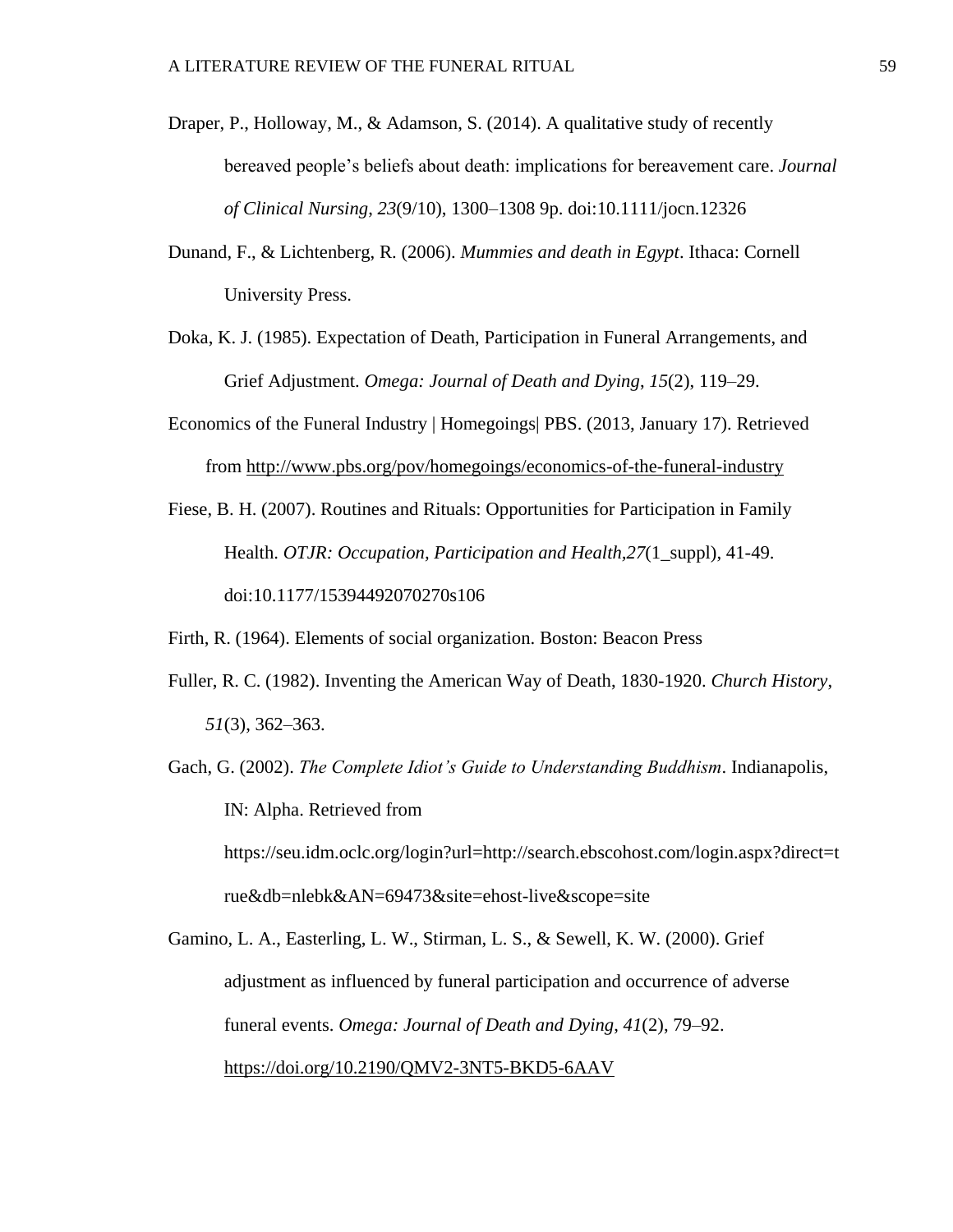Geaves, R. (2006). *Key words in Buddhism*. London: Continuum.

Geaves, R. (2006). *Key words in Islam*. London: Continuum.

Geschiere, P. (2005). Funerals and belonging: Different patterns in south Cameroon. *African Studies Review*, *48*(2), 45–64.

Giblin, P., & Hug, A. (2006). The psychology of funeral rituals. *Liturgy*, *21*(1), 11–19.

- Gill, P. (1994). Death in The Christian Community: Theology, Funeral Ritual and Pastoral Care From the Perspective of Victor Turner's Ritual Process Model. *Modern Believing*, *35*(2), 17–24.
- Greenberg, D. (2007). Gendered expressions of grief: an Islamic continuum. *Journal of Religion & Society*, *9*.
- Grenz, S. J. (1998). *What Christians really believe - and why*. Louisville, KY: Westminster John Knox Press.
- Hanson, A. T., & Hanson, R. P. C. (Richard P. C. B. (1981). *Reasonable Belief: A Survey of the Christian Faith*. Oxford Univ Pr.

Harder, B. (2001). Evolving in Their Graves. *Science News*, *160*(24), 380.

- Harding, S. R., Flannelly, K. J., Weaver, A. J., & Costa, K. G. (2005). The influence of religion on death anxiety and death acceptance. *Mental Health, Religion & Culture*, *8*(4), 253–261. https://doi.org/10.1080/13674670412331304311
- Hayslip, B. J., Booher, S. K., Scoles, M. T., & Guarnaccia, C. A. (2007). Assessing adults' difficulty in coping with funerals. *Omega: Journal of Death & Dying*, *55*(2), 93–115. doi:10.2190/OM.55.2.a
- Hewer, C. T. (2006). *Understanding Islam: an introduction* (1st ed.). Minneapolis, MN: Augsburg Fortress.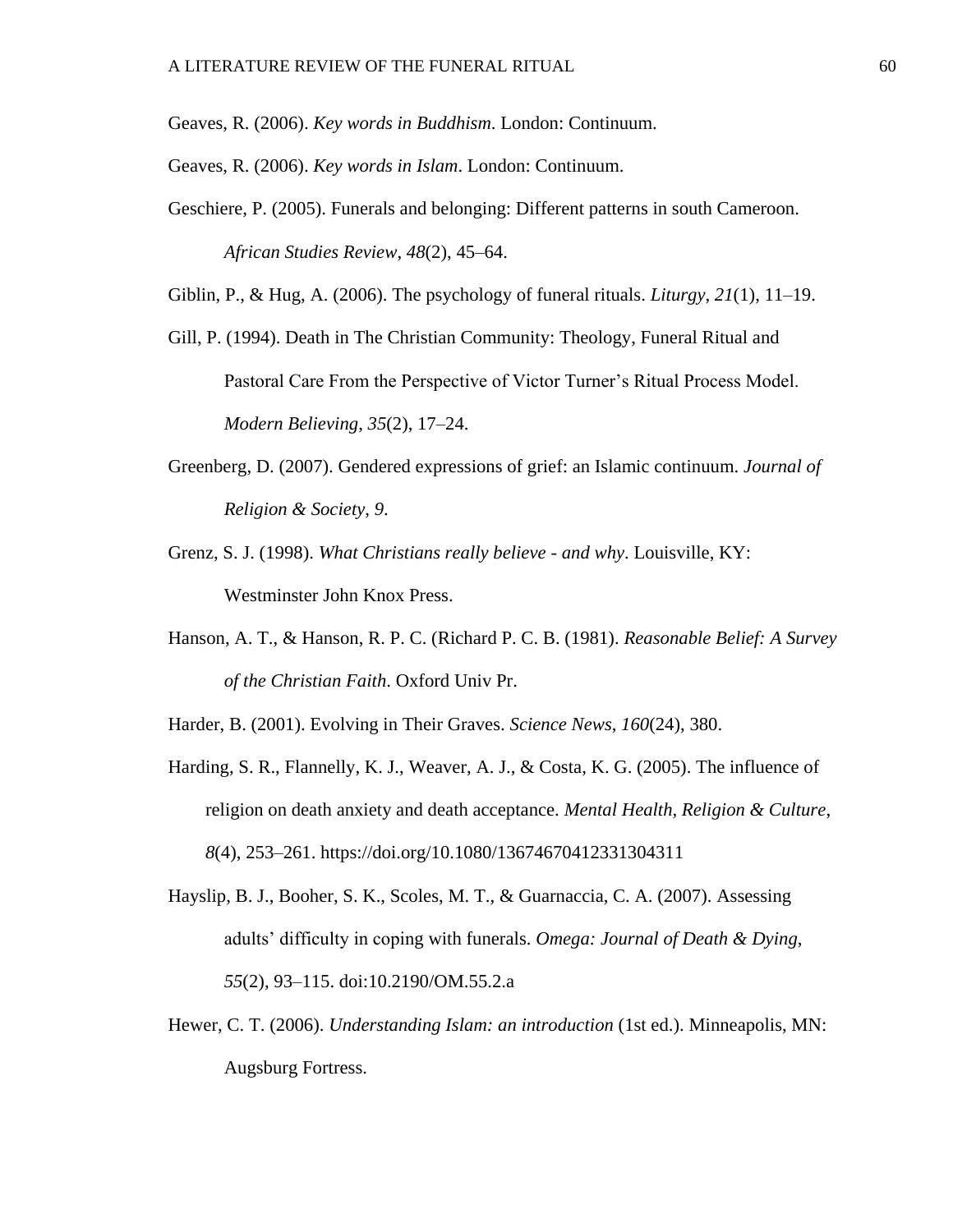- Hope, V. M. (1997). Constructing Roman identity: Funerary monuments and social structure in the Roman world. *Mortality*, *2*(2), 103–121.
- Hung, Y.-C. (2013). The analysis of mourning experiences in traditional funeral rituals: From death to encoffining ceremony. *Chinese Journal of Guidance and Counseling*, *37*, 88–122.
- Hunt, G. M. (1971). *The Christian way of death*. Grand Rapids, MI: Zondervan Pub. House.
- Imam's Corner : The Basic Rules of Islamic Funerals. (n.d.). Retrieved March 6, 2017, from

http://islam1.org/iar/imam/archives/2004/12/30/the\_basic\_rules\_of\_islamic\_funer als.php

- Irion, P. E. (1991). Changing patterns of ritual response to death. *Omega: Journal of Death & Dying*, *23*(1), 159.
- Irwin, M. D. (2015). Mourning 2.0—Continuing Bonds Between the Living and the Dead on Facebook. *Omega: Journal of Death & Dying*, *72*(2), 119–150. doi:10.1177/0030222815574830

Kadrouch Outmany, K. (2016). Religion at the cemetery Islamic Burials in the Netherlands and Belgium. *Contemporary Islam*, *10*(1), 87–105. doi:10.1007/s11562-015-0341-3

Kassis, H. (1997). Islam. In H. Coward (Ed.) *Life after death in world religions.* (pp. 48- 65). Maryknall, NY: Orbis Books.

Kastenbaum, R. (2004). Why funerals? *Generations*, *28*(2), 5–10.

Keown, D. (1996). *Buddhism: a very short introduction*. Oxford: Oxford Univ. Press.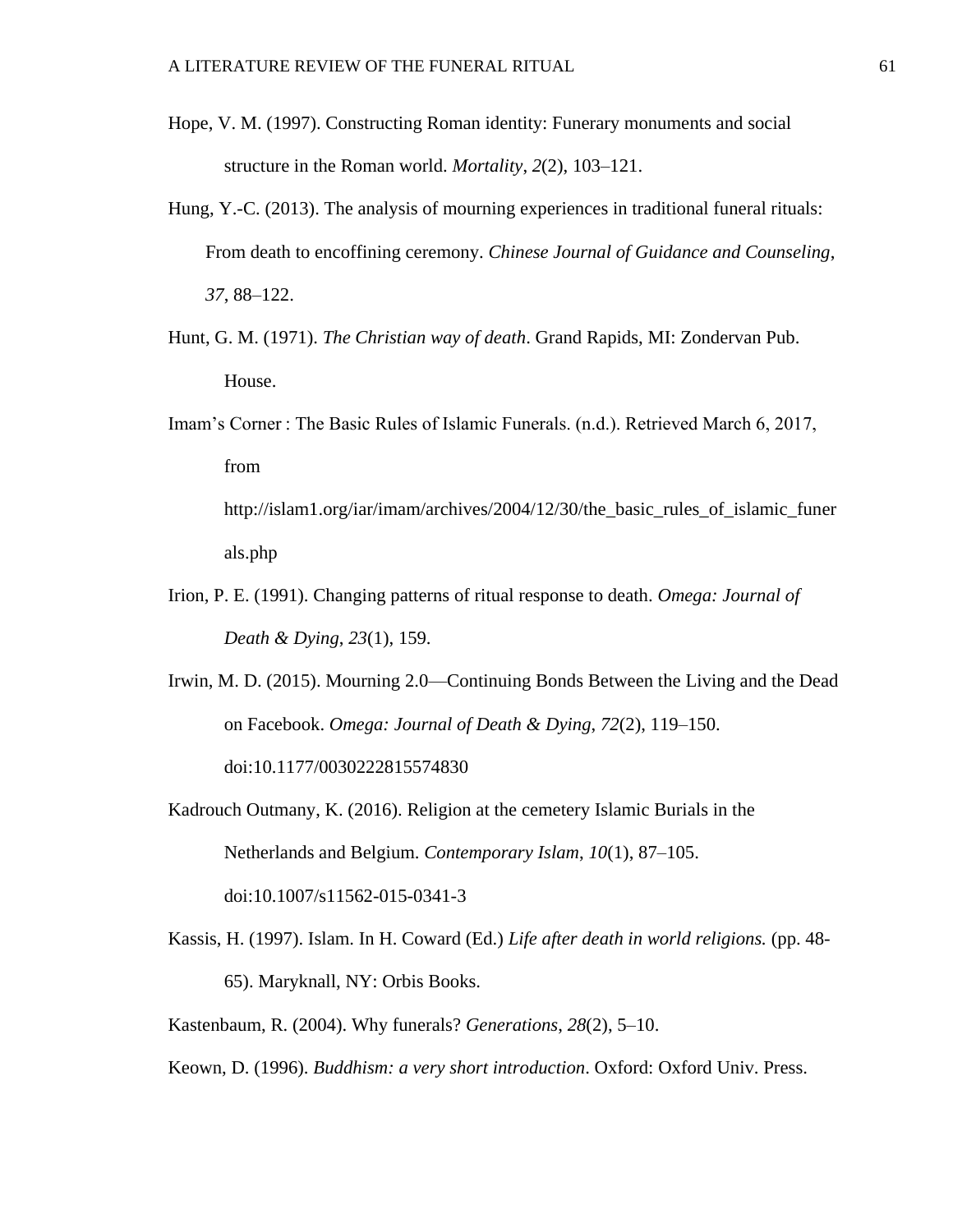- Khan, Z. A. (2009). A critique of Iman (faith): The Quranic perspective. *Dialogue (1819- 6462)*, *4*(2), 140–160.
- Ladd K. L. (2007). Religiosity, the need for structure, death attitudes, and funeral preferences. *Mental Health, Religion & Culture*, *10*(5), 451–472.
- Lageman, G. (1986). The emotional dynamics of funeral services. *Pastoral Psychology*, *35*(1), 16–22. doi:10.1007/BF01761331
- Lange, N. D. (2010). *An Introduction to Judaism* (2nd ed.). Cambridge: Cambridge University Press.
- Legare C., & Souza A. (2012). Evaluating ritual efficacy: Evidence from the supernatural. *Cognition*, *124*(1), 1–15.
- Lensing, V. (2001). Grief Support: The Role of Funeral Service. *Journal of Loss & Trauma*, *6*(1), 45–63. doi:10.1080/108114401753197468
- Liénard, P., & Boyer, P. (2006). Whence collective rituals? A cultural selection model of ritualized behavior. *American Anthropologist*, *108*(4), 814–827.
- Life Asked Death. (2012, November 13). Retrieved from http://thedailyquotes.com/life-4/
- Lobar, S.L., Youngblut, J.M., & Brooten, D. (2006). Cross-cultural beliefs, ceremonies, and rituals surrounding death of a loved one. *Pediatric Nursing*, *32*(1), 44–50.
- Long, S. O., & Buehring, S. (2014). Searching for life in death: Celebratory mortuary ritual in the context of US interfaith families. *Mortality*, *19*(1), 80–100. doi:10.1080/13576275.2013.870985
- Long, T. G. (2009). The good funeral: recovering Christian practices. *The Christian Century*, *126*(20), 20.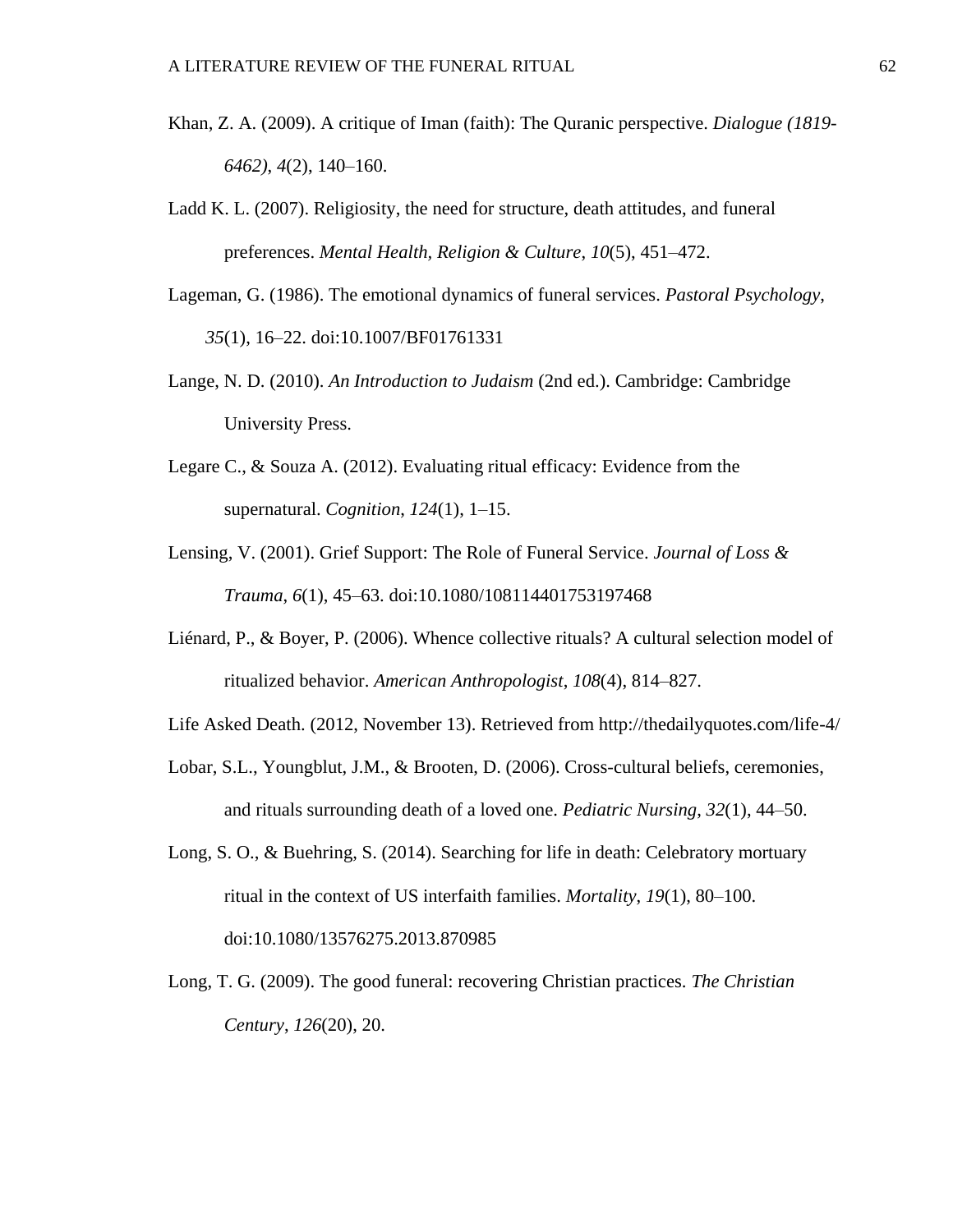- Long, T. (2007). *Accompany Them with Singing: The Christian Funeral* (1st ed.). Louisville, KY: Westminster John Knox Press.
- Lynch, T. (2014). The Good Funeral and the Empty Tomb. *Interpretation: A Journal of Bible & Theology*, *68*(2), 172–183. doi: 10.1177/0020964313517655
- Malaquias, S., Crespo, C., & Francisco, R. (2015). How do adolescents benefit from family rituals? Links to social connectedness, depression and anxiety. *Journal of Child & Family Studies*, *24*(10), 3009–3017. doi:10.1007/s10826-014-0104-4
- McIlwain, C. D. (2002). Death in Black and White: A Study of Family Differences in the Performance of Death Rituals. *Qualitative Research Reports in Communication*, *3*(1), 1–6.
- Migliorini, L., Rania, N., Tassara, T., & Cardinali, P. (2016). Family routine behaviors and meaningful rituals: A comparison between Italian and migrant couples. *Social Behavior & Personality: An International Journal*, *44*(1), 9–18. doi:10.2224/sbp.2016.44.1.9
- Mitkidis, P., Lienard, P., Nielbo, K. L., & Sorensen, J. (2014). Does goal-demotion enhance cooperation? *Journal of Cognition & Culture*, *14*(3/4), 263–272. doi:10.1163/15685373-12342124
- Morris, T. (2008). *What Do Buddhists Believe? Meaning and Mindfulness in Buddhist Philosophy* (1st ed.). New York, NY: Walker Publishing Company.
- Mulaa, J. M. (2014). Rituals in the African traditional religions: the cohesive impact. *AFER*, *56*(4), 345–375.
- Mullins, E. Y. (2012). *Christian religion in its doctrinal expression*. Place of publication not identified: Hardpress Publishing.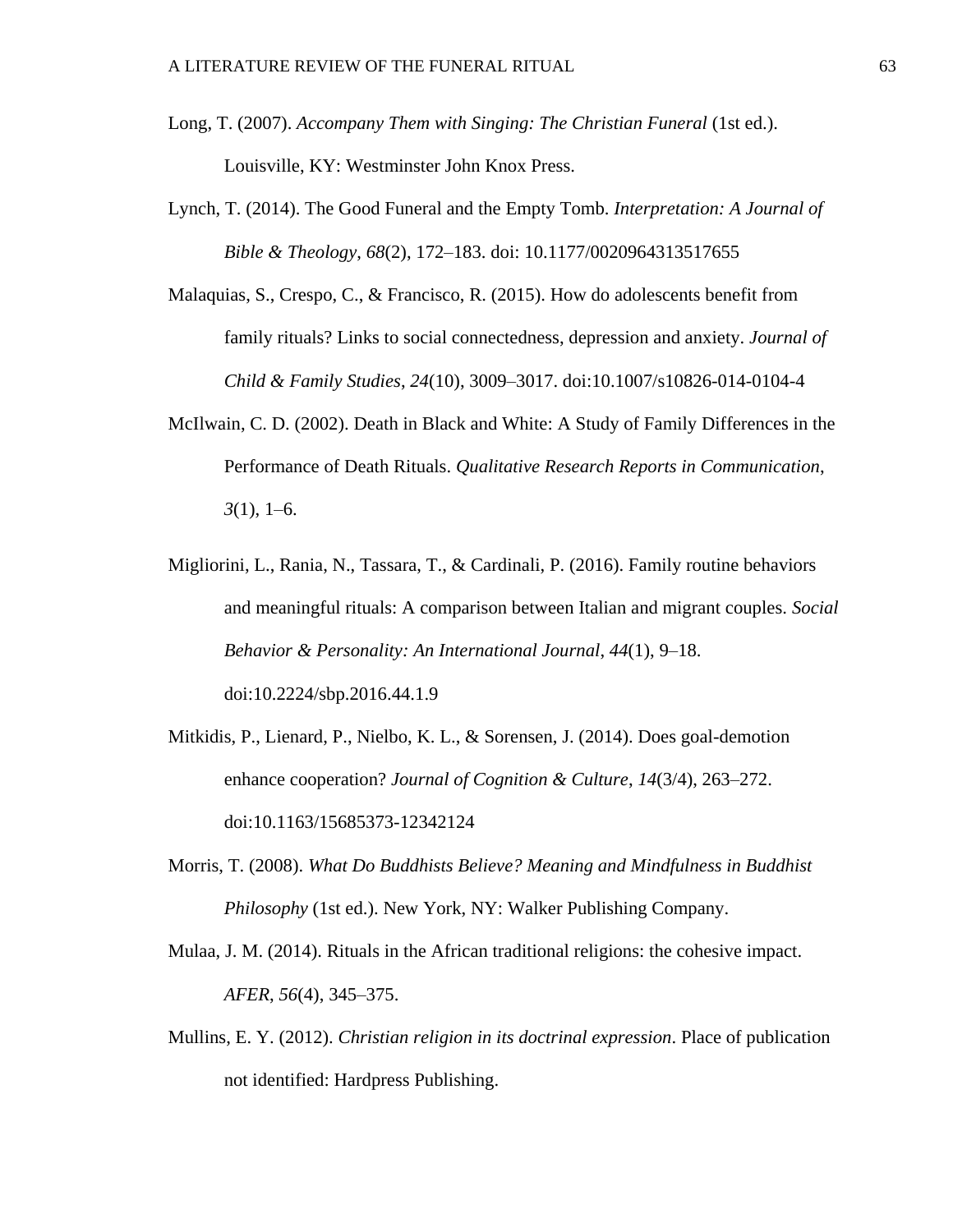- Neimeyer, R. A. (1994). *Death Anxiety Handbook: Research, Instrumentation, and Application*. Taylor & Francis.
- Nienaber, K., & Goedereis, E. (2015). Death anxiety and education: A comparison among undergraduate and graduate students. *Death Studies*, *39*(8), 483–490. [doi:10.1080/07481187.2015.1047057](https://doi.org/10.1080/07481187.2015.1047057)
- Nilsson, D., & Ängarne-Lindberg, T. (2016). Children who lose a parent suddenly: what kind of assistance do they feel provides relief? A content analysis study of children and their parents. *Child Care in Practice*, *22*(2), 197–209. doi:10.1080/13575279.2015.1118014
- Ochs, D. J. (1993). *Consolatory rhetoric: grief, symbol, and ritual in the Greco-Roman era*. Univ of South Carolina Pr.
- PBS Islam: Empire of Faith Faith Koran and Tradition. (n.d.). Retrieved March 7, 2017, from<http://www.pbs.org/empires/islam/faithkoran.html>
- Rando, T. A. (1985). Creating therapeutic rituals in the psychotherapy of the bereaved. *Psychotherapy: Theory, Research, Practice, Training*, *22*(2), 236–240. doi:10.1037/h0085500
- Rappaport, R. A. (1999). Ritual and religion and the making of humanity. Cambridge, England: Cambridge University Press.

Rasmussen, C. A., & Brems, C. (1996). The relationship of death anxiety with age and psychosocial maturity. *Journal of Psychology*, *130*, 141–144. doi:10.1080/00223980.1996.9914996

Reeves, N. C. (2011). Death acceptance through ritual. *Death Studies*, *35*(5), 408–419. doi:10.1080/07481187.2011.552056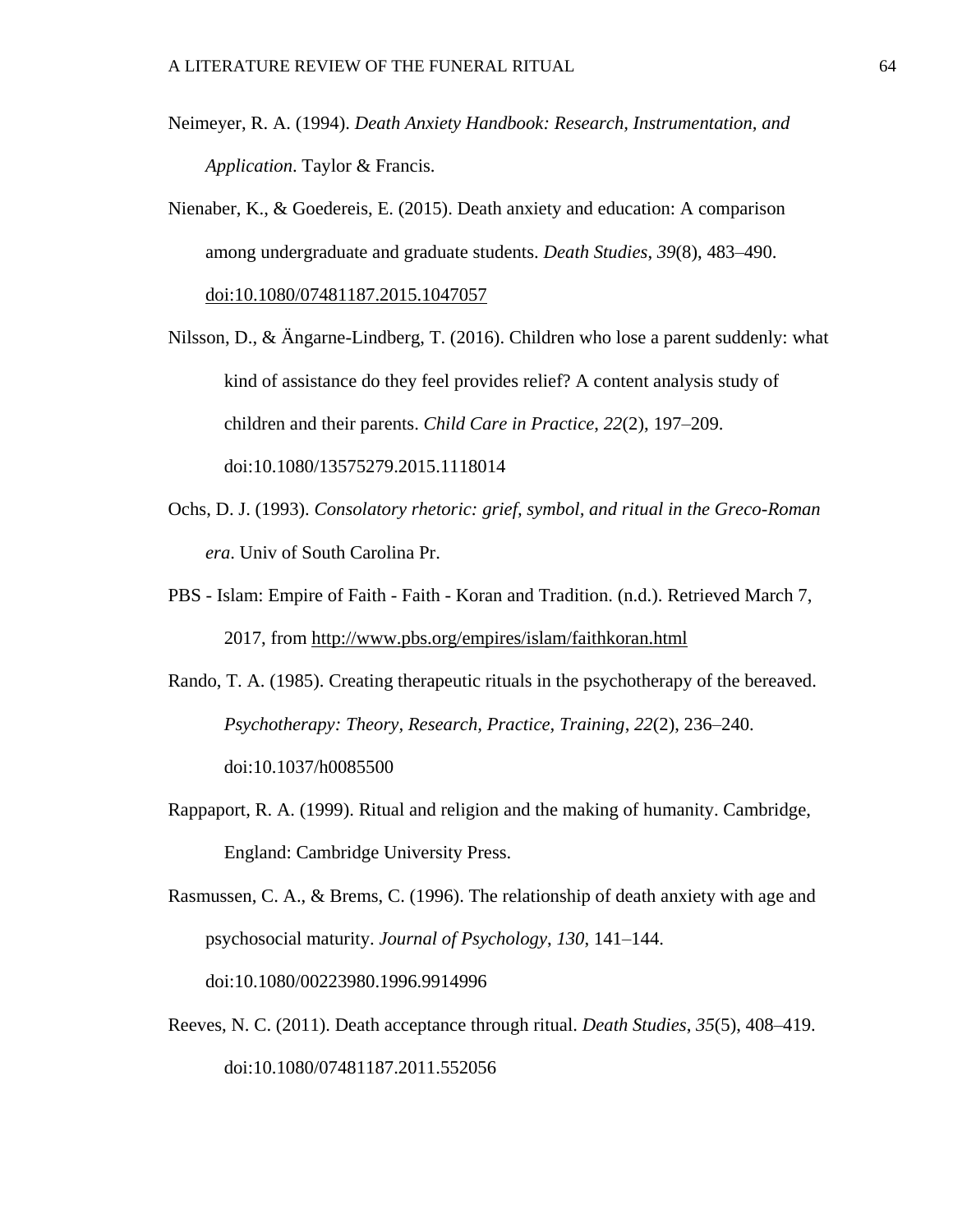- Riemer, J. (1995). *Wrestling with the angel: Jewish insights on death and mourning*. New York: Schocken Books.
- Roberts-Turner, R. (2016). Rethink rituals. *Nursing Management*, *47*(4), 36–41. doi:10.1097/01.NUMA.0000481785.14320.5C
- Romanoff, B., & Terenzio, M. (1998). Rituals And The Grieving Process. *Death Studies, 22*(8), 697-711.
- Rosenthal, C. J., & Marshall, V. W. (1988). Generational transmission of family ritual: The diversity of ritual in families change in family ritual continuity amidst change in family ritual the prevalence and transmission of family ritual conclusion notes references. *The American Behavioral Scientist*, *31*(6), 669.
- Ross, H. M. (2001). Islamic Tradition at The End of Life. *MEDSURG Nursing*, *10*(2), 83.
- Rossano, M. J. (2012). The Essential Role of Ritual in the Transmission and Reinforcement of Social Norms. *Psychological Bulletin*, *138*(3), 529–549.
- Rubin, S. S. (2014). Loss and Mourning in the Jewish Tradition. *Omega: Journal of Death & Dying*, *70*(1), 79–98. https://doi.org/10.2190/OM.70.1.h
- Sachedina, A. (2005). End-of-life: the Islamic view. *Lancet*, *366*(9487), 774–779. doi:10.1016/S0140-6736(05)67183-8
- Santos, S., Crespo, C., Canavarro, M. C., & Kazak, A. E. (2015). Family rituals and quality of life in children with cancer and their parents: The role of family cohesion and hope. *Journal of Pediatric Psychology*, *40*(7), 664–671.

[doi:10.1093/jpepsy/jsv013](https://doi.org/10.1093/jpepsy/jsv013)

Sardar, Z. (2007). *What Do Muslims Believe? The Roots and Realities of Modern Islam* (1st ed.). New York: Walker Publishing Company.Schuck, L. A., & Bucy, J. E.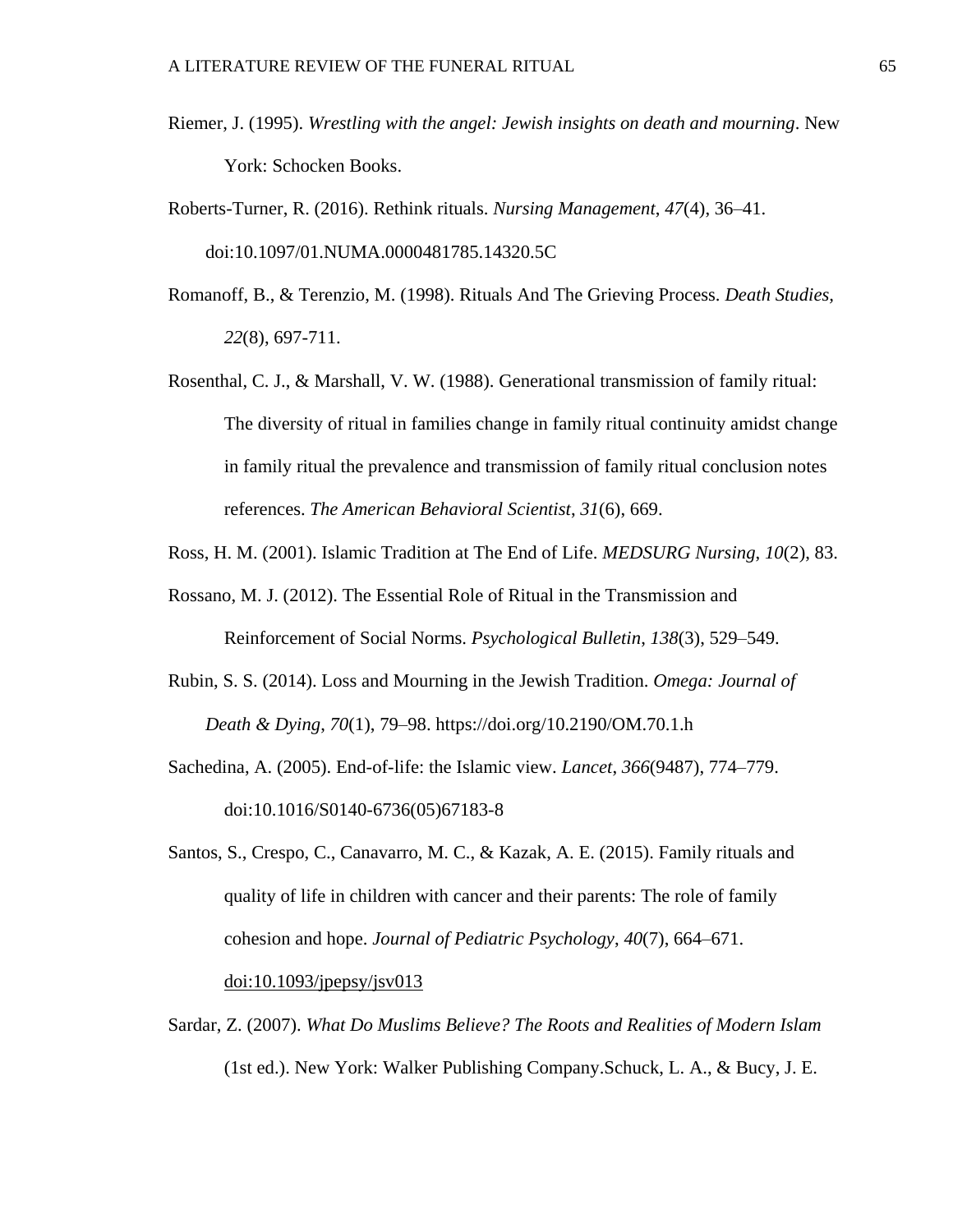(1997). Family rituals: Implications for early intervention. *Topics in Early Childhood Special Education*, 17, 477–493. doi:10.1177/027112149701700407

- Sealey, M. M. (2016). A metaphysical definition of death. *Ethics & Medicine: An International Journal of Bioethics*, *32*(2), 89–93.
- Shabanowitz, R. B. (2013). Hog Heaven: Funeral and Mourning Rituals of an Independent Motorcycle Club. *International Journal of Motorcycle Studies*, *9*(1), 6–6.
- Sharp, C. A., Rentfrow, P. J., & Gibson, N. J. S. (2017). One God but three concepts: Complexity in Christians' representations of God. *Psychology of Religion and Spirituality*, *9*(1), 95–105. [doi:10.1037/rel0000053](https://doi.org/10.1037/rel0000053)
- Schuck, L. A., & Bucy, J. E. (1997). Family rituals: implications for early intervention. *Topics in Early Childhood Special Education*, *17*, 477–493. doi:10.1177/027112149701700407
- Smith, Ronald G. E. (1996). *The Death Care Industries in the United States*. Jefferson, NC: McFarland & Company, Inc., Publishers.
- Smith-Stoner M. (2006). Phowa: end-of-life ritual prayers for Tibetan Buddhists. *Journal of Hospice & Palliative Nursing*, *8*(6), 357–363.
- Søfting, G. H., Dyregrov, A., & Dyregrov, K. (2016). Because I'm also part of the family. Children's participation in rituals after the loss of a parent or sibling: A qualitative study from the children's perspective. *Omega*, *73*(2), 141.

Solomon, N. (2000). *Judaism: A Very Short Introduction*. Oxford University Press.

Stortz, M. E. (2014). Practicing resurrection: grief and the Christian funeral. *Word & World*, *34*(1), 15–23.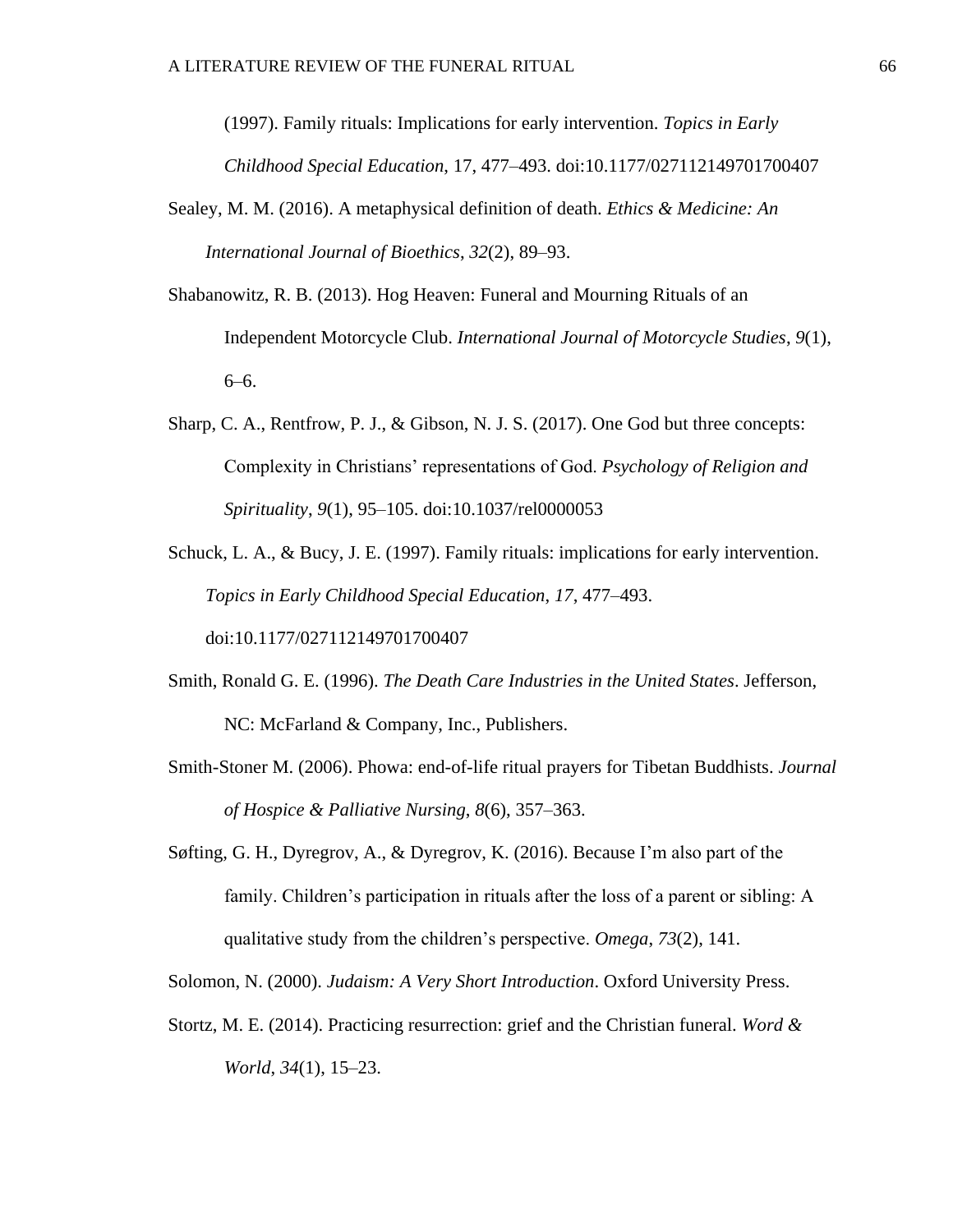- Sweet relief: Greek burial rites and ritual lamentation. (2015). *Road to Emmaus*, *16*(3), 52–65.
- Tanabe, J. (2016). Buddhism and Peace Theory: Exploring a Buddhist Inner Peace. *International Journal of Peace Studies*, *21*(2), 1–14.

Taylor, J. H. (2001). *Death and the afterlife in ancient Egypt*. London: The British Museum Press.

- Tepper L., Rogers S., Coleman E., & Malony H.. (2001). The prevalence of religious coping among persons with persistent mental illness. *Psychiatric Services*, *52*(5), 660–665.
- Thorson, J. A. (1977). Variations in death anxiety related to college students' sex, major field of study, and certain personality traits. *Psychological Reports*, *40*(3, Pt 1), 857– 858. https://doi.org/10.2466/pr0.1977.40.3.857
- Thorson, J. A., & Powell, F. C. (1988). Elements of Death Anxiety and Meanings of Death. *Journal of Clinical Psychology*, *44*(5), 691–701.
- Thursby, J. S. (2006). *Funeral Festivals in America : Rituals for the Living*. Lexington, Ky: The University Press of Kentucky. Retrieved from https://seu.idm.oclc.org/login?url=http://search.ebscohost.com/login.aspx?direct=t rue&db=nlebk&AN=152075&site=ehost-live&scope=site
- Van Uden, M. H. F., & Zondag, H. J. (2016). Religion as an existential resource: On meaning-making, religious coping and rituals. *European Journal of Mental Health*, *11*(1–2), 3–17. doi: 10.5708/EJMH.11.2016.1-2.1
- Varga, M. A. (2014). Why funerals matter: Death rituals across cultures. *Death Studies*, *38*(8), 546–547. https://doi.org/10.1080/07481187.2013.869467